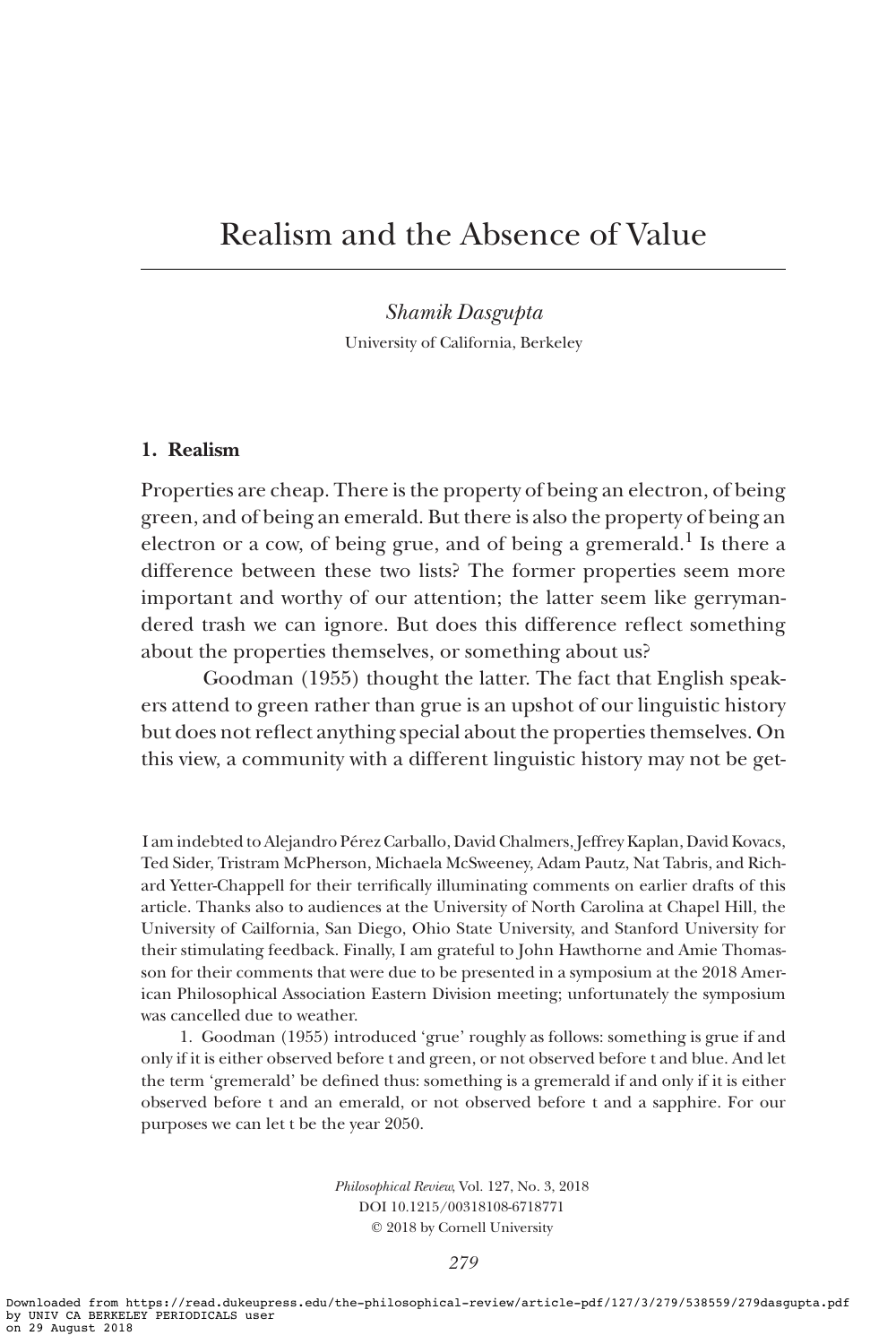ting anything wrong about the world by theorizing in terms of grue rather than green. We propose the theory that all emeralds are green; they propose the theory that all gremeralds are grue. Both theories are true, both communities are theorizing in appropriate terms relative to their respective languages, and on this this view there is no further fact about who "really" represents the world better.

By contrast, Lewis (1983) suggested that some properties are metaphysically distinguished. His idea was that a relatively small number of properties are "perfectly natural," and other properties can be ranked as more or less natural thanks to their distance from the perfectly natural properties along a certain measure. Thus, he might say that being an electron is perfectly natural, and that green is more natural than grue. If a property is perfectly natural, according to Lewis, this is a primitive, irreducible fact about the property, and it is an objective fact insofar as it does not consist in anything about us such as our linguistic history.<sup>2</sup> If this is right one might then say, with Sider (2011), that a community theorizing in terms of grue rather than green is getting something wrong about the world: even if their theories are true and couched in the right terms relative to their own language, they nonetheless fail to carve the world at its "natural joints."<sup>3</sup>

Goodman's view is sometimes characterized as an "egalitarian" view on which all properties, including green and grue, are "on a par." But that is not quite right. If I, SD, started theorizing in terms of grue instead of green, Goodman would say that I am making a mistake, that given our shared linguistic history (English) I am not theorizing as I ought. In that sense he agrees that green is special—at least for us while grue is not. The disagreement concerns the source of my mistake. According to Goodman, my mistake would lie in using a predicate that is

2. In truth, Lewis was undecided about whether naturalness was primitive or whether it might be analyzed in terms of universals  $\dot{a}$  la Armstrong (1978). But as we will see, the difference between these views is inconsequential in what follows, so I will focus on the view that naturalness is primitive for simplicity. Note that this notion of naturalness is distinct from Taylor's (2015) notion of context-dependent naturalness, since, as Taylor emphasizes, the latter is explicitly defined to be interest-dependent and so not objective in the sense intended here.

3. See Sider 2011, 2, where he says that a community might believe true theories about the world in terms appropriate to their own language, but nonetheless be "making a mistake. ... The problem is they've got the wrong concepts. They're carving the world up incorrectly. ... Although their beliefs are true, those beliefs do not match the world's structure." This view is in play throughout the book, but see chapter 4, section 5, for more explicit discussion.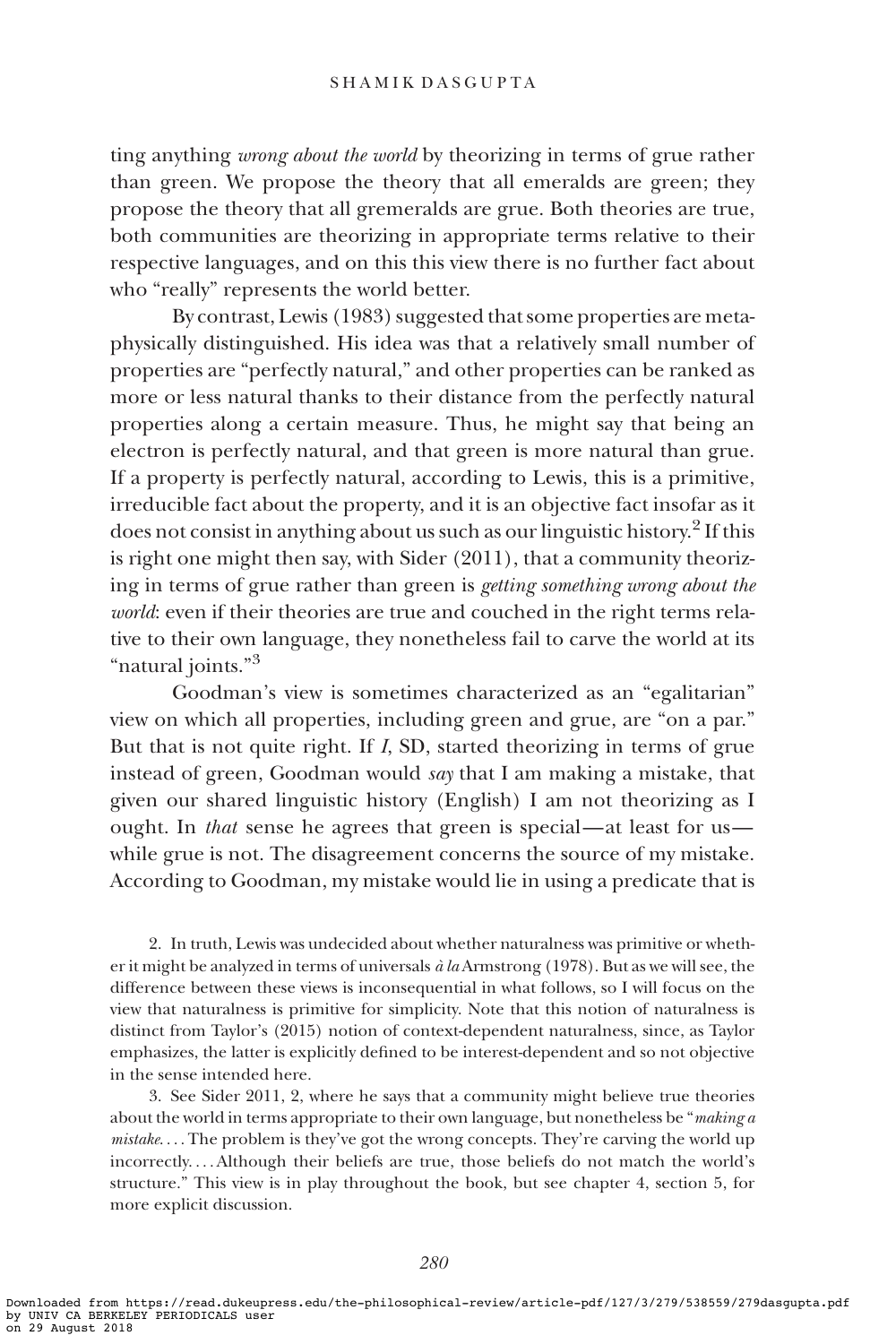not entrenched, where being entrenched amounts to facts about its history of use. By contrast, for Sider my mistake would lie in theorizing in terms of a property that is highly unnatural.<sup>4</sup>

I will use the term 'elite' to label this broad notion of specialness that even Goodman can recognize. The elite properties, then, are (by definition) those that our theorizing should center around— those that it would be a mistake to ignore in favor of others—where this should be read as leaving open Goodman's account of what this consists in. Put like this, the question is not whether green is elite: both parties agree that it is (at least for us). The question is instead what makes green elite. For Goodman, green is elite for us because 'green' is entrenched in our language. On this view eliteness is a language-relative matter: a property can be elite relative to one language but not another, and there is no further fact of the matter as to which properties are "really" elite. By contrast, on Sider's view there is a further fact: the properties that are "really" elite are those that are natural.<sup>5</sup>

More generally, on Sider's view green's being elite is an *objective* fact in the sense that it holds independently of facts about human beings. In addition to all the facts about which properties are singled out as special by certain languages, cultures, and other facets of human life, there's a further fact about which properties are "really" elite. The view that eliteness is objective in this sense is what I'll call 'realism' about eliteness. By contrast, I'll call Goodman's view 'anti-realist' because it holds that eliteness is not objective in this sense.

4. Goodman (1955) does not explicitly state his view in terms of "ought" and "mistake," but it is clear enough that he accepts this kind of picture. He distinguishes projectable predicates like 'green' from unprojectable predicates like 'grue', and it is clear that he takes hypotheses formulated in terms of projectable predicates to play a distinguished role in science— they support counterfactuals, underwrite dispositions and other varieties of scientific necessity, are confirmed by their instances, and so on. Insofar as good science involves itself with hypotheses that play these roles, this amounts to the idea that it would be a "mistake" to theorize in terms of unprojectable predicates (at least in a broad sense of the term). Goodman's question is what distinguishes the projectable predicates, and in chapter 4 he argues that it is facts about their history of usage. Thus we have the kind of view I describe in the text. Note also that in Goodman 1966 he is clear that even true hypotheses like 'All gremeralds are grue' aren't confirmed by their instances either.

5. It is a terminological decision to use 'elite' broadly, so that all can agree that green is elite. We could instead decide to use it narrowly, so that to be elite is to be something we "should" theorize about in the strong sense that only Sider recognizes. But this is just a verbal issue; nothing of substance hangs on our decision to use 'elite' broadly. See section 8 for more on this.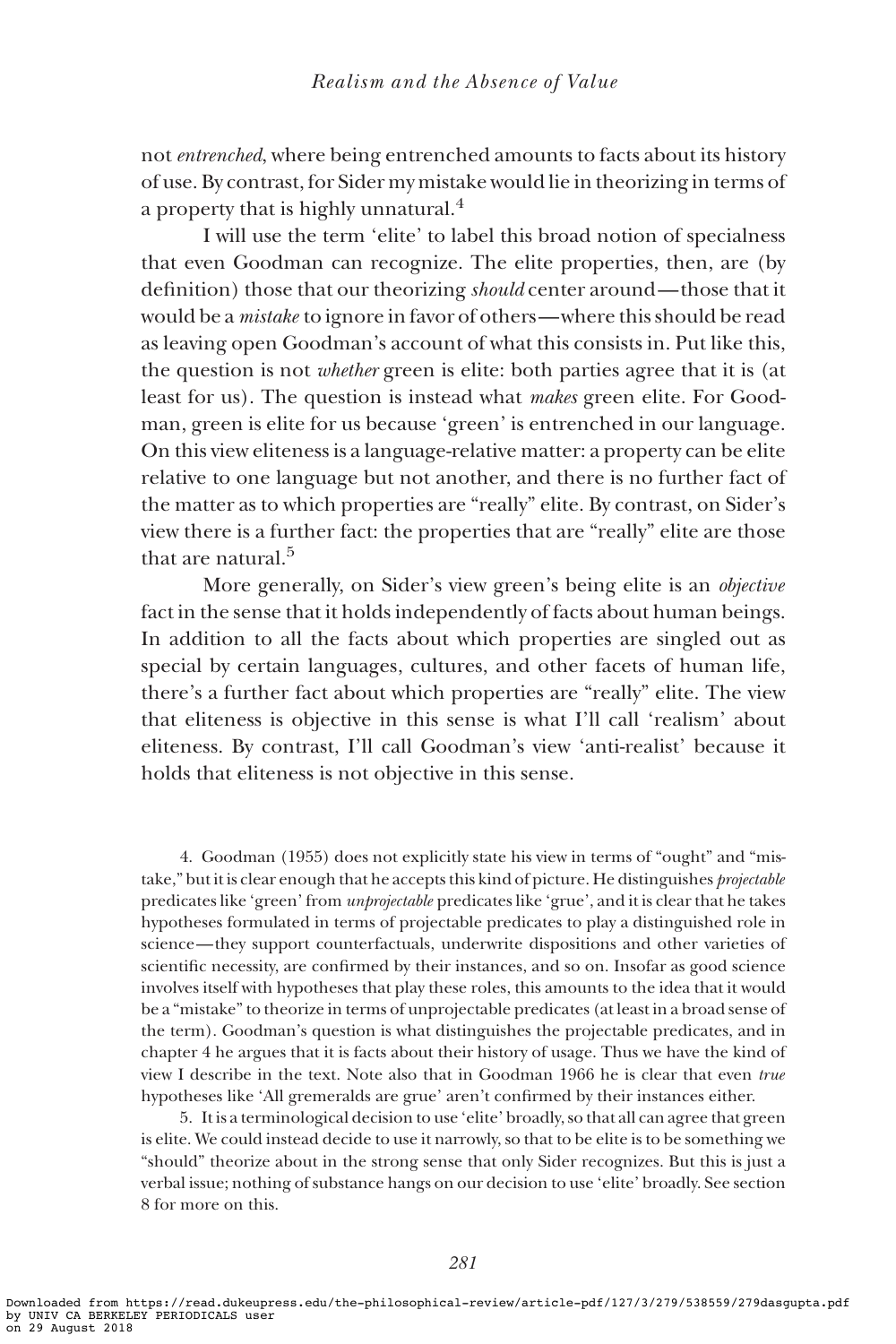#### SHAMIK DASGUPTA

Goodman's view is just one example of anti-realism. He said that which properties are elite (for us) depends on our language, but other anti-realists might focus on different facts about us such as our interests or cultural history. Thus, Rorty shows his anti-realist cards when he writes that "we speak a language which includes the word 'giraffe' because it suits our purposes to do so. All the descriptions we give of things are descriptions suited to our purposes. No sense can be made ... of the claim that some of these descriptions pick out 'natural kinds'— that they cut nature at the joints"  $(2000, xxy)$ .<sup>6</sup> Yet other anti-realists might focus on universal facts about humans such as deep features of our shared psychological makeup; thus not all anti-realists would accept the cultural relativism of Goodman and Rorty.<sup>7</sup>

Likewise, Sider's view is just one example of realism. Instead of positing a primitive property of naturalness, one might instead say that some propositions have a primitive, objective property of *being a law* (see Maudlin 2007 for a view in this vicinity). A realist could then say that the elite properties are those that figure in the laws. Alternatively, one might posit a primitive relation of *grounding* that holds between properties, such that it is an objective fact which properties ground others (see Schaffer 2016a, 2017). A realist could then say that the elite properties are those that are ungrounded.<sup>8</sup> Or one might follow Armstrong (1978) and posit a sparse set of universals, and a realist could then say that the elite properties are those that correspond to a universal.<sup>9</sup> All these views are realist insofar as they hold that a property's being elite is an objective matter.

6. Of course, the realist may agree that we cannot have a word for *every* natural kind, so that we have a word for giraffe rather than other natural kinds partly because that suits our purposes (see Boghossian 2006, 29–31). But she insists that giraffe is a natural kind nonetheless, and that this explains why we should use the term 'giraffe' rather than a gruesome variant. It is this that the anti-realist denies.

7. Anti-realist views of one kind or another have been defended recently by Putnam (1990), Taylor (1993), Price (2011), and Thomasson (2015), among others. Thomasson (2015) does not call herself an anti-realist, but this just marks a difference in our use of the term. The meta-ontological deflationism she defends is a broadly Carnapian picture on which different communities may adopt different ways of talking and yet there is no further fact about which one "really" reflects the ontological facts correctly. This is antirealism in my sense.

8. To be clear, not all grounding theorists agree that grounding is primitive. Others analyze it in terms of some other primitive notion such as essence (Rosen [2010] and Fine [2012] discuss this kind of view) or metaphysical laws (see Wilsch 2015). But a realism built around those views of ground would ultimately base its account of eliteness on the notion of essence, or metaphysical laws, respectively.

9. Lewis himself was amenable to this view; see footnote 2.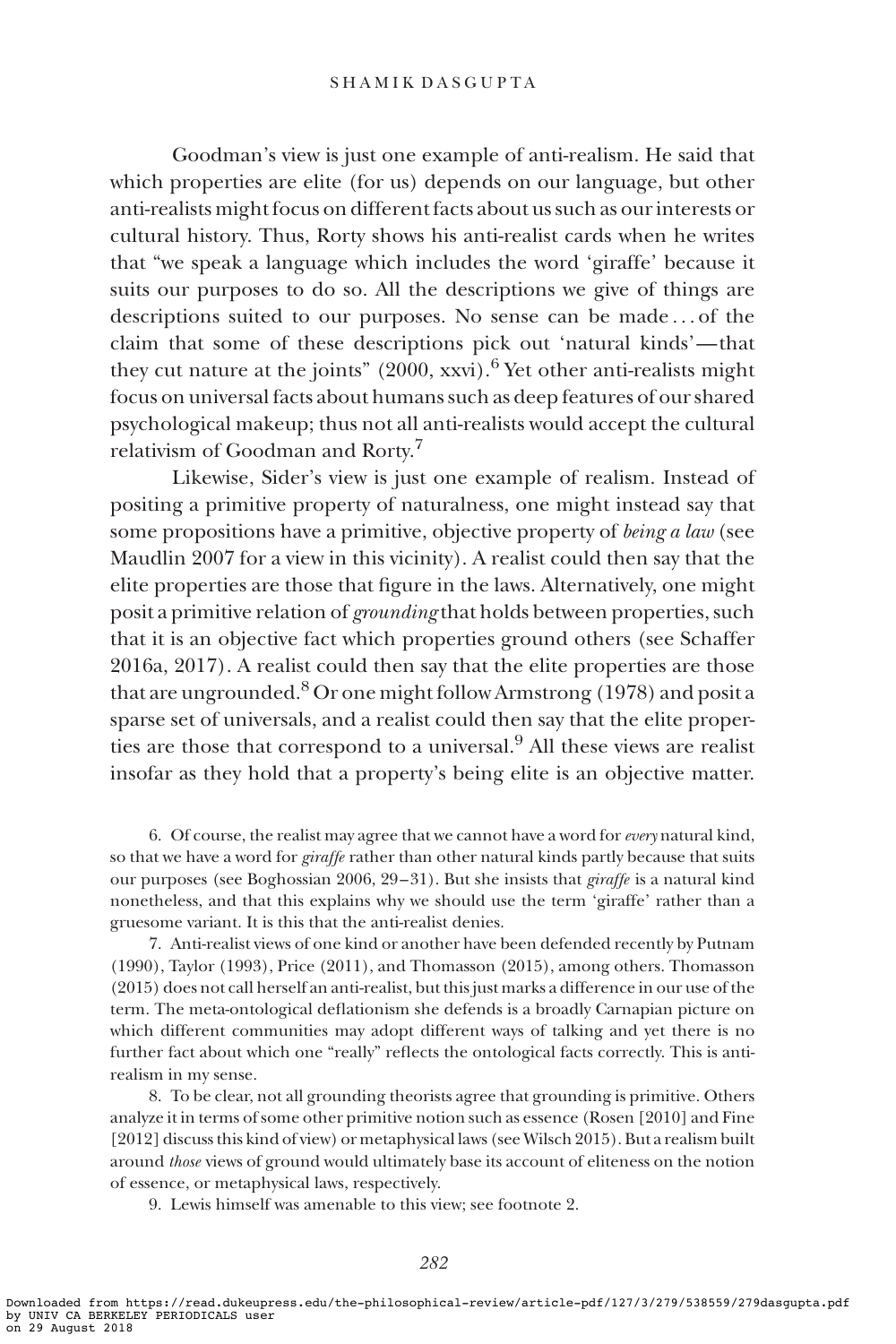Even if two communities theorize in appropriate terms relative to their respective languages or interests or cultures, there is a further fact about which properties are "really" elite.

Sider's realism actually consists in two claims. The first is a claim of pure metaphysics: that there is a primitive, objective property of being natural that some properties have and others lack. And the second is a value-theoretic claim to the effect that theorizing is objectively better insofar as it centers around natural properties. This might alternatively be glossed as the idea that it is a mistake to theorize in terms of unnatural properties like grue, or that one's theorizing should center around natural properties. But however we put it, this value-theoretic claim is essential to Sider's account of eliteness. For eliteness is by definition a value-theoretic phenomenon: to be elite is to be something our theorizing should center around. It may be that there is a primitive property of naturalness that green has and grue lacks, but without the value-theoretic claim this yields no explanation of why green is elite in this sense. The same goes for all the realist views just mentioned. To account for eliteness, they must be understood as consisting in two claims: a purely metaphysical claim that posits some objective property of "being a law," or relation of grounding, or whatever; and a *value-theoretic* claim to the effect that the metaphysical posit functions as an objective standard against which our theorizing is to be assessed.

Those who make the first claim— the purely metaphysical claim are sometimes known as "metaphysical realists." But as we will see, many so-called metaphysical realists appear to suppose that the value-theoretic claim automatically comes along with their metaphysical posit. Indeed the two claims are rarely distinguished explicitly, resulting in much ambiguity as to what "metaphysical realism" really denotes. To avoid confusion, I will use "pure metaphysical realism" to describe the claims of pure metaphysics. By contrast, my topic is realism about eliteness, which is the conjunction of pure metaphysical realism and the value-theoretic claim. We might call this "theoretical realism," since eliteness concerns good theorizing. But for brevity I will use "realism," leaving it understood that this is realism about eliteness.

It is hard to overstate the significance of this question of realism versus anti-realism about eliteness. The elite properties are those that guide our "theorizing," and theorizing can include *explaining* events, investigating causal dependencies, confirming laws and theories on the basis of observation, predicting future events, and indeed most aspects of the scientific enterprise. For the realist, it is an objective matter which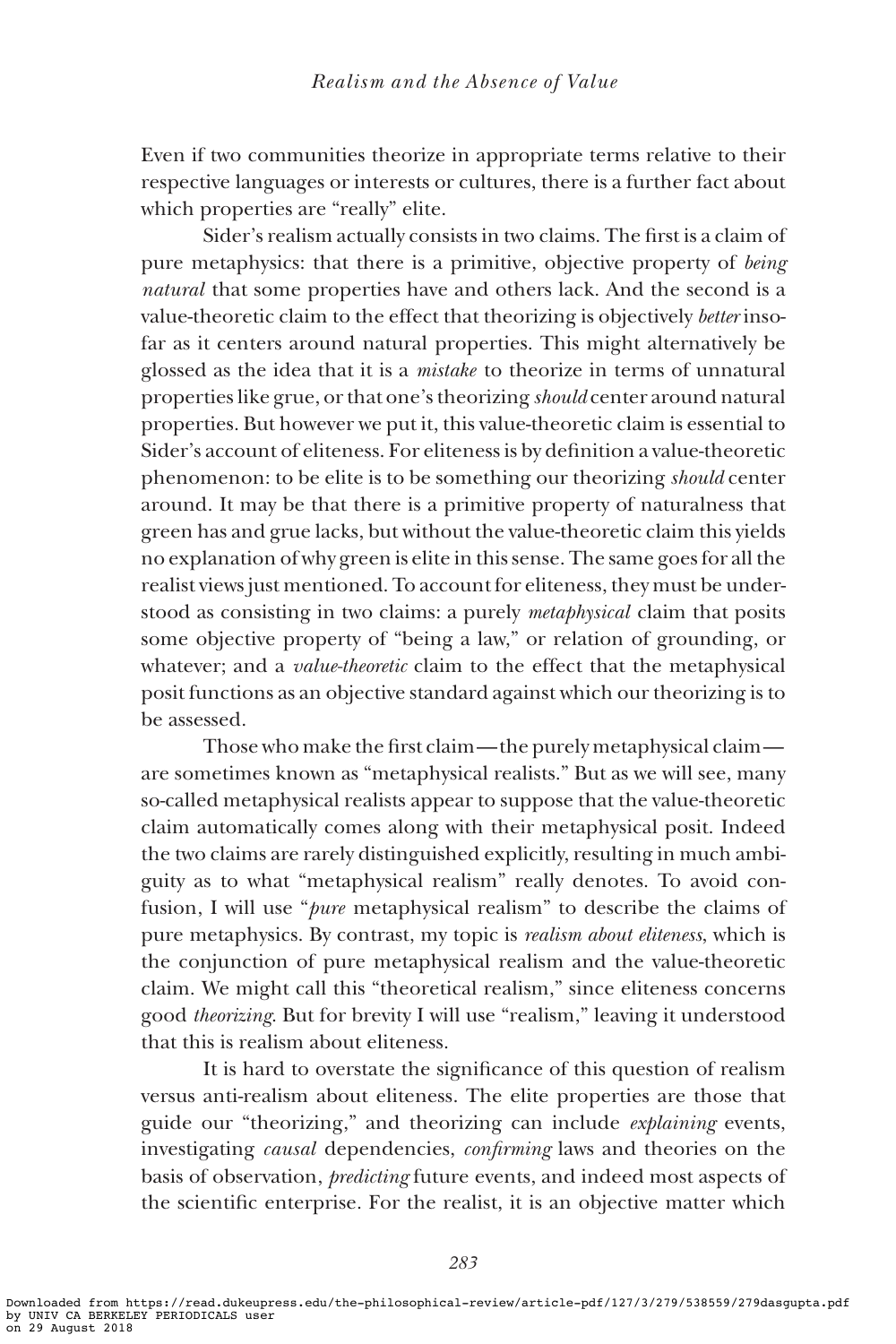properties science should reflect, and scientists err if they theorize about other properties instead. But for the anti-realist, different groups of individuals may theorize in terms of different clusters of properties, resulting in different scientific theories, yet it may be that none of them are making any kind of a "mistake" or "missing out" on anything. They all theorize in the correct terms relative to their respective interests, histories, or psychological makeups, and on this view there is no further fact about which one is "really" getting things right. Thus, anti-realism threatens the conception of scientific objectivity on which there is one metaphysically privileged "right way" to do science.

I have always been a realist at heart. The idea that there is something objectively wrong about theorizing in terms of grue always struck me as an obvious truth that only a philosopher (in the pejorative sense) would deny. But I've come to see a problem with realism, and I have no idea how to solve it. Of course, objections to pure metaphysical realism are nothing new: some question the intelligibility of talk of primitive metaphysical posits (Carnap 1950; Putnam 1980); others emphasize epistemic problems in accounting for knowledge of primitive metaphysical posits (Thomasson 2017a, 2017b); yet others worry that the metaphysical posits usher a return to metaphysics that is objectionably obscure or Scholastic (or, perhaps worse, pre-Socratic; see Hofweber 2009). But the problem I have in mind is different and targets the *value-theoretic* claim. The problem is that even if the realist's metaphysical posit is out there, it is hard to see why it should govern how we theorize. My aim in this article is to develop the problem and explain why various possible solutions do not work. Where one goes from there I leave for another time.<sup>10</sup>

Strictly speaking, this leaves pure metaphysical realism untouched: my arguments leave open that there is such a thing as primitive naturalness, law-hood, or grounding out there in the world. But I will argue in section 7 that if the value-theoretic claim is false—if the metaphysical posits do not constrain how we should theorize— then the posits lose much of their significance. Indeed, by discussing the value-theoretic claim I hope to show as a corollary how toothless pure metaphysical real-

10. This idea that metaphysical posits wouldn't have value-theoretic upshots is not new—see Rorty 2000, and Kraut 2010 and 2016, for claims to this effect. But while these authors eloquently *state* that the value-theoretic claim is untenable, they say little by way of justification as to why. Here I provide an argument. Hofweber (2016, 315) made a related argument when he claimed that "esoteric" metaphysics has no value. But the argument I develop here is somewhat different and applies to views that are not esoteric in Hofweber's sense.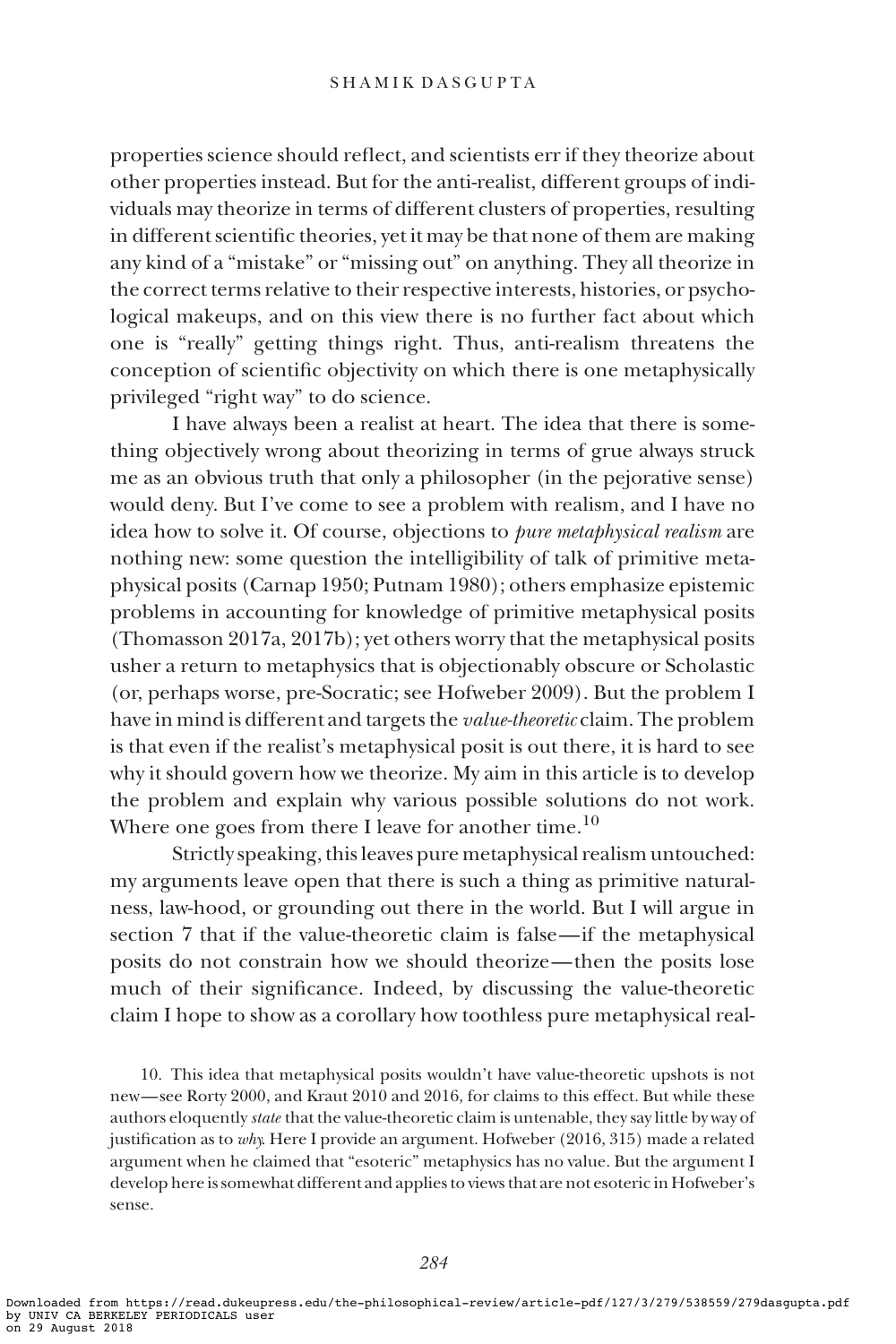ism is without it. Moreover, while the value-theoretic claim is rarely explicit in contemporary metaphysics outside of Sider (2011), I will argue that it is a pervasive undercurrent throughout much of the contemporary work on naturalness, grounding, law-hood, and the like. My target, then, is not just Sider, but this contemporary work in metaphysics more generally.

Before developing the problem, let me make three clarifications. First, I just described the issue of realism versus anti-realism as an issue about what makes a given *property* elite, but some do not believe in properties. No matter: one could just as well put the issue in terms of sets, of what makes the set of green things elite and the set of grue things not. Or in terms of concepts or predicates. But the differences between these formulations will not matter and I will slide between them freely.<sup>11</sup> Second, I will largely talk as if there is a binary distinction between elite properties and the rest. In reality there may be degrees of eliteness—and, correspondingly, degrees of naturalness—but I will largely ignore this complication here. Finally, Sider (2011) argues that the issue of realism arises not just for properties (sets, predicates) but more generally for quantifiers, operators, and items of any category. For convenience I restrict myself to properties (sets, predicates), but my discussion applies equally to the more general issue too.

To develop the problem I will focus on Sider's particular realist view, noting how the problem arises for other realist views as we go along. For this reason I will often use 'realism' to denote Sider's particular view for convenience. As I said, the problem concerns the value-theoretic claim. Grant the metaphysical claim: suppose that there is a primitive property of naturalness that some sets have and others lack. Suppose in particular that the set of green things has this property and the set of grue things does not. The question is why our theorizing should be constrained by this primitive property. Why is it better to theorize in terms of those sets that have the primitive property than those sets that do not? Why, just because the set of green things has this primitive property, should we theorize in terms of 'green' rather than 'grue'? The problem is that the realist has no good answer to this question. You might say

11. For those who think that properties are sparse— that there is such a thing as the property of being green but not the property of being grue— the issue can be put in terms of predicates or concepts or sets too. Of course, they may be tempted to say that what makes 'green' elite is that it corresponds to a property (as opposed to, say, a mere set). But this just parallels the Siderian view I've been discussing, that what makes 'green' elite is that it corresponds to a natural property (as opposed to a mere property). The discussion that follows can be translated mutatis mutandis as applying to both views.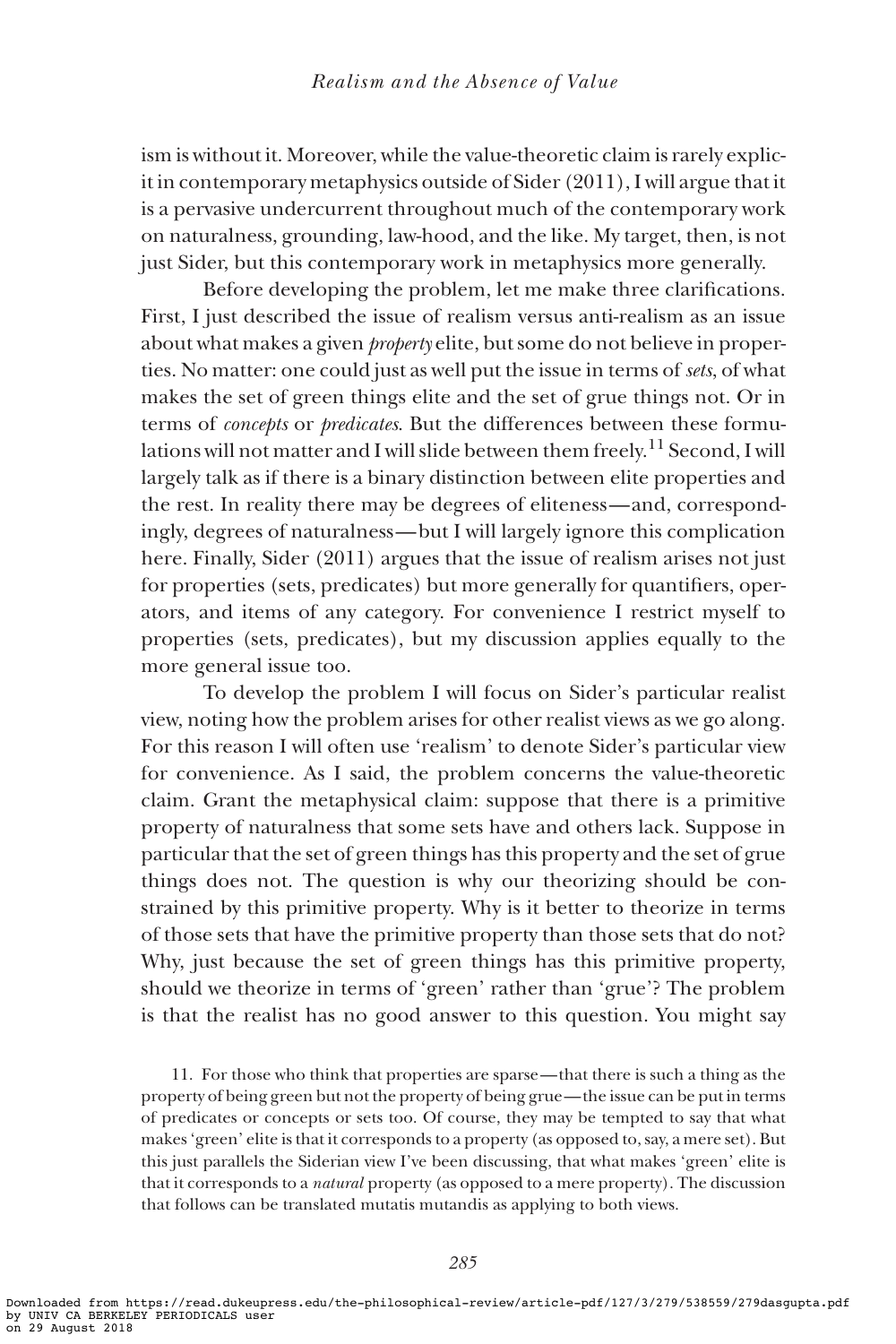that the answer is obvious: it is because sets with that property are natural—they carve at the natural joints—and what could be more obvious than that we should represent nature's joints? But this is to miss the point of the objection. Be my guest—posit a primitive property of sets if you want. But play fair in naming it. Don't call it "naturalness" until you've shown that it is something that should guide our theorizing.

#### 2. The Problem of Missing Value

I just paraphrased Lewis's famous objection to anti-Humean conceptions of objective chance, because my objection to realism is exactly analogous. Ironic, then, that the problem with realism can be found in the writings of someone I take to be an arch realist! But ironies aside, let us review Lewis's argument so as to use it as a guide.

Lewis noted that chance is credence-guiding in the sense that rational agents should set their credences in line with the known chances; this was his "Principal Principle." For example, if a rational agent knows that a coin flip has chance 0.5 of coming up heads, then—absent inadmissible information—she should have a credence of 0.5 in the proposition that it will come up heads.<sup>12</sup> This was Lewis's fixed point; his question was what chance could be such that it plays this role. The anti-Humean view is that chance is a metaphysically primitive quantity attaching to propositions or events, and Lewis's objection was that it is entirely unclear why such a quantity would be credence-guiding. Many quantities behave mathematically like probabilities but do not constrain rational credence in this way— the areas of regions of my tabletop in proportion to the tabletop's total area, for example. So, what makes the anti-Humean's primitive quantity any different? Lewis's objection was that there is no answer. As he memorably put it: "Be my guest—posit all the primitive unHumean whatnots you like. ... But play fair in naming your whatnots. Don't call any alleged feature of reality "chance" unless you've already shown that you have something, knowledge of which could constrain rational credence" (Lewis 1994, 484).

Lewis's remarks here are brief enough to be interpretable in a number of ways. But the argument I want to glean from him rests on three premises:

<sup>12.</sup> There is a good question of what counts as "admissible" information, but this will not matter to us here.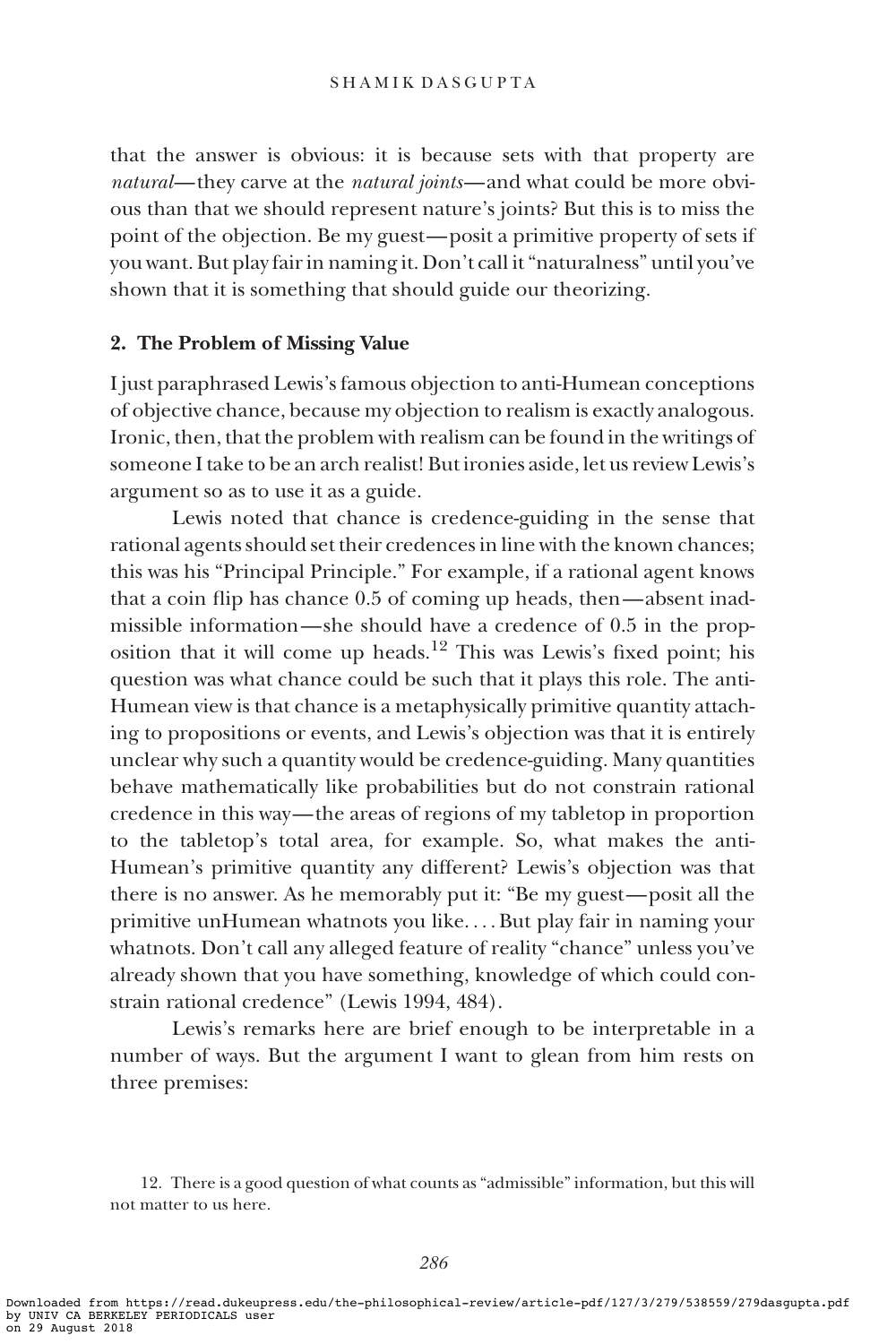- 1. Chance is credence-guiding. (This is the Principal Principle.)
- 2. If an unHumean whatnot is credence-guiding, there must be some explanation of why it is credence-guiding.
- 3. There is no explanation of why an unHumean whatnot would be credence-guiding.

It follows that chance is not an unHumean whatnot. On this reading, Lewis is not so much objecting to the existence of primitive, unHumean whatnots—as he emphasizes, he is happy to give you all the unHumean whatnots you like. His point is that the whatnot is not credence-guiding, and therefore is not chance.

This style of argument was not new to Lewis. Consider a simple divine command theory of moral goodness, on which what makes something good is that God commands us to promote it. What is wrong with this view? Put aside the objection that God does not exist; focus instead on the famous objection that even if there were a supernatural agent, it would be utterly mysterious why we should obey its commands. This objection is based on the datum that moral goodness is action-guiding in the rough sense that it is something we should promote. And the thought is that just because someone commands us to promote something does not mean that we should promote it; hence the divine command theory must be false. One cannot say "But God commands us to promote it because it is good; that is why we should obey." For that is to give up the divine command theory, on which there is no such thing as moral goodness prior to what God commands; there is just what God commands.

One might respond that we're not talking about just any old agent, we're talking about God; and what could be more obvious than that we should do as God commands? But if that's how you understand "God," the question is then why the supernatural agent deserves the term, and, by extension, why the things it commands us to promote deserve to be called "morally good." This is the same style of argument over again. "Be my guest, posit all the supernatural whatnots you like," we might say, "but play fair in naming what these whatnots command. Don't call it moral goodness unless you've already shown that you have something that guides action." One could conceivably respond that it is a *primitive fact* that we should obey the whatnot, but that is an unattractive bullet to bite. Thus an implicit premise is that if we should obey the whatnot, there must be some explanation of why that is so. The objection therefore has three analogous premises: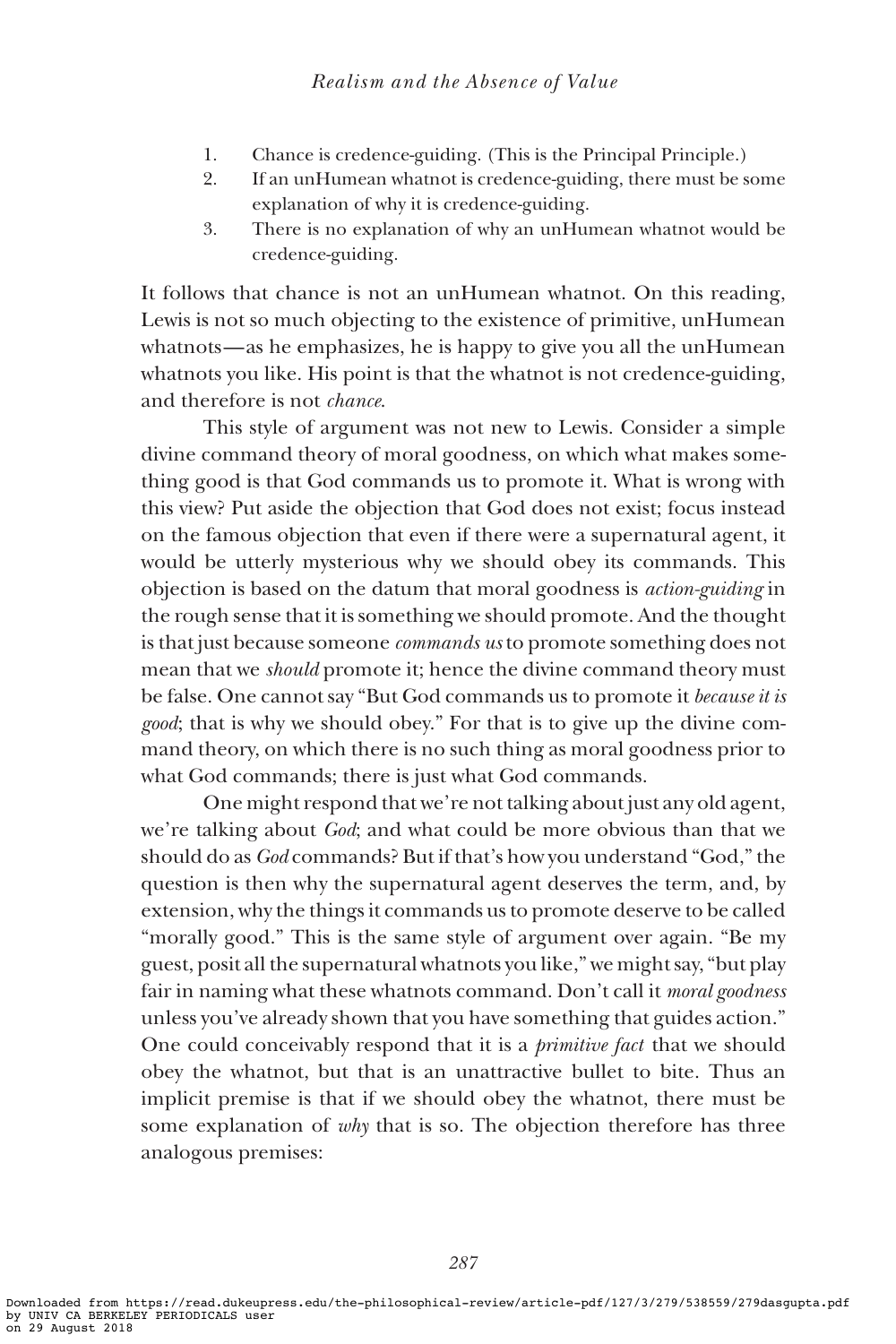- 1. Moral goodness is action-guiding.
- 2. If God's commands are action-guiding, there must be some explanation of why God's commands are action-guiding.
- 3. There is no explanation of why God's commands would be actionguiding.

We have here two arguments with a common form. The target phenomenon—chance or moral goodness—is said to have a value-theoretic or normative upshot (premise 1). This then puts a constraint on a theory of what the phenomenon consists in: whatever it is, it must have this upshot. And premises 2 and 3 then imply that the proposed whatnots unHumean "chances," or God and her commands—do not have the upshot; hence the target phenomenon does not consist in the proposed whatnot. Thus, the arguments expose a "problem of missing value."

Go back now to the issue of realism, the question of what makes a property elite. As we saw, eliteness is "theory-guiding" in the sense that the elite properties are, by definition, those we should theorize in terms of. Goodman said that if green is elite (for me), that consists in facts about my contingent social history. Imagine that someone rejected that view in favor of a "divine command" theory of eliteness, on which what makes a property elite is that God commands us to theorize in terms of it. This view, I claim, would be prone to the very same problem of missing value. Put aside the objection that God does not exist; posit all the supernatural whatnots you like. The question would be why we should obey the whatnot. Just because someone *commands us* to theorize in terms of one property rather than another does not mean that we should theorize that way. Once again, the objection consists of three familiar premises:

- 1. Eliteness is theory-guiding.
- 2. If God's commands are theory-guiding, there must be some explanation of why God's commands are theory-guiding.
- 3. There is no explanation of why God's commands would be theoryguiding.

It follows that the divine command theory of eliteness is false.

My claim is that Sider's realism is no better off in this respect than the divine command theory! The realist posits a primitive property of "naturalness" that some sets have and other sets lack. But the question is why our theorizing should be guided by this primitive property. What would explain why it is better to theorize in terms of sets with the primitive property at the expense of others? The objection is that there is no answer. Pictorially, imagine representing sets with Venn diagrams, draw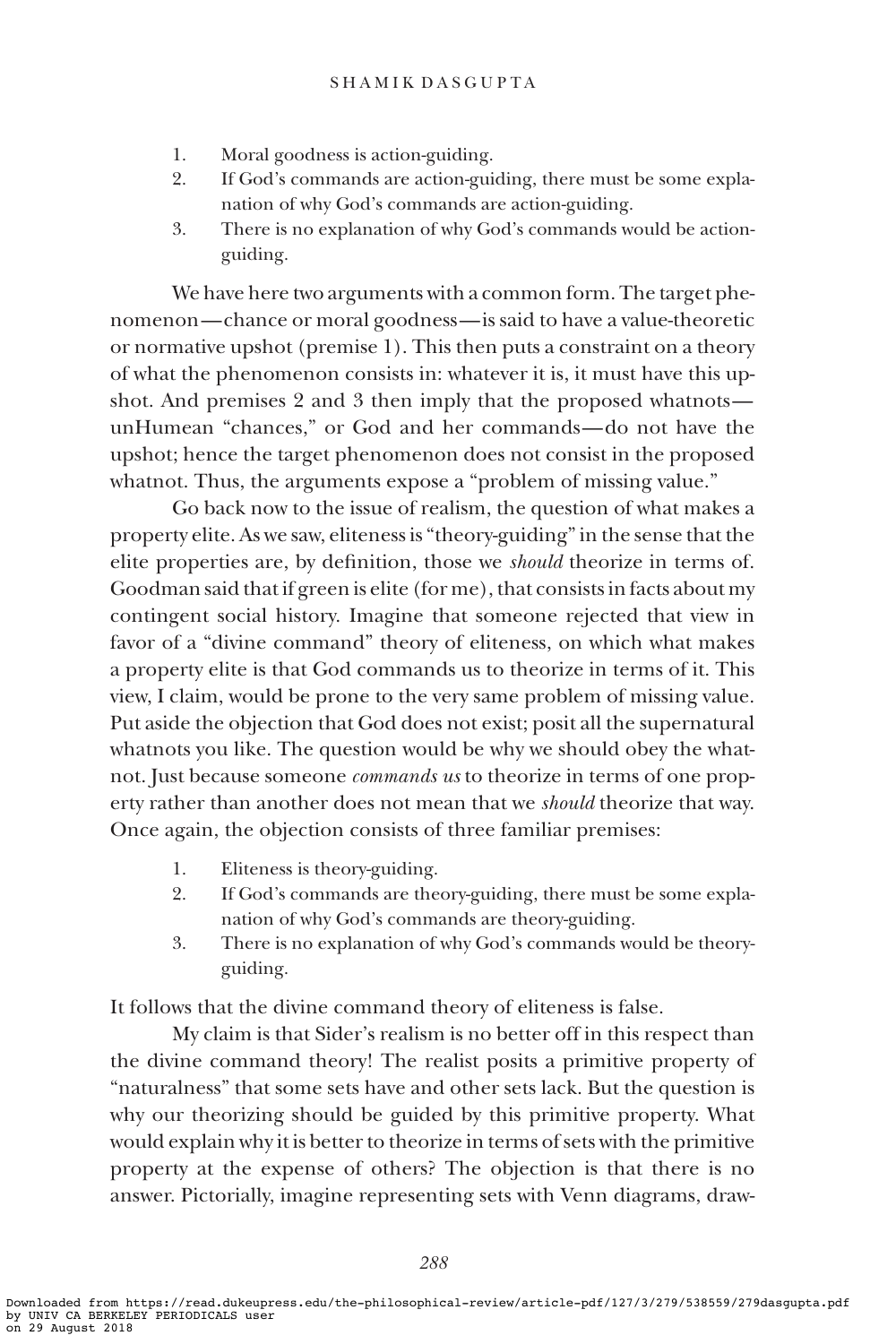ing one circle around the green things, another around the grue things, and so on. Suppose one draws the first circle in ink and the other in crayon. Does it follow that we should theorize in terms of sets represented in ink? Of course not! The objection is that there is no more reason to theorize about those sets with the primitive property posited by the realist than there is about those sets represented in ink.

There is a temptation to respond "But the realist's primitive property is naturalness; sets with this property carve at nature's joints; hence it's obvious that we should theorize in terms of them!" But we must not be fooled by language. If the term 'natural' has value-theoretic connotations, such that it is "obvious" that we should theorize in terms of natural properties, then the question is whether the realist's primitive property deserves the term. Calling it "naturalness" does not give it value-theoretic upshots any more than calling someone Armstrong gives him large biceps, as Lewis memorably quipped.

The problem is exacerbated when we remember that properties (predicates, sets) are cheap, including second-order properties. Along with the second-order property of *naturalness* that green has and grue lacks, there is also a second-order property of graturalness that grue has and green lacks. And there are countless other second-order properties too. They are all out there; the question is why our theorizing should be guided by one of them and not the others. What makes the one we call "naturalness" special? My objection to realism is that there is no good answer to this question. Don't say that naturalness is itself natural and graturalness is not, for we are in the middle of trying to explain why naturalness matters!

This is the same problem of missing value. The idea is that the primitive property posited by the realist would be normatively inert, just like the commands of a supernatural whatnot. My objection to realism therefore rests on three familiar premises:

- 1. Eliteness is theory-guiding.
- 2. If naturalness is theory-guiding, there must be some explanation of why naturalness is theory-guiding.
- 3. There is no explanation of why naturalness would be theory-guiding.

Though I've modeled this on the objections to anti-Humeanism and the divine command theories above, I do not assume that those latter objections are successful. Perhaps there is some explanation of why an unHumean whatnot would be credence-guiding, or why God's commands would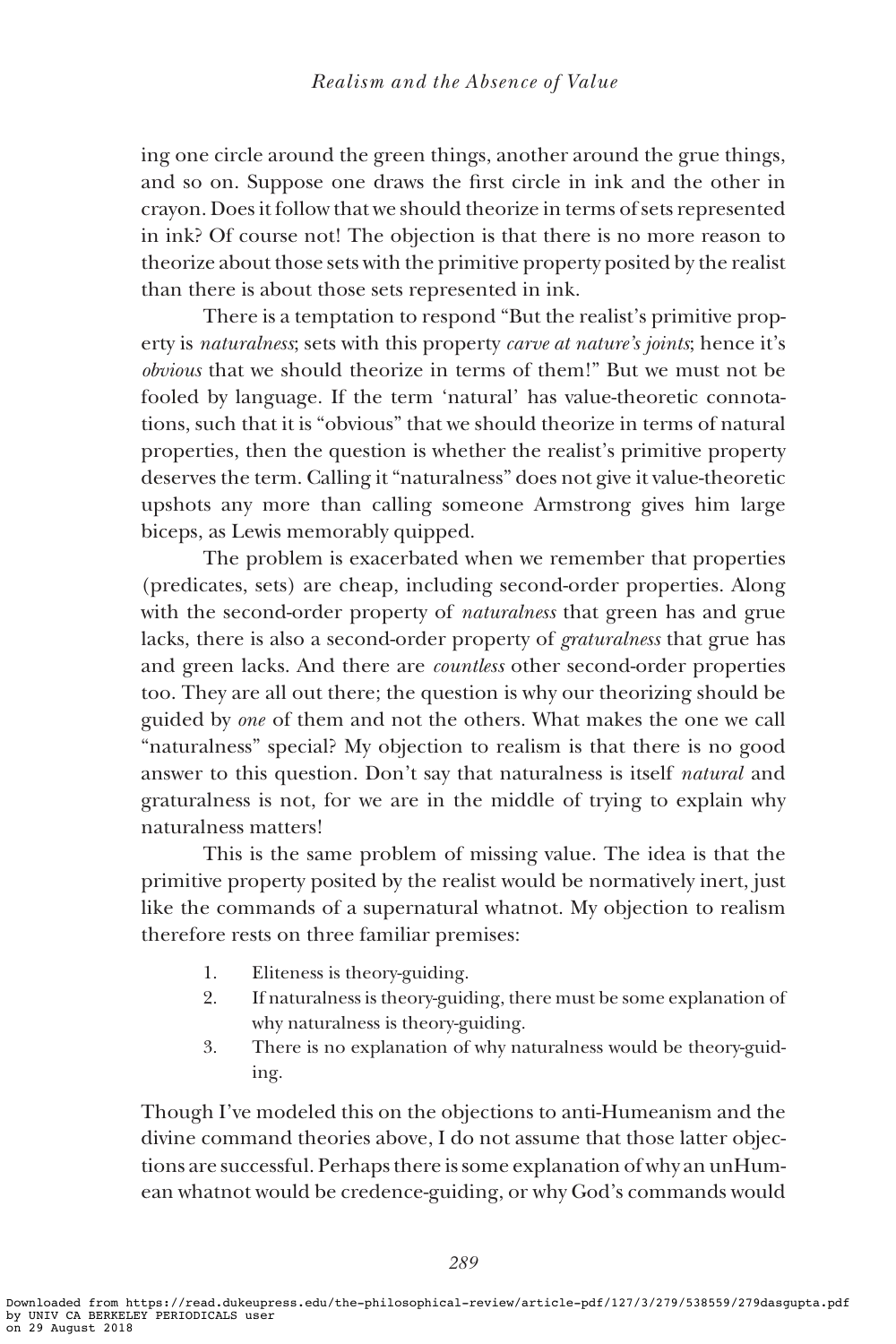be action-guiding. I will not try to resolve those issues; I outlined those arguments just to illustrate the shape of this problem of missing value. My aim here is instead to defend this analogous objection to *realism about* eliteness and show that it raises a formidable challenge. To this end, let me discuss each premise in turn.

# 3. Theory Guidance

Premise 1 is uncontroversial in all these problems of missing value, including our argument against realism. To say that  $x$  is *theory-guiding* is to say, roughly, that  $x$  is a standard of "correctness" by which theorizing may be evaluated. Since "elite" was introduced in section 1 as a label for properties that are correct to theorize in terms of in this sense, premise 1 is analytic. (What is not analytic is whether *naturalness* is theory-guiding that is the topic of premises 2 and 3.)

Analytic as it may be, premise 1 nonetheless deserves some discussion. To be theory-guiding is to play a normative role in theorizing, but what exactly is this role? This is a good question and not one that I can hope to answer here. Compare the argument against the divine command theory of moral goodness, where we took as a datum the claim that moral goodness plays a normative role in action that we labeled "action-guiding." I characterized this role blithely as the role of being something we should promote, but this was just a rough approximation. Are there other constraints on action, perhaps deontic constraints? If so, how do they weigh against promoting moral goodness? These are difficult questions of normative ethics, but they need not be settled before having a fruitful discussion about whether God's commands could play some kind of normative role in the vicinity (the argument against the divine command theory was that they couldn't). Likewise, there is a difficult question of normative epistemology about what the precise normative role of being theory-guiding is, but we don't need to settle it before discussing whether naturalness could play some normative role of this kind.

Still, some clarificatory remarks can be made. I said that to be theory-guiding is to be a standard of correctness by which theorizing may be evaluated. Here, "theorizing" may include attitudes and activities such as forming beliefs, performing inductive inferences, giving explanations, and so on. There may be some disagreement as to the precise extension of the term but there is no need to settle this here: everyone can agree that some of these attitudes and activities should be centered around properties like green rather than grue. For specificity, let us assume that the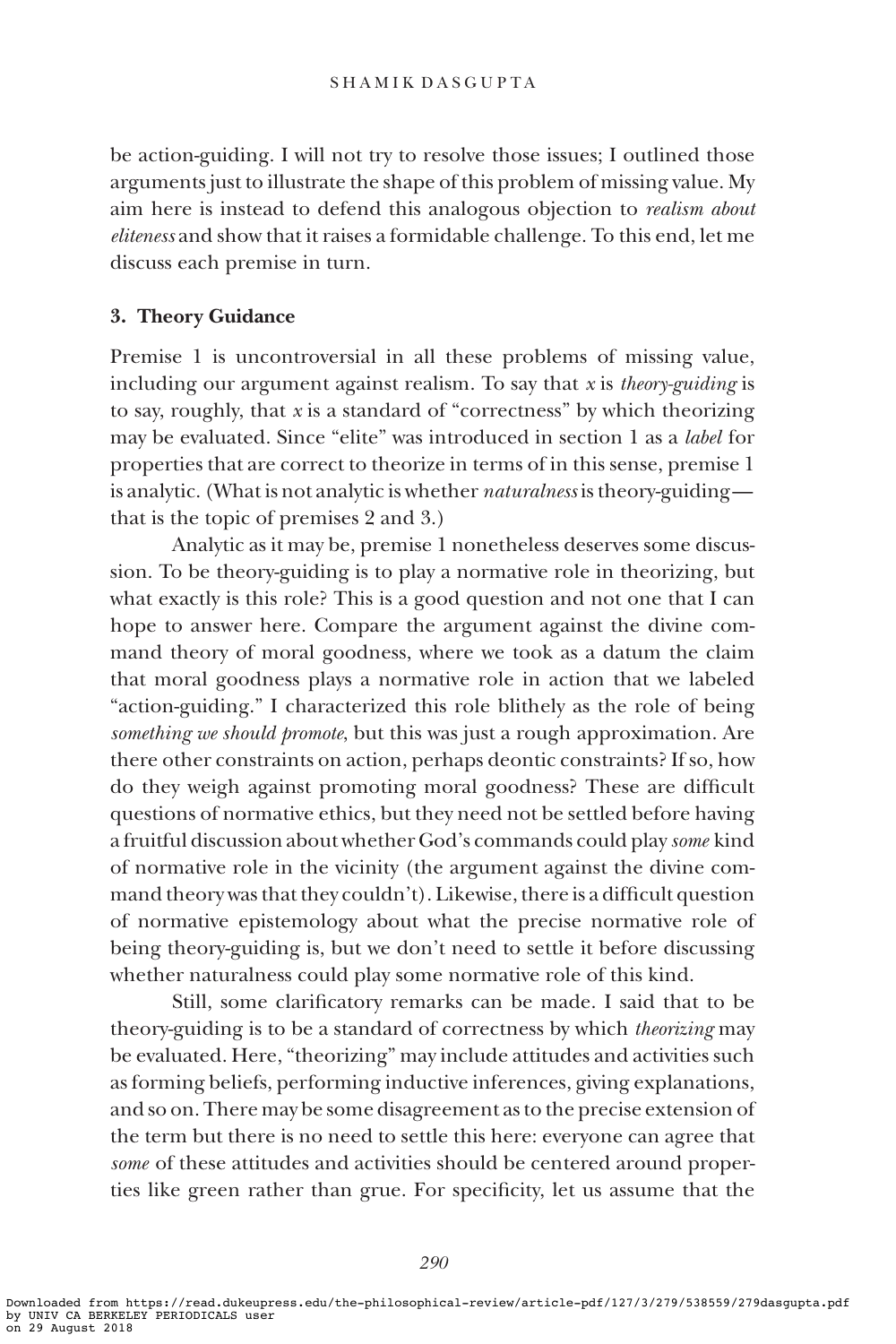attitude of belief is an example. Say that a proposition is elite if and only if it is about elite properties, and say that a belief is elite if and only if its content is an elite proposition. Then the rough idea is that, along with being true, being elite is another standard of "correctness" of belief: just as a belief can be incorrect thanks to being false, it can also be incorrect thanks to being non-elite. Compare the belief that all emeralds are green with the belief that all gremeralds are grue. Both beliefs are true. But since the latter is non-elite, premise 1 implies that it can be evaluated as "incorrect" or "getting things wrong" along that dimension. Similar remarks go for other activities like inductive inference. Say that an inference is elite if and only if its premises and conclusions are elite. Then the rough idea is that, in addition to other standards of correctness by which an inference might be evaluated—such as being truth-preserving, reliable, rational, and so on—being elite is another standard.<sup>13</sup>

For simplicity I will focus on the attitude of belief; hence the claim that eliteness is theory-guiding will be understood, for simplicity, as the claim that eliteness is a standard of "correctness" of belief. This idea can be glossed in a number of terms. One gloss is evaluative: that elite beliefs are better than non-elite ones. Or, since truth and eliteness might trade off against each other, this might be better expressed as the idea that being elite is a "good-making feature," or an "intrinsic value," of a belief. A second gloss is more explicitly normative: that when investigating the world one should aim to amass beliefs that are true and elite. A third gloss concerns rationality: that a rational agent seeks to amass beliefs that are true and elite. I will not decide how best to understand this notion of theory-guidance. Moreover, all these glosses should be refined by further work in normative epistemology, as we saw.<sup>14</sup> For our purposes, it is enough if the argument against realism goes through under some understanding of "theory-guidance" in this vicinity.

13. The notion of a proposition's being "about" an elite property could be sharpened, but the details will not matter for our purposes. I note only that the notion concerns the truth-conditions of the proposition or belief, not the concepts in terms of which the proposition is more finely individuated or expressed. Thus the belief that all emeralds are either grue and first observed before 3000 AD, or bleen and not first observed before 3000 AD, is an elite belief, since it is "about" the property of being green as I use the term. Thus my formulation of premise 1 corresponds to what Ted Sider calls the weak version of the thesis (2011, 61–2), which allows that the belief just mentioned may be "correct." The strong version of the thesis would imply that the belief is not about green thanks to the concepts used to express or individuate it.

14. See McDaniel 2017 for a number of possible refinements.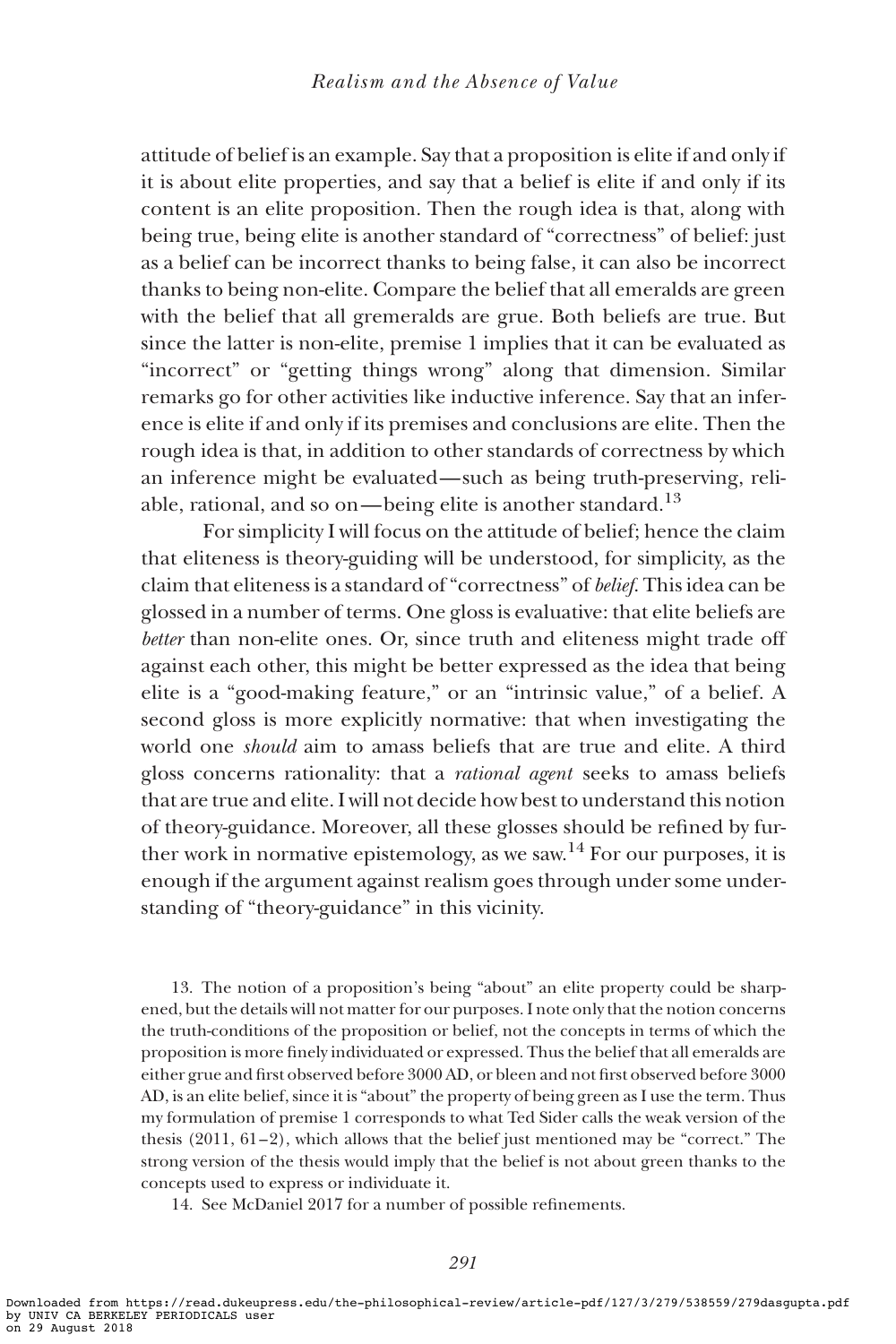#### SHAMIK DASGUPTA

Premise 1 is not the claim that we should have true beliefs about which properties are elite. Perhaps we should, but one can do this even while theorizing about non-elite properties: one might have the true belief that green is elite and grue is not, and yet go on to form nonelite beliefs such as that all gremeralds are grue. According to premise 1, these latter beliefs would still be incorrect along the dimension of eliteness. Compare with Lewis's Principal Principle about chance: the Principal Principle does not say that we should have true beliefs about chance; it says that our credences should align with the (known) chances. One can have true beliefs about chance without satisfying this principle.

Note also that premise 1 says nothing about human motivation. It does not say that judging a property to be elite necessarily motivates one to theorize in terms of it. I mention this because in the argument against the divine command theory of moral goodness, premise 1 is sometimes expressed as the idea that judging something to be good necessarily motivates one to promote it. But that is not what I said: I just said that if something is morally good then one *should* promote it—that is all I mean by the claim that moral goodness is action-guiding. The premise could also have been glossed in evaluative terms: that actions promoting morally good things are better than others. Either way, there was no talk of motivation; likewise with premise 1 in our argument against realism.

#### 4. The Demand for Explanation

That suffices to clarify premise 1; let us move on to premise 2. This states that if naturalness is theory-guiding there must be some explanation of why that is so. The demand for explanation here is not a demand for justification. When we argued against the divine command theorist, premise 2 did not ask her to justify her claim that we should obey God; it did not ask for reasons to believe that this is true. It rather asked for an explanation of what makes it true (if it is true). Likewise in our argument against realism: the demand is not for a *justification to believe* that naturalness is theory-guiding, but an explanation of what would *make it* theory-guiding. Relatedly, there is no requirement that the explanation appeal to facts that are "internally accessible" to ordinary people. In the argument against divine command theory, there was no requirement that an ordinary agent be in a position to produce the explanation of why God should be obeyed. Likewise, we are asking from a third-personal perspective what makes naturalness theory-guiding; there is no requirement that the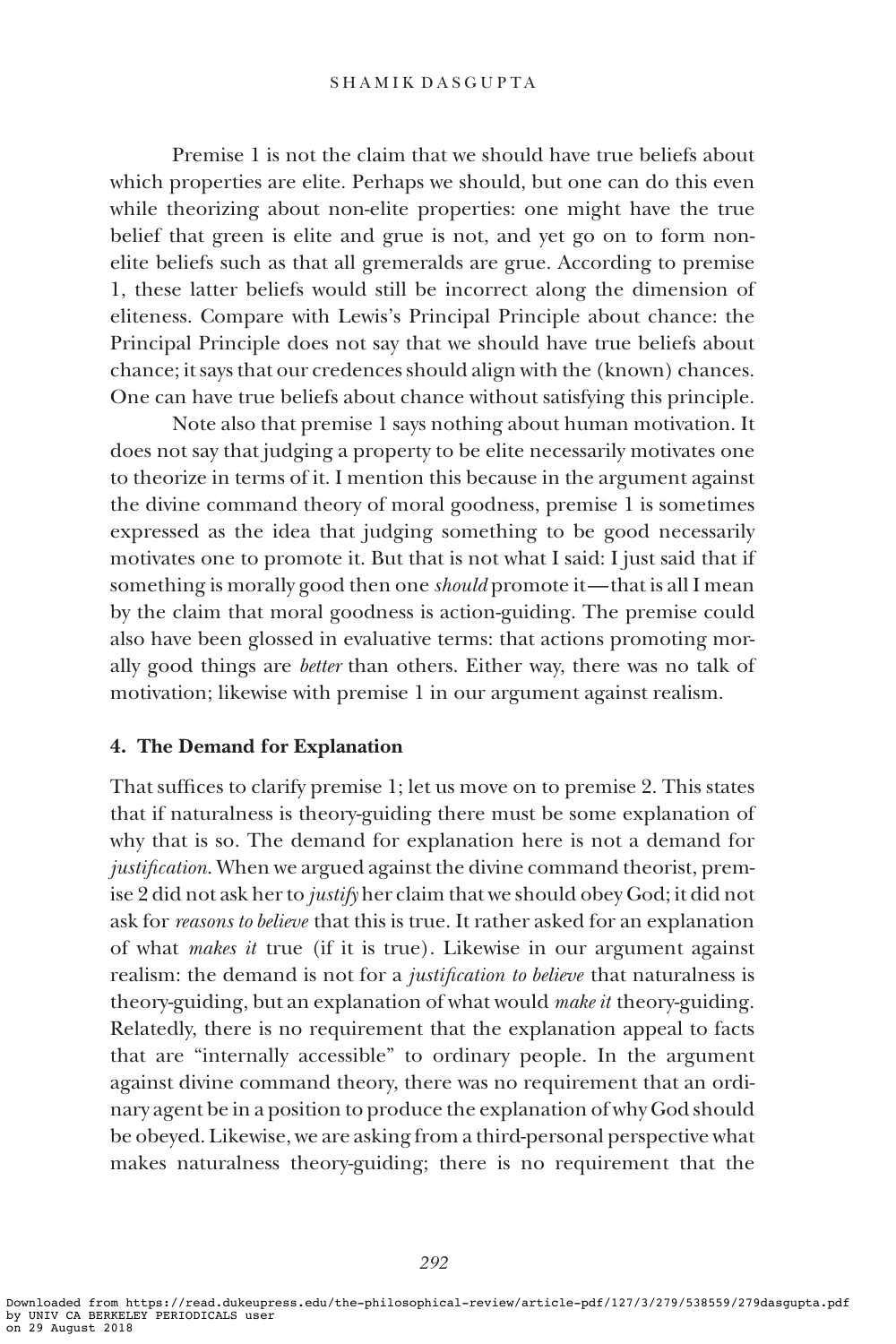answer appeal to facts that are "internally accessible" to an ordinary theorist<sup>15</sup>

Nor is the demand for explanation a demand for implication; it is not the demand for a theory that implies that naturalness is theory-guiding. Such a theory is easy to construct: one simply includes the claim that naturalness is theory-guiding as an axiom in the theory! Indeed, this is, according to Schaffer (2016b), what an anti-Humean about chance should say in response to Lewis's objection: simply state as an axiom in his or her theory about the unHumean whatnot that it constrains rational credence. But as I reconstruct Lewis's argument, this misses the point. The challenge is to explain why rational credence should be constrained by the unHumean whatnot rather than some other probabilistic quantity. Merely stating that it constrains rational credence is no explanation.

So understood, the second premise is hard to deny in all these arguments from missing value. If the anti-Humean about chance denies it, she is saying not just that there is a primitive unHumean whatnot; she is saying that it is a brute, inexplicable fact that it constrains rational credence. She is saying that we should align our credences with that whatnot rather than any other probabilistic quantity even though there is nothing in virtue of which it has this normative significance. This is hard to believe. Unsurprisingly, anti-Humeans tend to accept the demand for explanation and respond to Lewis's argument by offering some explanation of why their whatnot is credence-guiding.<sup>16</sup>

Likewise, if the divine command theorist denies premise 2, she is saying not just that there is a supernatural whatnot issuing commands; she is saying that we should all obey it rather than anyone else even though there is nothing in virtue of which it has this normative significance. This is hard to take seriously. A divine command theorist should accept premise 2 and instead try to offer some explanation of why their whatnot should be obeyed.

The same goes for naturalness. There are many second-order properties (predicates, sets) out there: naturalness, graturalness, and so on. If the realist denies premise 2, she is saying that one of them should

15. Hirsch (1993) attempts to "justify our intuition that there are rational constraints on how the words of a language ought to divide up reality" (7). His demand for justification is similar to the demand for explanation in premise 2, though at times Hirsch seems to have in mind a more "internal" justification that a given thinker could produce as a normative defense of her theorizing.

16. Hall (2004) offers a defense of anti-Humeanism along these lines.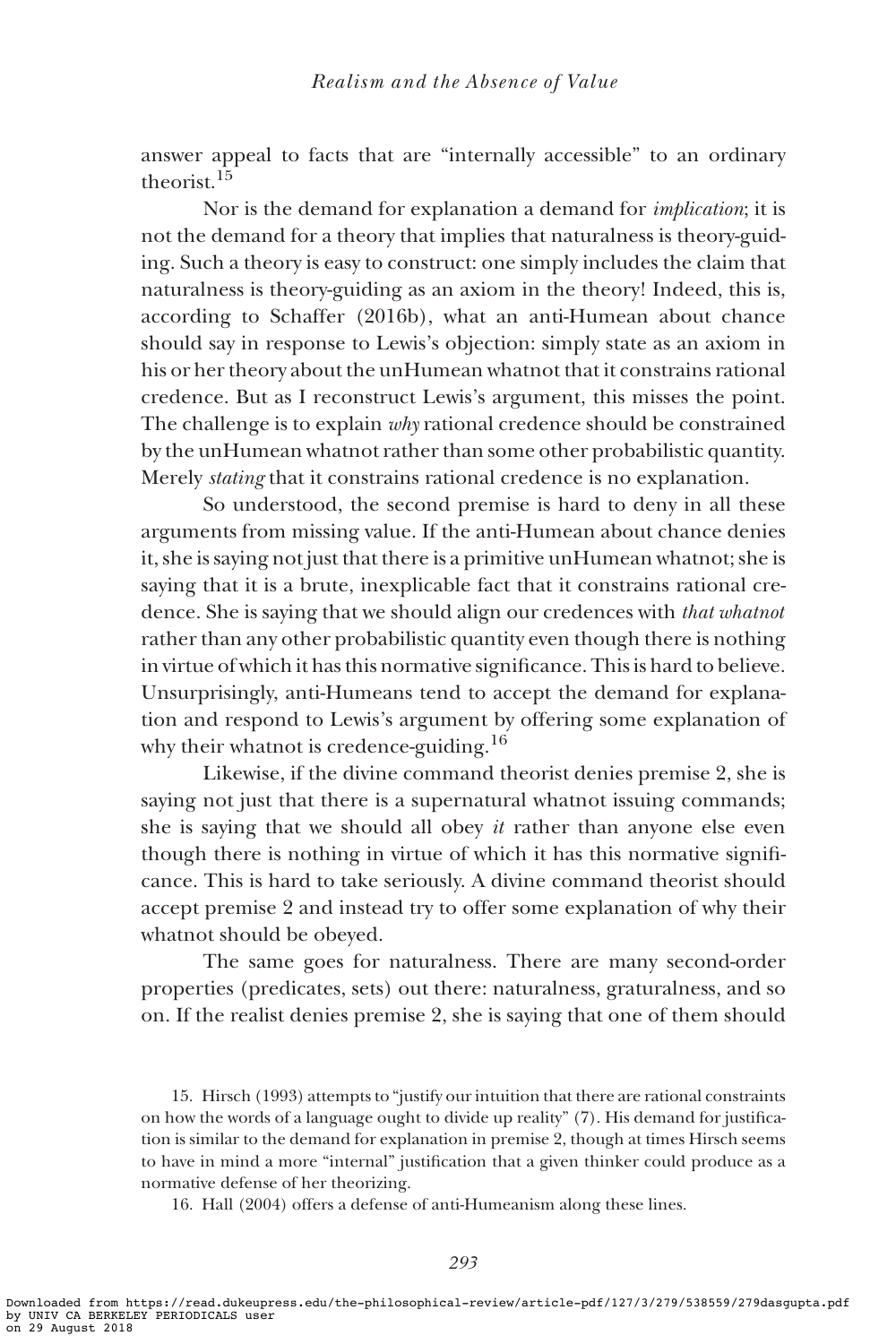guide our theorizing even though there is nothing in virtue of which it has this normative significance. This is equally hard to take seriously.

To be clear, there is nothing incoherent about denying premise 2. It is an option in logical space—indeed I suspect it is the realist's only retreat. But I insist that we recognize it as the radical position that it is. Once again, do not be fooled by language. If it seems obvious to you that we should "carve at the natural joints," then the question is why the realist's posit deserves to be called 'naturalness'—that is not obvious at all. So put the term 'naturalness' aside. The realist claims that one of the myriad second-order properties is theory-guiding and the others are not. This is a highly non-trivial, non-obvious fact about that second-order property. The idea that there is no explanation at all as to why it has this normative significance is hard to believe.

One might worry that explanations must stop somewhere; why not stop at the claim that God's commands are action-guiding? The answer is that not all stopping points are equal. Perhaps pain is primitively actionguiding. The thought would be that one should minimize the amount of pain in the world and there need be no explanation why this is so. It is, after all, pain—feel it and there is no mystery why it should be minimized. I do not know whether this is true, but it is a hypothesis I can take seriously. What I can't take seriously is the idea that there is a unique agent such that we should all obey it rather than anyone else even though nothing about it makes it normatively special. Admittedly, I do not know how to define the line between those things that could reasonably be accepted as primitively action-guiding and those things that could not. But not knowing how to define a distinction does not preclude one from recognizing clear instances. An agent's commands clearly fall on one side of the line. My claim is that with respect to theory-guidance, the realist's primitive whatnot falls on the same side too.

What about the whatnots posited by so-called non-naturalist views in meta-ethics? G. E. Moore, for example, proposed that moral goodness is a primitive, non-natural property. Could that be primitively action-guiding? In Dasgupta 2017a I argue not, and that his view suffers from the very same problem of missing value as the divine command theory. This kind of objection to Moore is not new: many have objected that even if there were non-natural properties out there they would be normatively inert.<sup>17</sup>

17. This is sometimes known as the "normative question"; for discussion see Dreier 2015 and references therein. As typically formulated, the normative question rests on an "internalist" principle connecting moral judgment and motivation, but my aim in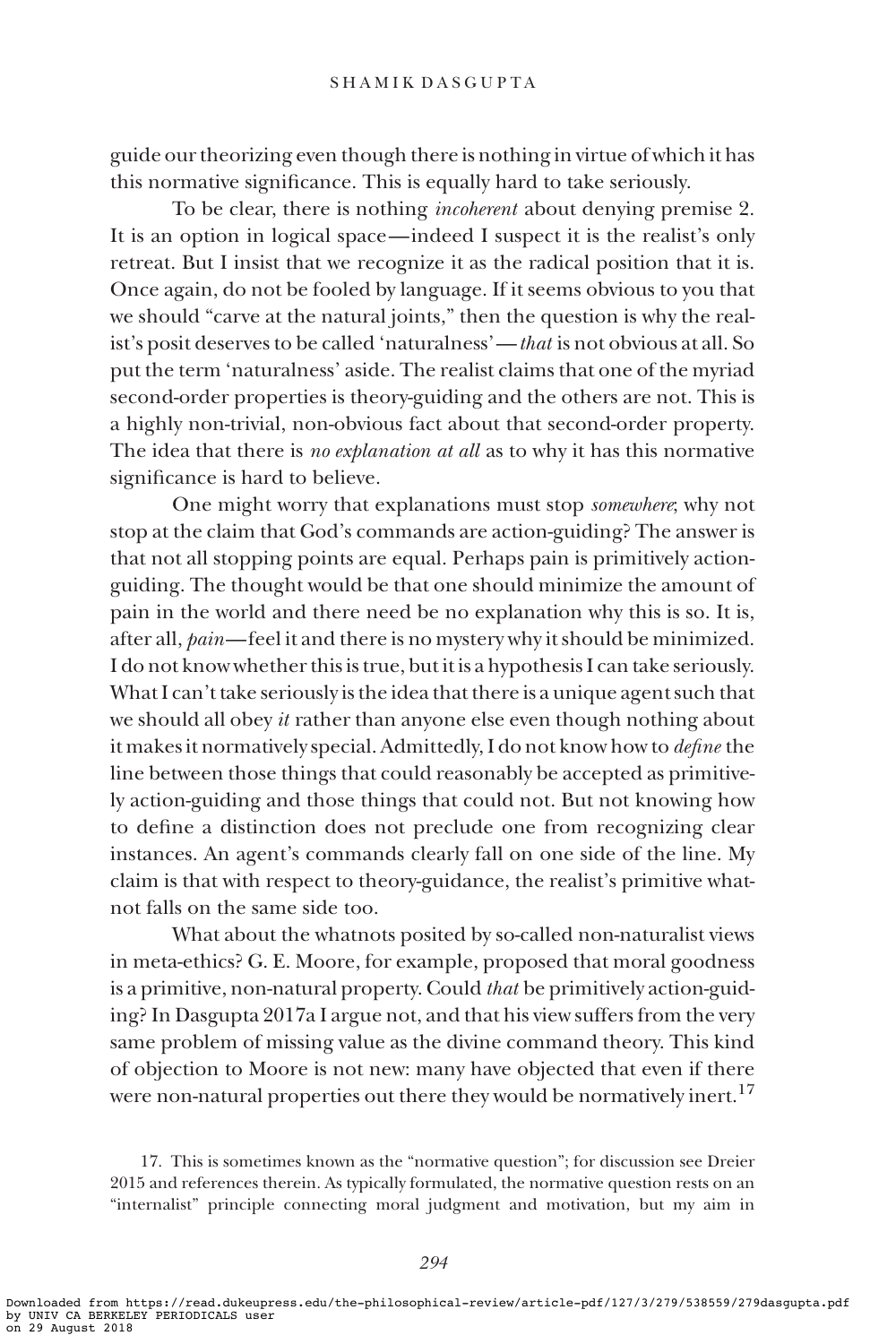My claim here is that the very same problem arises for realism about eliteness too. I think the problem for Moore is formidable, but even if you disagree I hope to convince you that realism about eliteness sinks or swims with meta-ethical views like Moore's. Indeed, realism about eliteness is the direct analogue of Moore's view in meta-ethics: both views posit a primitive whatnot that is supposed to be a source of normativity, of how we should theorize or act respectively. This similarity seems to have gone unnoticed; my aim in this article is to expose it.

# 5. Constitutive Explanations

That leaves premise 3, which states that there is no explanation of why naturalness would be theory-guiding. To evaluate this, it will help to focus on a specific gloss of the claim that naturalness is theory-guiding. I will focus on the evaluative gloss:

Natural beliefs are better than unnatural ones.

The challenge for the realist is to say what could explain this. But we must be clear on what kind of explanation is required. It would not do to say that natural beliefs are better because we *prefer* them, or that we *aim or* intend to form them. For then there would be no explanation of why communities with other preferences or intentions make a mistake by theorizing in gratural terms; yet the realist's central claim is that such communities do make a mistake, that they are missing "nature's joints." The point is that the realist rejects the idea that natural beliefs are better because of something about us; her central idea is that their value has its source in naturalness itself, independently of facts about us. As I'll put it for short, her view is that natural beliefs are objectively better. The question is what could explain this.

I can think of two explanatory strategies. One is to explain it in terms of the "constitutive nature" of the notions involved, such as belief, or betterness, or naturalness. The other is to say that there is something about the rich theoretical role of naturalness—its connection to laws, explanation, reference, and so on— that explains why natural beliefs are better. I will argue that neither strategy works. Of course, there may be other kinds of explanation, perhaps much more complex than the ones I consider here. So my defense of premise 3 will be suggestive at best. Still, I

Dasgupta 2017a was to show that that principle is dispensable. As I said in section 3, the current problem of missing value does not rest on a principle about motivation either.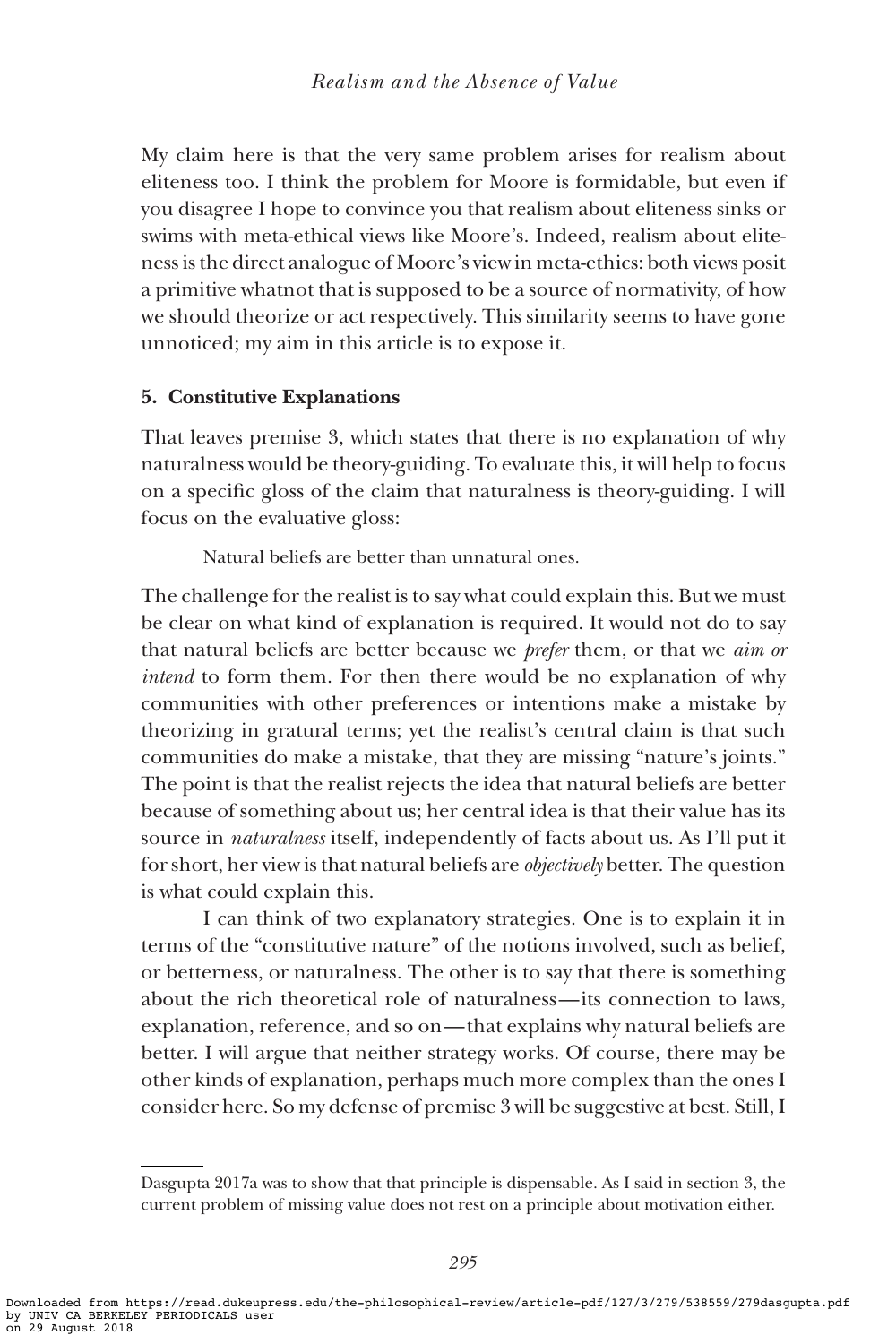hope to give some sense of the difficulties involved in providing an explanation, leaving it as a challenge to the realist to overcome them.

Let us start with explanations in terms of constitutive natures, and in particular one that appeals to the constitutive nature of belief. The idea would be that part of *what it is* for a mental state to count as a belief is that it aim at natural propositions; since this aim is met only by natural beliefs, that is why natural beliefs are better.

This idea here is analogous to a well-known idea about truth, namely that truth is a constitutive aim of belief; that a mental state does not count as a belief unless it aims at truth. This is nicely expressed by Williams (1973, 148): "If in full consciousness I could acquire a 'belief' irrespective of its truth, it is unclear that before the event I could seriously think of it as a belief, i.e. as something purporting to represent reality." More could be said about what it means for a mental state to "aim" at truth, but for our purposes the idea is clear enough. The current proposal is that something analogous goes for naturalness, and that this explains why it is better to believe natural propositions. Perhaps Sider had this kind of explanation in mind when he wrote that naturalness "is a constitutive aim of the practice of forming beliefs, as constitutive as the more commonly recognized aim of truth" (2011, 61).

But the proposal fails for two reasons. First, even if truth is a constitutive aim of belief, Hazlett has convincingly argued that *naturalness* is not. His idea is that there is nothing incoherent about a thinker forming beliefs that aren't natural "in full consciousness," to use Williams's phrase. Suppose I believe that this emerald is green, and then look at the definition of 'grue' and come to believe that it is also grue. My belief might be weird—one that only a philosopher would entertain—but in what way does it not count as a *belief*? As Hazlett (2018) puts it, "although believing that p commits you to the truth of the proposition that p, it does not commit you to the jointiness [i.e., naturalness] of the proposition that p" (149).

But suppose for the sake of argument that naturalness were a constitutive aim of belief. The second problem is that this does not explain what the realist needs. Imagine a community of thinkers with mental states just like beliefs with the one exception that their states do not aim at naturalness, they just aim at truth. Given our supposition, their mental states do not count as *beliefs*. Fine, call them *schmeliefs* instead. Suppose they schmelieve propositions about grue and other gerrymandered properties. Realism is the view that this community is missing out on the world's structure, that their mental states are worse than beliefs.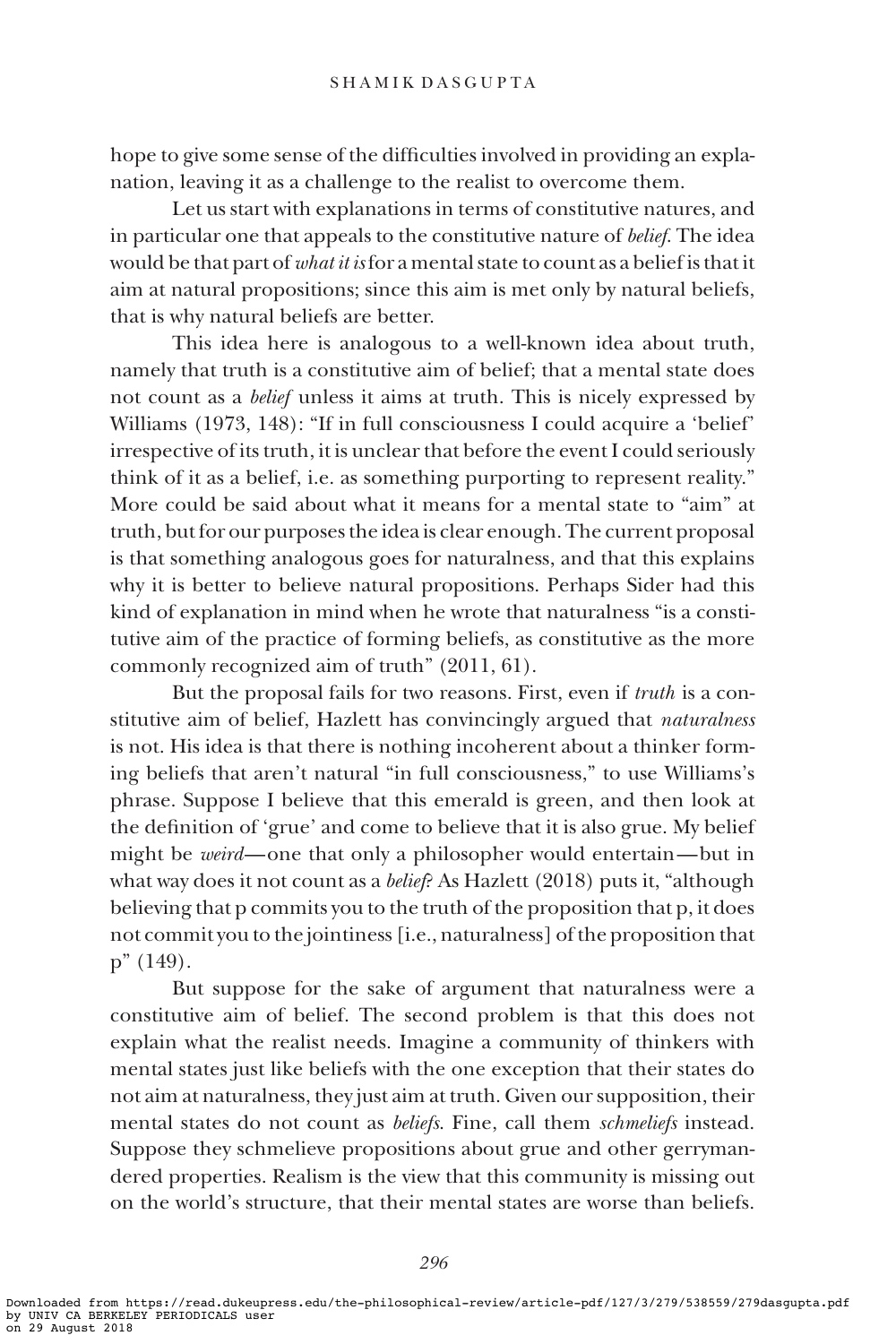But why should that be so? The claim that naturalness is a constitutive aim of belief does not explain this. All it explains is that these thinkers lack beliefs; it does not explain why it is better to believe than to schmelieve.<sup>18</sup>

The point is that what needs explaining can be put without explicitly mentioning belief. Call mental states that aim at truth, like belief and schmelief, "truth-oriented." And call a truth-oriented mental state natural if and only if its propositional object is natural. Then the claim that the realist must explain can be expressed thus:

Truth-oriented mental states that are natural are better than ones that are not.

The idea that naturalness is a constitutive aim of *belief* does not explain why this is so; all it explains is why truth-oriented mental states that aim at natural propositions count as beliefs.

The same goes for the related idea that it is constitutive of the activity of theorizing that it aims at theories about natural properties. I doubt that this is true, but even if it is it does not explain what the realist needs. For it would only explain why a community investigating the world in terms of grue is schmeorizing instead of theorizing; it does not explain why it is better to theorize than schmeorize. Again, the point is that the issue at hand can be put without mentioning 'theorizing'. Let 'investigation' denote the activity of inquiring into the world, in a broad sense that includes theorizing and schmeorizing as species. The realist says that insofar as we investigate, we should do so in natural terms. The claim that an investigation counts as theorizing only if it is couched in natural terms does not explain this; it only explains why a community investigating in terms of grue does not count as theorizing.

This lesson—like so many—is well illustrated with music.19 If your aim is to sing "Jingle Bells," that induces a success-condition: your hum fulfills its aim only if it produces a certain string of notes, so you should hum those notes. If your aim is to sing "Good King Wenceslas," that induces a different success-condition and you should hum a different string of notes. But of course it does not follow that one song is "better"

18. Enoch (2006) makes this point in relation to action. He discusses the idea that norms governing action flow from the constitutive nature of what action, or agency, is. And his objection is that they do not, since the constitutive nature of agency can only explain why someone does or does not count as an agent; it cannot explain why agency, rather than schmagency, has any special normative standing. I am just making the same point in relation to belief.

19. Thanks to Jack Spencer for this illustration.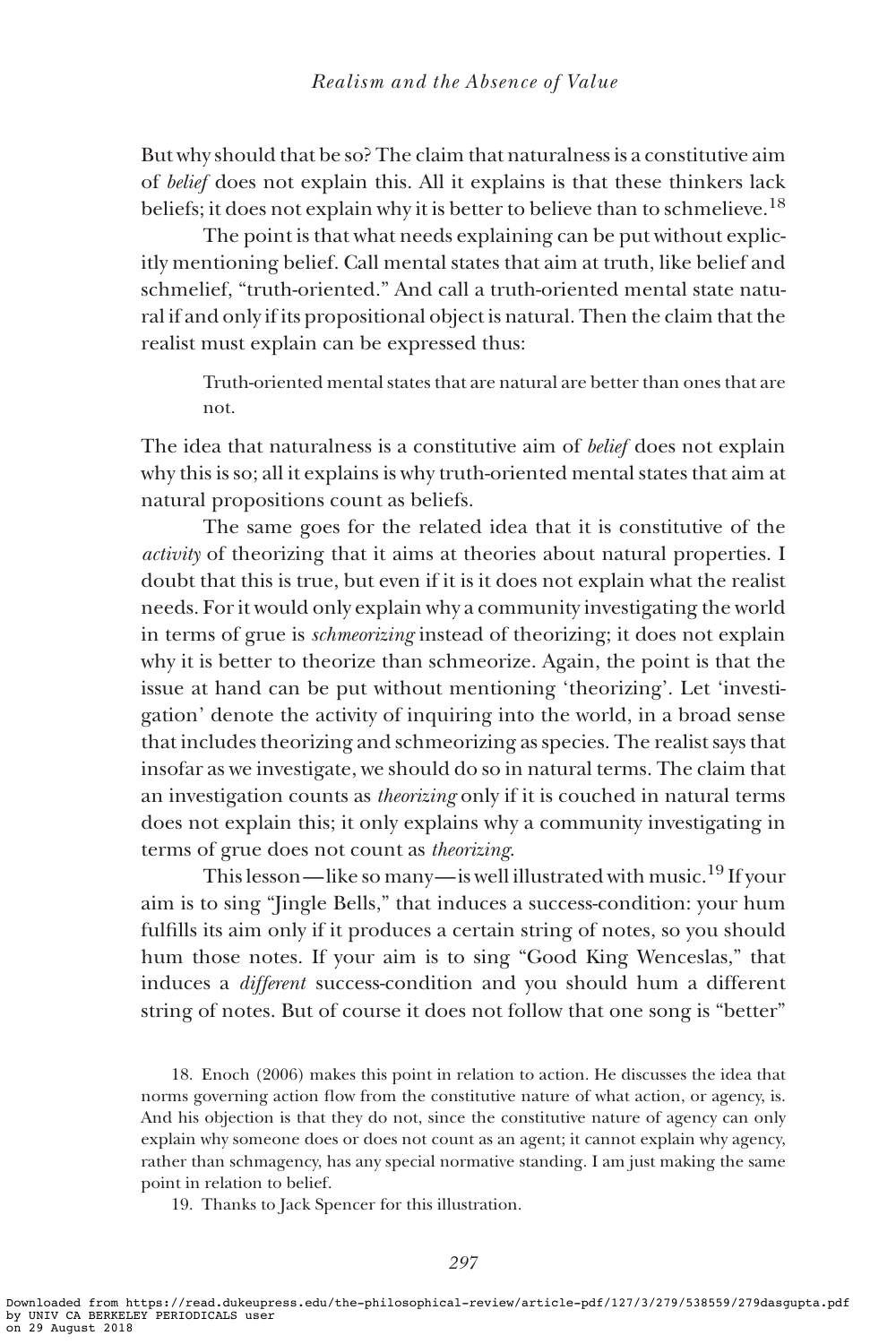than the other; it does not follow that you should sing "Jingle Bells" and not "Good King Wenceslas"! Likewise, if one aims to form truth-oriented mental states that are natural, this induces a success-condition: only mental states that are natural will fulfill the aim. But it does not follow that natural mental states are better than gratural ones.

I conclude that even if naturalness is a constitutive aim of belief, this does not explain what the realist needs.<sup>20</sup> The realist might now try appealing to the constitutive nature of betterness rather than belief. The idea would be that part of what it means—or what it is—for one belief to be "better" than another is for the former to be natural and the latter not.<sup>21</sup> Could the realist say that this explains why naturalness is theoryguiding? I think not. For let me introduce the notion of gretterness thus: for one belief to be *gretter* than another just is for the former to be gratural and the latter not. Beliefs about grue are therefore gretter than beliefs about green. And now the question is: Why form better beliefs? Why not form gretter beliefs instead? In virtue of what is it a mistake to form gretter beliefs? The current proposal does not explain this.

The realist might now try to explain this with constitutive claims about "should" and "mistake": that it is constitutive of "should" that one should form better beliefs, and constitutive of "mistake" that it is a mistake to form gretter beliefs. But the bump is just being pushed around the rug. For one can equally introduce the notion of "grould" and "gristake," such that it is constitutive of them that one grould form gretter beliefs and that it is a gristake to form better beliefs. The point is general. If one says that the value-theoretic notions involved in saying that naturalness is "theory-guiding" are constitutively defined in terms of naturalness, then there will equally be a corresponding set of notions that are constitutively

20. For the same reason, notice, the idea that  $truth$  is a constitutive aim of belief would not explain why *truth* is theory-guiding either. Why then is truth theory-guiding? This is a good question but I will not pursue it here. Still, William James (1904) can be interpreted as arguing that truth cannot be a primitive property of propositions, precisely for the reason that there would then be no explanation of why it is theory-guiding. More exactly, he writes that "it is not self-evident that the sole business of our mind with realities should be to copy them" (467). And earlier on he argues that the notion of copying is desperately unclear, giving the impression that he regards it as a primitive notion (463). Thus, he seems to be arguing that the idea that truth consists in standing in a primitive relation of "copying" to reality leads to a problem of missing value.

21. This is related to Strawson's (1952, chap. 9) claim that it is part of the meaning of 'rational' that induction is rational. Though what I say in the text is not an objection to Strawson, since he was not (as far as I can tell) attempting to argue that induction is objectively rational in my sense.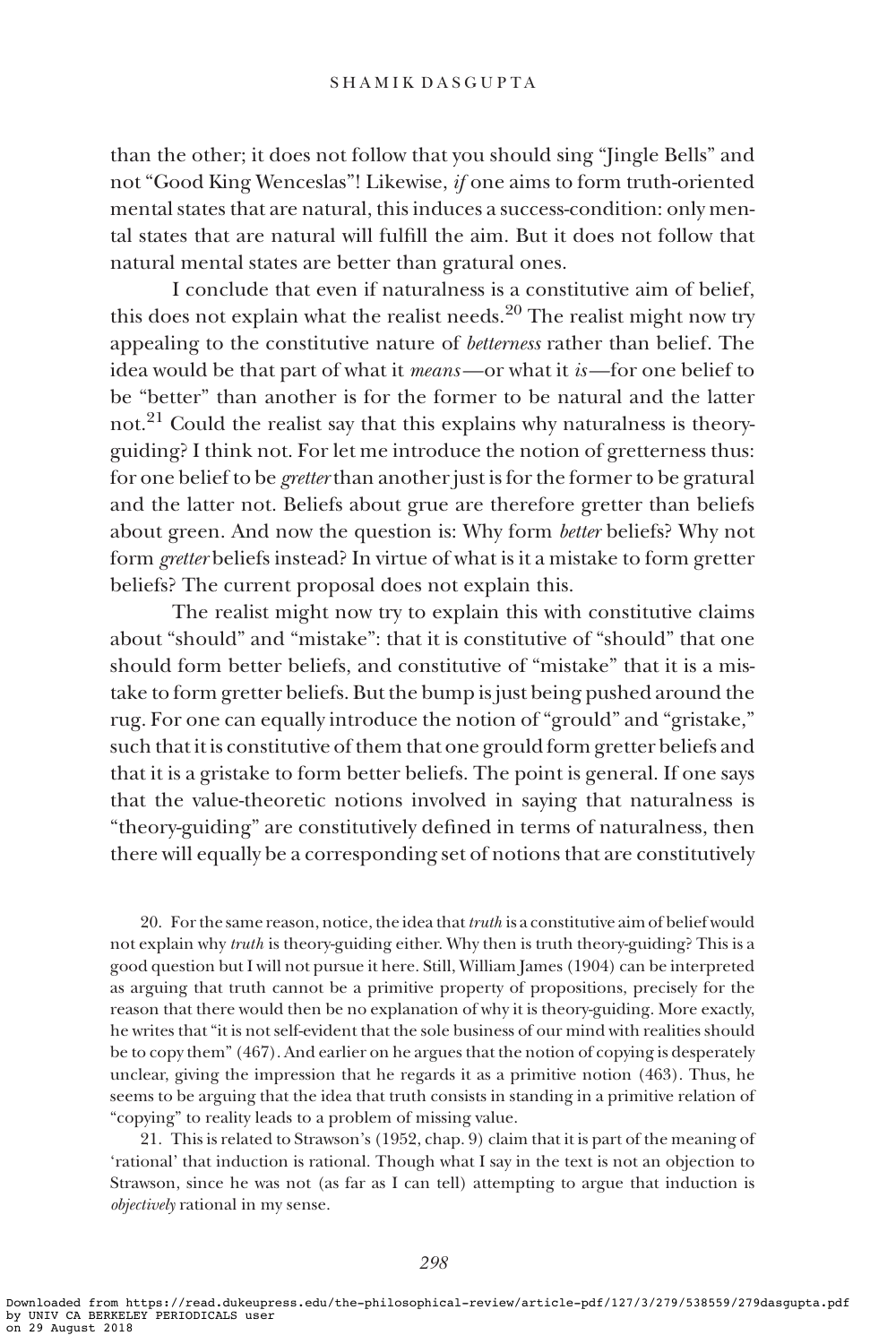defined in terms of graturalness and that therefore favor gratural beliefs over natural ones.

When the realist said that naturalness is theory-guiding, the claim was that it is objectively theory-guiding. Suppose community A theorizes about green and community B theorizes about grue. And suppose that A uses evaluative terms like 'better', 'mistake', and 'should', while B uses the corresponding terms 'gretter', 'gristake', and 'grould'. Then community A can truly say that their beliefs are better than B's, that B is making a mistake, and that B should theorize about green instead. But equally, community B can truly say that their beliefs are gretter than A's, that A is making a gristake, and that A grould theorize about grue instead. The realist's view is that there is a further fact about which community is "really" getting things right. But on the current proposal there is no further fact. On the ground floor there are just facts about which properties are natural and which are gratural; one community organizes their theorizing around naturalness and the other community organizes their theorizing around graturalness; and that is all there is to say. On the current proposal there is nothing to break the symmetry; there is no further fact about who is "really" representing the world right. $^{22}$ 

Another way to put the point is that if the realist constitutively defines all her value-theoretic notions in terms of naturalness, her view effectively collapses into anti-realism. After all, the anti-realist agrees that there is a set of properties containing green, blue, and all the properties that the realist calls "natural." And she can agree that our value-theoretic notions are defined in relation to that set: for one belief to be better than another is for it to concern a property in that set, and so on. In this way the anti-realist can mimic the above explanation of why green is elite. How then would the realist's explanation differ? Only by adding that the set of properties corresponds to a primitive metaphysical whatnot. But then the whatnot is doing no real explanatory work; the realist's explanation of eliteness has collapsed into the anti-realist's.

The realist might now try to explain why naturalness is theoryguiding in terms of the constitutive nature of naturalness. The idea, roughly speaking, would be that for a property to be natural just is for beliefs about the property to be better than others. But this idea is unpromising for two reasons. First, it is not clear that the realist is in a position to

<sup>22.</sup> Eklund (2017) discusses related issues about how communities with different normative concepts might understand this idea that one of them is "really" getting things right, given that each community is getting things right by their own standards.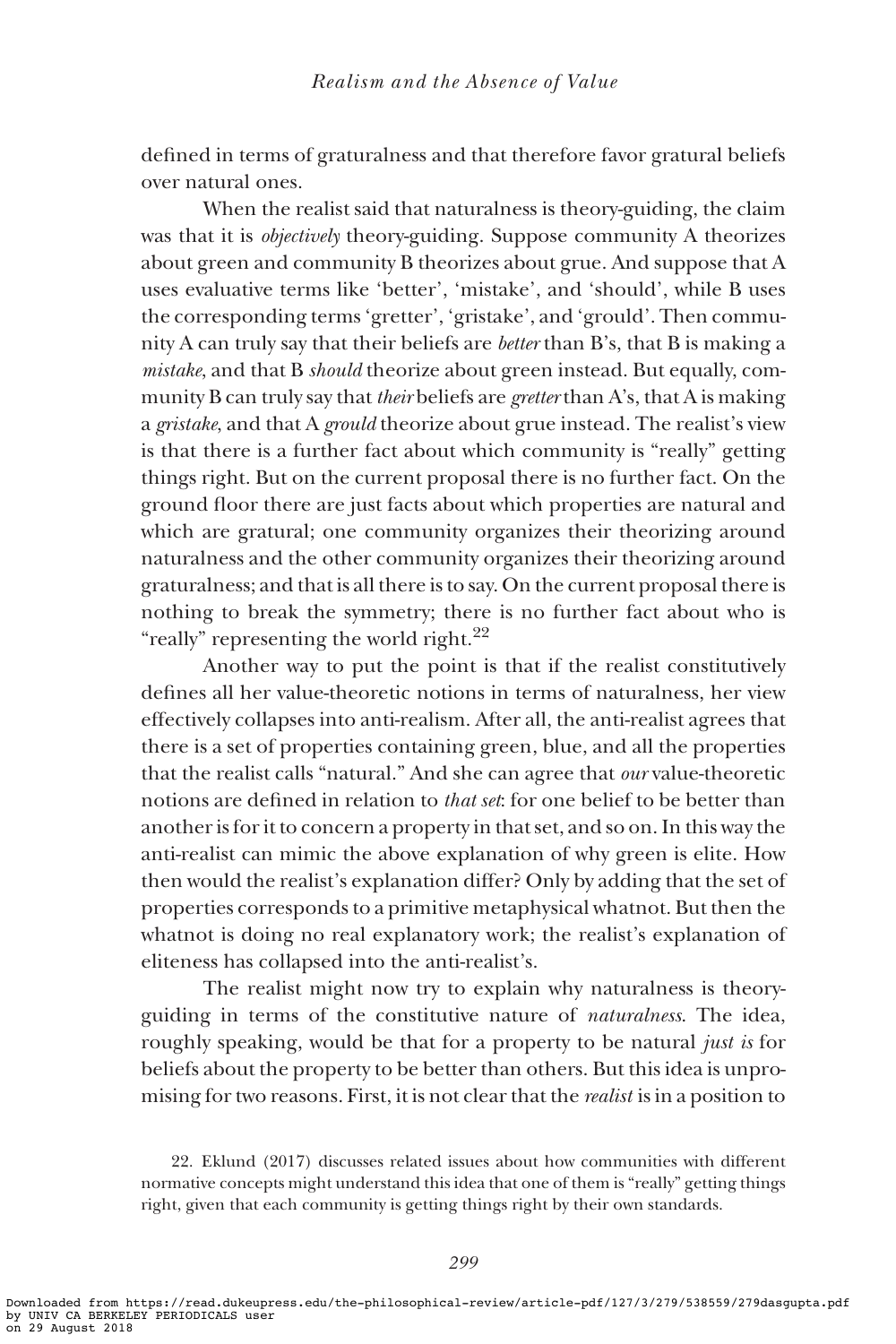offer this explanation. For the realist proposes to explain why green is elite and grue is not— that is, why beliefs about green are better than beliefs about grue—by stating that green is natural and grue is not. If she then says that to be natural just is to be the object of better beliefs, she has run a very tight circle indeed.

But even putting that aside, a second worry is that this claim about the constitutive nature of naturalness seems desperate in the extreme. The problem is not that nothing can be constitutively guiding—it may be that pain, for example, is by its nature action-guiding. The problem is that when it comes to a theoretical posit like naturalness, asserting out of the blue that it is constitutively theory-guiding has all the advantages of theft over honest toil. It labels the problem without solving it. Compare this with an anti-realist approach that goes through the hard work of providing an intelligible explanation, in terms of the various facets of human life, of why it is better to theorize in terms of green than in terms of grue. Regardless of whether this approach ultimately works, it is at least a genuine attempt to tackle the problem. The current approach, by contrast, simply postulates that there is this primitive property in whose nature it is to make the problem go away. This is deeply unimpressive, to say nothing of occult.

The realist might now say that her proposal concerns our concept of 'naturalness', not the worldly property of naturalness. The idea would be that one counts as a possessor of the concept "natural" only if one is willing to infer, from the claim that something is natural, to the conclusion that beliefs about it are better than other beliefs. On this view, it is not that theory-guidingness is part of the nature of the worldly property of naturalness— that is the view just rejected—but rather that it is part of the possession conditions of the concept 'natural'. I have nothing against this view; my only comment is that it concedes the argument to the anti-realist. For imagine a different community who use a concept with this kind of possession condition to denote graturalness instead and who theorize in terms of gratural properties. On the current suggestion, each community is getting things right relative to their own set of concepts, and there is no further fact about who is "really" getting things right. This is just anti-realism.

I conclude that the realist cannot explain why naturalness is theory-guiding by appeal to the constitutive natures of things. Note that the discussion here did not assume anything very specific about naturalness. We can therefore expect the arguments to generalize to the other realist views mentioned at the beginning. For example, the realist who takes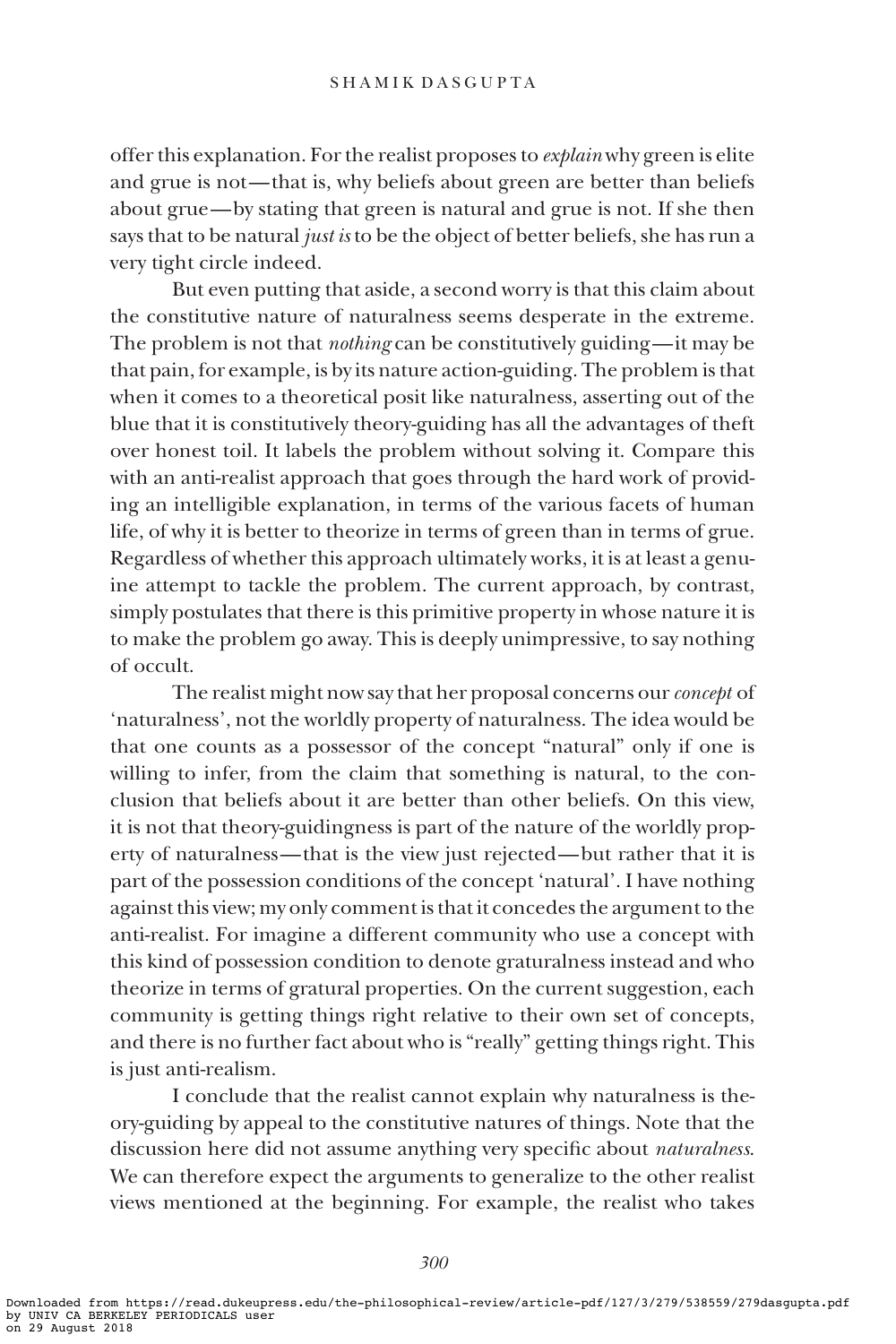grounding as primitive will say that grounding is theory-guiding in some sense, for example that beliefs about ungrounded properties are better than beliefs about others, or something of that ilk. For that realist, the problem of missing value arises when we ask what could explain why this relation of grounding is theory-guiding. And the considerations just outlined show that it cannot be due to the constitutive nature of belief. For even if it is constitutive of belief to aim at (say) ungrounded properties, this does not explain why mental states that achieve that aim are better than ones that do not; it only explains why the former count as beliefs. Nor can we explain why grounding is theory-guiding by appeal to the constitutive nature of betterness, or grounding, for exactly the reasons just outlined.

# 6. The Role of Naturalness

So much for explanations in terms of constitutive natures. Returning to the realist view that takes naturalness as primitive, let us turn now to the second strategy of explaining why naturalness is theory-guiding. This strategy attempts to explain it in terms of the rich theoretical role of naturalness.

What exactly is this theoretical role? A number of roles have been proposed, but they largely fall into three categories.23 First, there are connections between naturalness and nomic notions such as laws, counterfactuals, causation, and explanation. Second, there are connections between naturalness and metaphysical notions such as objective similarity, duplication, and metaphysical necessity. And third, there is a connection between naturalness and semantic notions like reference. I will argue that even if naturalness plays these roles, this does not explain why naturalness is theory-guiding. No doubt naturalness plays other roles too, but if the three roles above do not do the required explanatory work I think it is unlikely that other roles would do any better.

Start with the nomic roles. David Lewis developed a comprehensive system connecting naturalness to a variety of nomic notions. First comes the notion of law: he proposed that a proposition is a law if and only if it is a theorem of the theory that achieves the best balance between informativeness and simplicity, where simplicity is measured relative to a language whose basic predicates are natural. For Lewis, then, a law is an informative summary of the distribution of natural properties. Next come

<sup>23.</sup> See Dorr and Hawthorne 2013 for a compendious list of roles and references to the literature that develops them.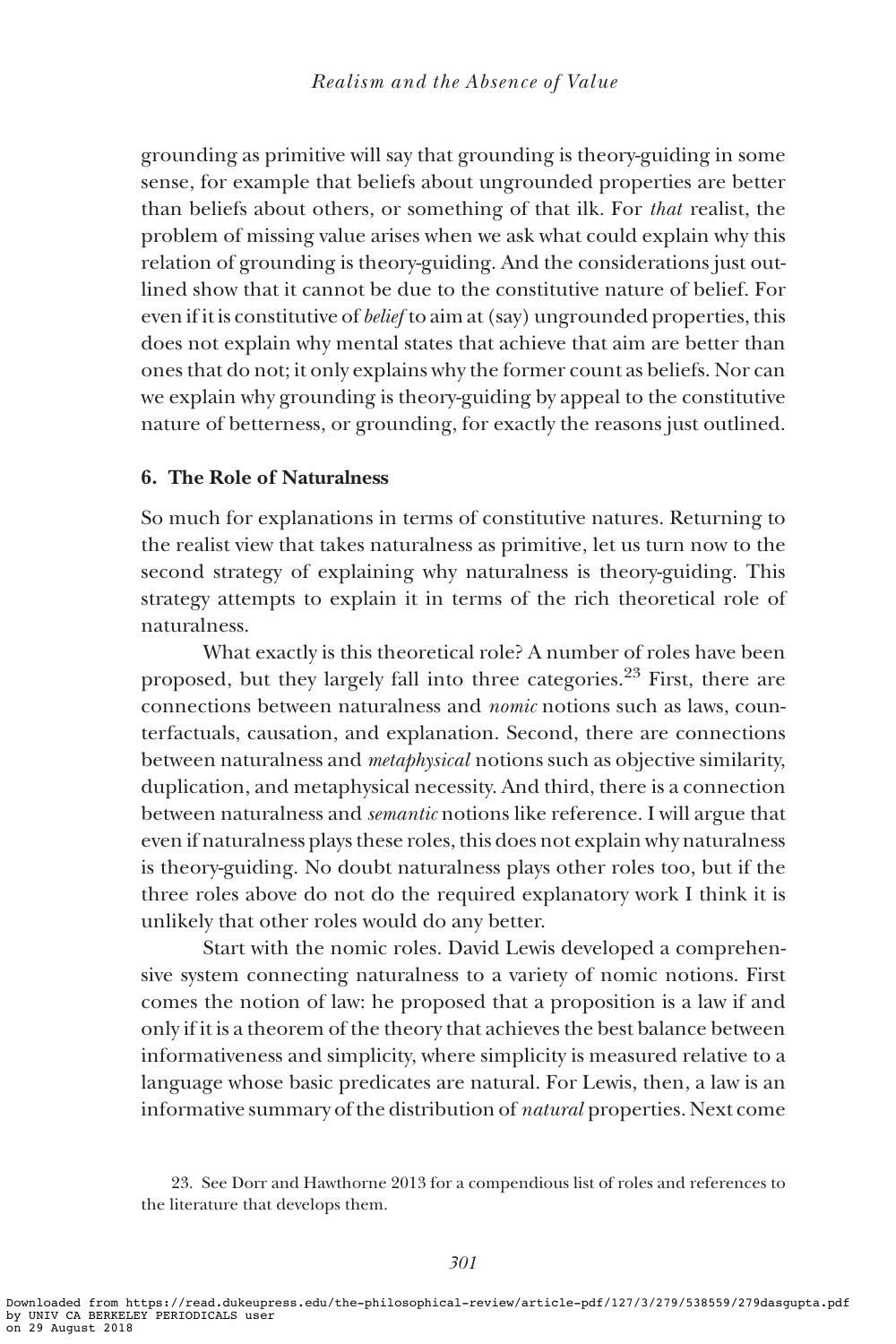counterfactuals: a counterfactual is true if and only if (roughly) all the closest worlds in which the antecedent is true are also worlds in which the consequent is true, where closeness of worlds is determined in part by agreement in laws. Third comes causation, which Lewis defines in counterfactual terms. Then comes explanation: to explain an event is to provide information about its causal history. The resulting picture is one on which all these nomic notions are analyzed in part in terms of naturalness.<sup>24</sup>

This suggests an explanation of why naturalness is theory-guiding. There is surely a value in having true beliefs about what the laws are, about what explains what, and so on; let us call these "nomic" beliefs. But if Lewis is right, forming true nomic beliefs requires tracking natural properties. Perhaps this could then explain why natural beliefs are better than unnatural ones. More fully, the suggestion would be that naturalness is theory-guiding because

- (A) There is a value in nomic beliefs, and
- (B) Forming nomic beliefs requires forming natural beliefs.

To be clear, (A) is the analogue of the claim that there is a value in natural beliefs— the claim that naturalness is theory-guiding—so the reader may understand (A) in any of the value-theoretic terms listed in section 3. The basic idea is this: Take the Lewisian analysis of laws, causation, and the like, in terms of natural properties, and now replicate the analysis but replace the natural properties with the gratural properties instead.<sup>25</sup> Thus, an informative summary of the distribution of *gratural* properties can be called (not a law but) a graw; and just as Lewis used his notion of law-hood to define counterfactuals, causation, and expla-

24. Lewis (1986) outlines his system in the introduction of volume 2 of his collected Philosophical Papers; see also Loewer 1996 and references therein for more detail. Loewer (2007) and Cohen and Callender (2009) propose a modification of Lewis's account of laws on which the role played by natural properties is played instead by properties that are of importance to us, given the kinds of creatures we are and the interests we have. Roughly speaking, their view is that the laws are an informative summary of (not the natural properties but) these properties distinguished by their importance to us. This view is consistent with the anti-realism I am arguing for. In the text I focus, by contrast, on the Lewisian account that appeals to the realist notion of naturalness.

25. This might require defining the base of gratural properties so that they are a minimal supervenience basis, but I will bracket these details for now. See Taylor 1993 for a discussion of the way in which Lewis's system can be regenerated using a variety of different bases.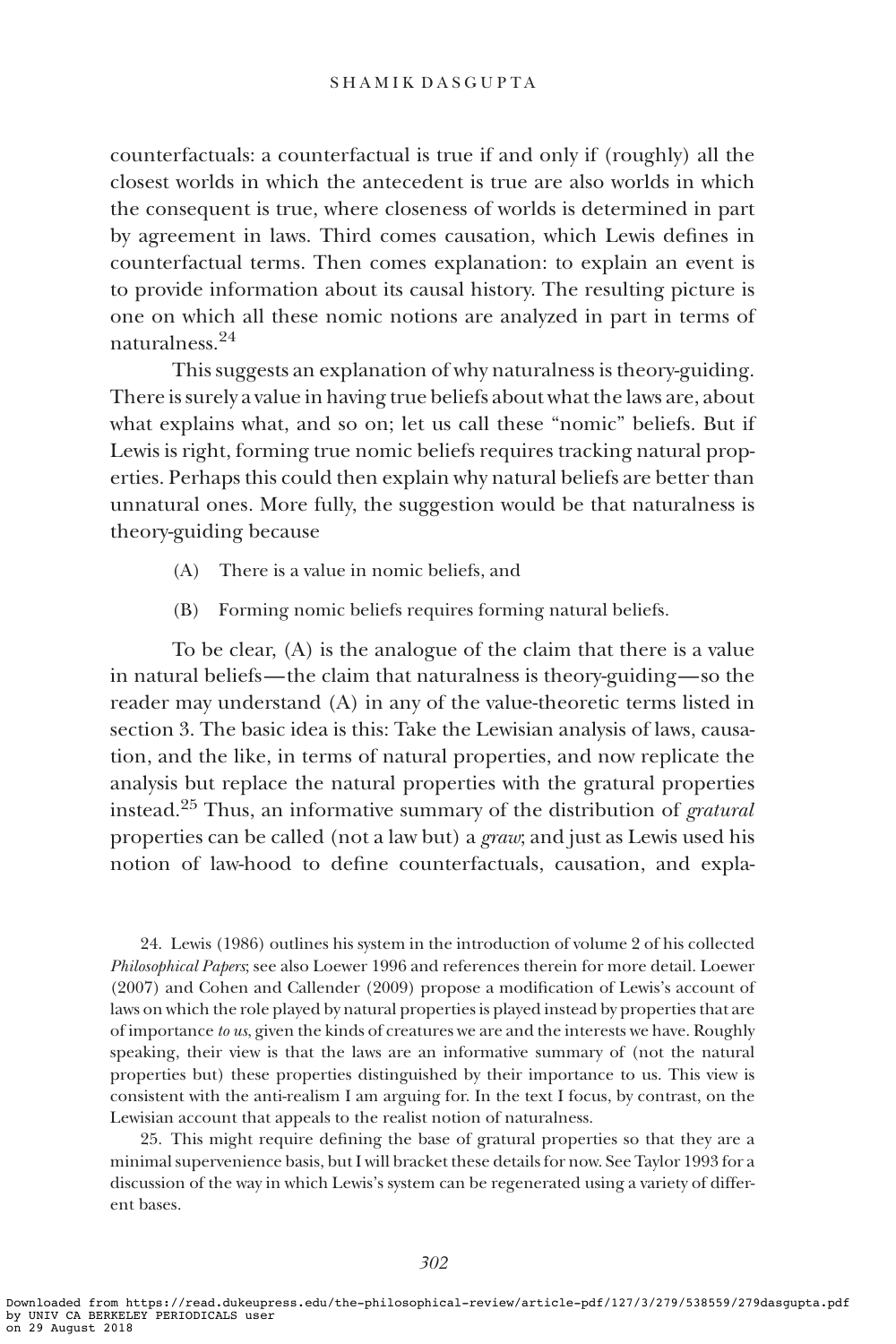nation, we can use the notion of graw-hood to define grounterfactuals, grausation, and grexplanation, in an exactly analogous way. Now, suppose community X's scientists aim at uncovering the laws and explanations: they believe that all emeralds are green, that this is a law, and so on. These are their nomic beliefs. And suppose community Y's scientists aim at uncovering the graws and grexplanations: they believe that all gremeralds are grue, that this is a graw, and so on. These are their gromic beliefs. Both communities believe truths, let us suppose, but what (A) states is that community X is doing better thanks to having nomic beliefs, beliefs that represent the world's *nomic* structure.

Supposing that (A) and (B) are true, could Lewis use them to explain why naturalness is theory-guiding? I think not. The problem is that the explanation gets things precisely the wrong way round: surely on Lewis's view there is a value in nomic beliefs because there is a value in natural beliefs. After all, what makes (A) true? Why is it better to represent the world's nomic structure than its gromic structure? For Lewis, the laws just are informative summaries of the distribution of natural properties; the graws just are informative summaries of the distribution of gratural properties. So if beliefs about laws are better than beliefs about graws, surely on Lewis's view this is because the former track natural properties and the latter do not. But this answer presupposes that naturalness is theory-guiding! Thus, far from explaining why naturalness is theory-guiding, (A) is *explained by* the fact that naturalness is theory-guiding.<sup>26</sup>

The point here does not hang on the details of Lewis's particular system; it would apply equally to any realist view that (i) analyzed nomic notions in terms of naturalness, and then (ii) proposed that natural beliefs are valuable because nomic beliefs are. The point is that this combination of claims appears to undermine itself. Given (i), it seems hard to avoid the conclusion that nomic beliefs are valuable (if they are) because natural beliefs are, not the other way round.<sup>27</sup>

26. To be sure, Lewis's analysis of laws in terms of naturalness does not imply that nomic beliefs are valuable (if they are) because natural beliefs are valuable. My point is just that it is hard to see how else the explanation could go. After all, the only difference between the laws and the graws is that the former are analyzed in terms of naturalness and the latter in terms of graturalness. If laws are important in a way that graws are not, it is hard to see what would make that the case other than the fact that *naturalness* is important.

27. Hirsch (1993, 79 –87) explores an explanation of why naturalness is theory-guiding that appeals to a connection between naturalness and explanation. His thought is that (a) there is a value in tracking explanations, and that (b) this requires tracking natural properties, given a connection between naturalness and explanation. He stops short of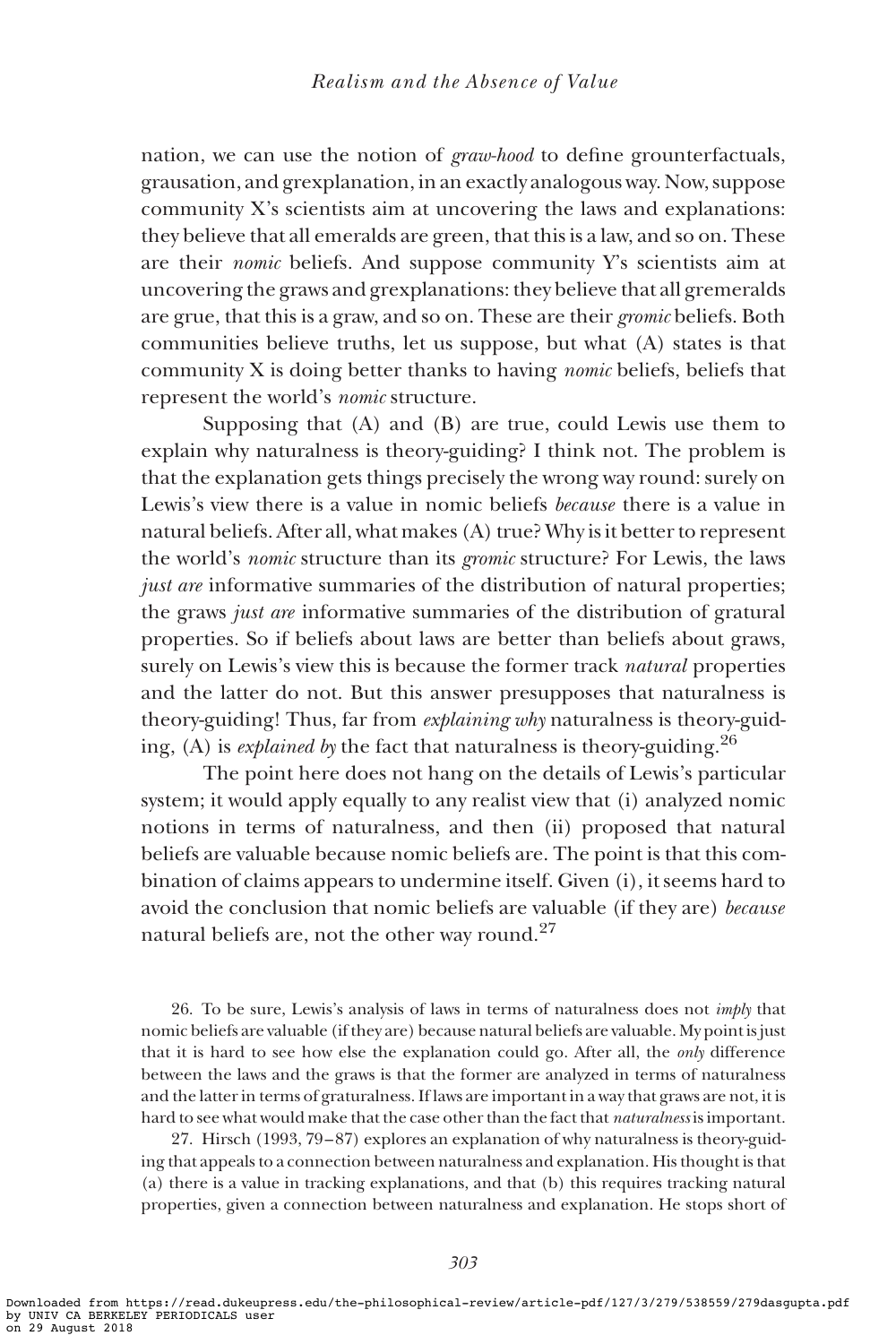#### SHAMIK DASGUPTA

Of course, in drawing connections between naturalness and nomic notions like law-hood, one need not follow Lewis in analyzing the latter; one could instead use a connection to analyze the former. Suppose one took the notion of law as primitive, adopting the view that some propositions have a primitive property of being a law. And suppose one analyzed the notion of naturalness in terms of law-hood— the natural properties, perhaps, just are the properties that figure in laws. In that case, if there were a value in beliefs about the laws, that would explain why there is a value in natural beliefs. But this strategy is not available here. Our current targets are realists who, like Sider and Lewis, take naturalness to be a primitive notion; our question is how those realists could explain why natural beliefs are valuable. To explain it with an analysis of naturalness in terms of something else is therefore out of the question.

Still, it should now be apparent why this problem arises for all realists, not just those that take naturalness as their primitive notion. Consider the realist above who starts with a primitive notion of law-hood and claims that  $it$  is theory-guiding. For this realist, the question is what could explain why *primitive law-hood* is theory-guiding. Could the rich theoretical role of law-hood explain this? Could we say that beliefs about laws are valuable because there is some connection between laws and naturalness, and natural beliefs are valuable? Not if those connections spring from an analysis of naturalness in terms of law-hood. For if they did, surely natural beliefs would be valuable (if they are) only because beliefs about the laws are. And of course there is no question of this realist understanding the connections as coming from an analysis of law-hood in terms of naturalness. The fact that law-hood is theory-guiding would therefore remain unexplained.

To be sure, a realist might claim that the connection between laws and naturalness does not come from an analysis of either notion. She might say that *both* are primitive notions and yet insist there is a tight connection between them nonetheless. She could then say that naturalness is theory-guiding because law-hood is, or she could say that law-hood is theory-guiding because naturalness is. But she cannot say both. Either way, she would not yet have explained why some metaphysical primitive

fully endorsing this explanation since he raises doubts about the truth of (b) (see his discussion of the "explanatory equivalence principle"). But my point in the text is that even if (a) and (b) are granted, they still do not explain why naturalness is theory-guiding.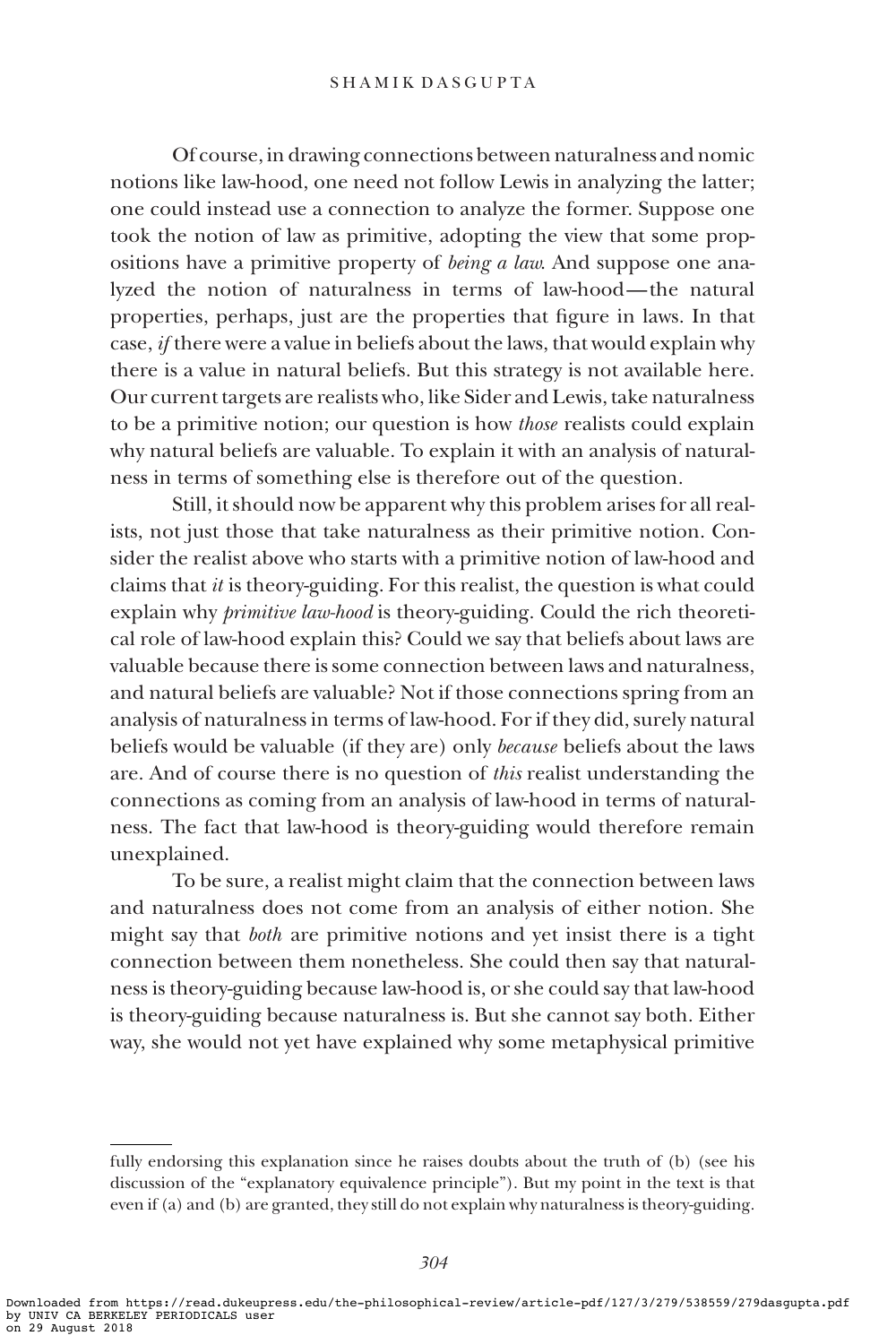(either naturalness or law-hood) is theory-guiding. The problem of missing value remains.

The general problem, then, is this. The realist says that some structural notion X is primitive and theory-guiding—by "structural notion" here I mean something like naturalness, law-hood, grounding, or the like. Can we then explain why  $X$  is theory-guiding by drawing a connection between X and some other structural notion Y that is also said to be theory-guiding? Not if the connection comes from an analysis of Y in terms of X, for in that case the proposed explanation gets things the wrong way round. But if the connection does not come from an analysis of Y in terms of X, it cannot (by hypothesis) come from an analysis of X in terms of Y either. Thus this realist is committed to a second metaphysical primitive in addition to X—perhaps Y, or perhaps some third notion Z distinct from X in terms of which Y is analyzed. Without loss of generality, suppose it is Y. Then we may grant that X is theory-guiding because Y is, but of course the question remains as to what makes Y theory-guiding. For this realist, the problem of missing value has just been pushed onto Y; no real progress has been made.

Return again to the realist view on which naturalness is the sole primitive. I said earlier that naturalness has been connected not only to the nomic notions just discussed, but also to a variety of metaphysical notions too. These include connections to possibility and necessity, for example that a possible world is a recombination of natural properties; connections to the notion of duplication, for example that x and y are duplicates if and only if there is a bijection from the parts of x to the parts of y that preserves all natural properties; connections to similarity, for example that the sharing of natural properties makes for objective similarity between objects; and others besides. Can these connections help explain why naturalness is theory-guiding? Could it be that naturalness is theory-guiding because one of these other notions—say, duplication—is theory-guiding?

I think not, for much the same reason as above. Take the connection with duplication, and suppose it comes from an analysis of duplication in terms of naturalness. Then corresponding to duplication there is also the notion of gruplication. To be duplicates just is (roughly) to agree on natural properties; to be gruplicates *just is* to agree on gratural properties. Why then is duplication, rather than gruplication, theoryguiding? Surely it is because naturalness is theory-guiding, not the other way round. Thus, the connection with duplication can explain why naturalness is theory-guiding only if duplication is *not* analyzed in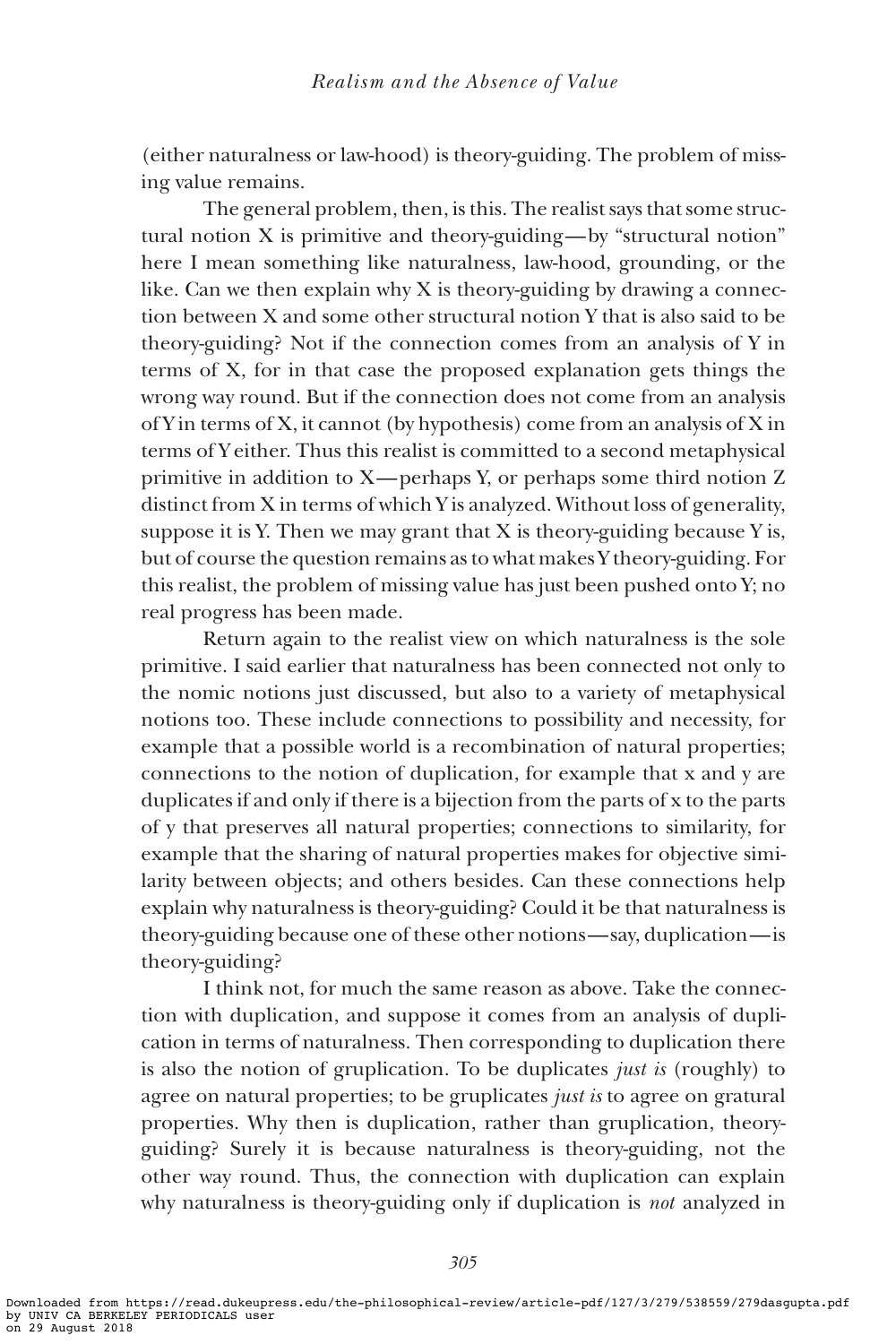terms of naturalness. But then the result is a realist view that takes another notion—perhaps duplication itself—as primitive and theory-guiding, and the problem of missing value now arises with regard to this other notion.

That leaves the connection between naturalness and semantic notions like reference. The idea here is that natural properties are "reference magnets," somehow easier to refer to than other properties. Can this explain why naturalness is theory-guiding? Again I think not, largely for the kinds of reasons just surveyed. But the details here depend on exactly how the theory of reference magnetism is understood.

Williams (2015) develops a theory of reference magnetism based on Lewis's "interpretationist" account of what it is for a word to refer to something. Lewis's interpretationism starts by assigning a truth-condition to each sentence of a language on the basis of how the sentences are used. We then select a semantic theory—a theory that states (among other things) what words refer to— that generates those assignments of sentences to truth-conditions. The idea behind interpretationism is then that "what it is for N to refer to  $\varrho$  (for that population) is for the selected semantic theory to entail that N refers to  $o$ " (Williams 2015, 367). But as Putnam (1980) argued, many different semantic theories will generate the same assignment of sentences to truth-conditions.<sup>28</sup> What then determines which is the "right" semantic theory? Perhaps standard criteria of theorychoice such as simplicity. But simplicity is relative to a language: even complex theories can be made simple when formulated in a language that takes the supposedly complex predicates as primitives. According to Williams, Lewis's idea was to say that the relevant notion of simplicity is simplicity relative to a language whose predicates pick out natural properties. This implies reference magnetism: a selected semantic theory will typically be one couched in natural terms; hence speakers will typically turn out to refer to natural properties (or more precisely, the most natural properties reasonably consistent with their usage).

On this view, then, the claim that natural properties are reference magnets has its source in a claim about theory-choice: that natural theories are better than unnatural ones. But this is just the claim that naturalness is theory-guiding! Thus, on this approach, the claim that natural properties are reference magnets is *explained by* the claim that naturalness is theory-guiding, not the other way round.

<sup>28.</sup> Putnam was not the first to point out this kind of problem; see also Quine (1964) and Davidson (1979).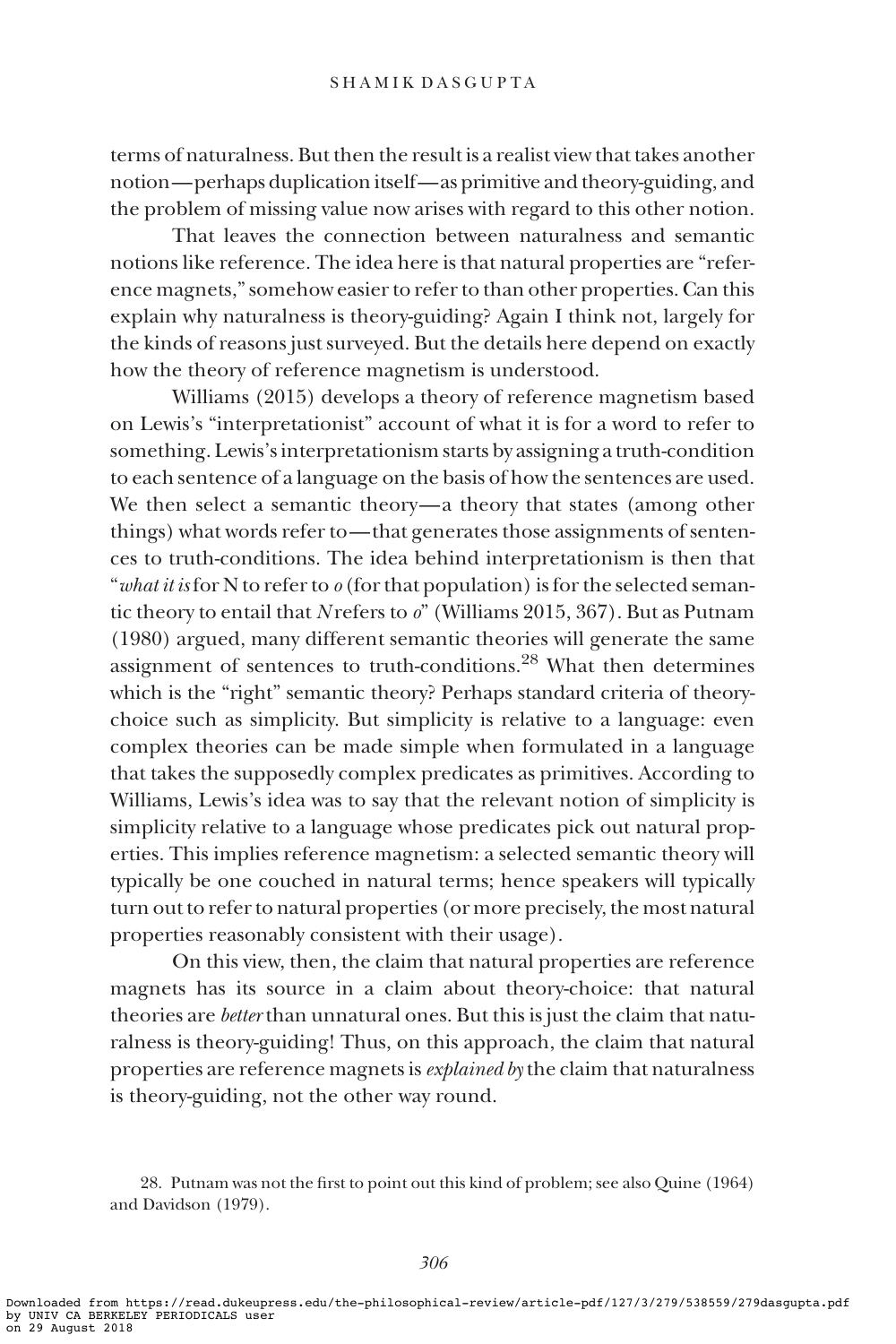Sider (2011) develops a related theory of reference magnetism. On his view, reference is an explanatory notion: the fact that a word refers to something explains various things. He also claims that natural properties are explanatory and non-natural ones are not: "'theories' based on bizarre, non-joint-carving classifications are unexplanatory even when true" (23). It follows that (at least typically) speakers refer to natural properties. Thus, on Sider's view, reference magnetism has its source in a connection between naturalness and explanation. But we have already seen that the latter connection cannot explain why naturalness is theoryguiding.

There is a third way of understanding reference magnetism, on which it is constitutive of *reference* that it is fixed by a combination of use plus naturalness. On this view naturalness constrains reference not because natural properties are more explanatory (Sider), or because natural theories are better (Williams); it is just a fact about what the reference relation is that the referent of a term is that entity that strikes the best balance of naturalness and fitting usage. But it is hard to see how this could explain why naturalness is theory-guiding, for two reasons. First, even if the relation of reference is fixed by a combination of use plus naturalness, there is a corresponding relation of "greference" that is fixed by a combination of use plus graturalness. Just as natural properties are reference magnets, gratural properties are greference magnets. So, to explain why naturalness is theory-guiding in terms of reference magnetism we must say why reference has more normative significance than greference. But surely on this approach to reference magnetism, reference is significant only because naturalness is significant—which is of course what we are trying to explain. Yet again, we face the same problem that arose in our discussion of nomic concepts.

But second, even if it is granted that reference is more normatively significant than greference, it is hard to see how this could yield an adequate realist explanation of why naturalness is theory-guiding. For how would the explanation go? The idea would presumably be that if reference magnetism is true then natural beliefs are easier to form; that is why natural beliefs are better than gratural ones. But this just explains why natural beliefs are better given our preference for an easy life; it does not explain why they are objectively better. To see the point, imagine a community who inherited a gratural language from their ancestors. It would then be very difficult for these speakers to form natural beliefs—they would need to construct a new language from scratch, or else introduce new natural predicates with definitions that look as gruesome to them as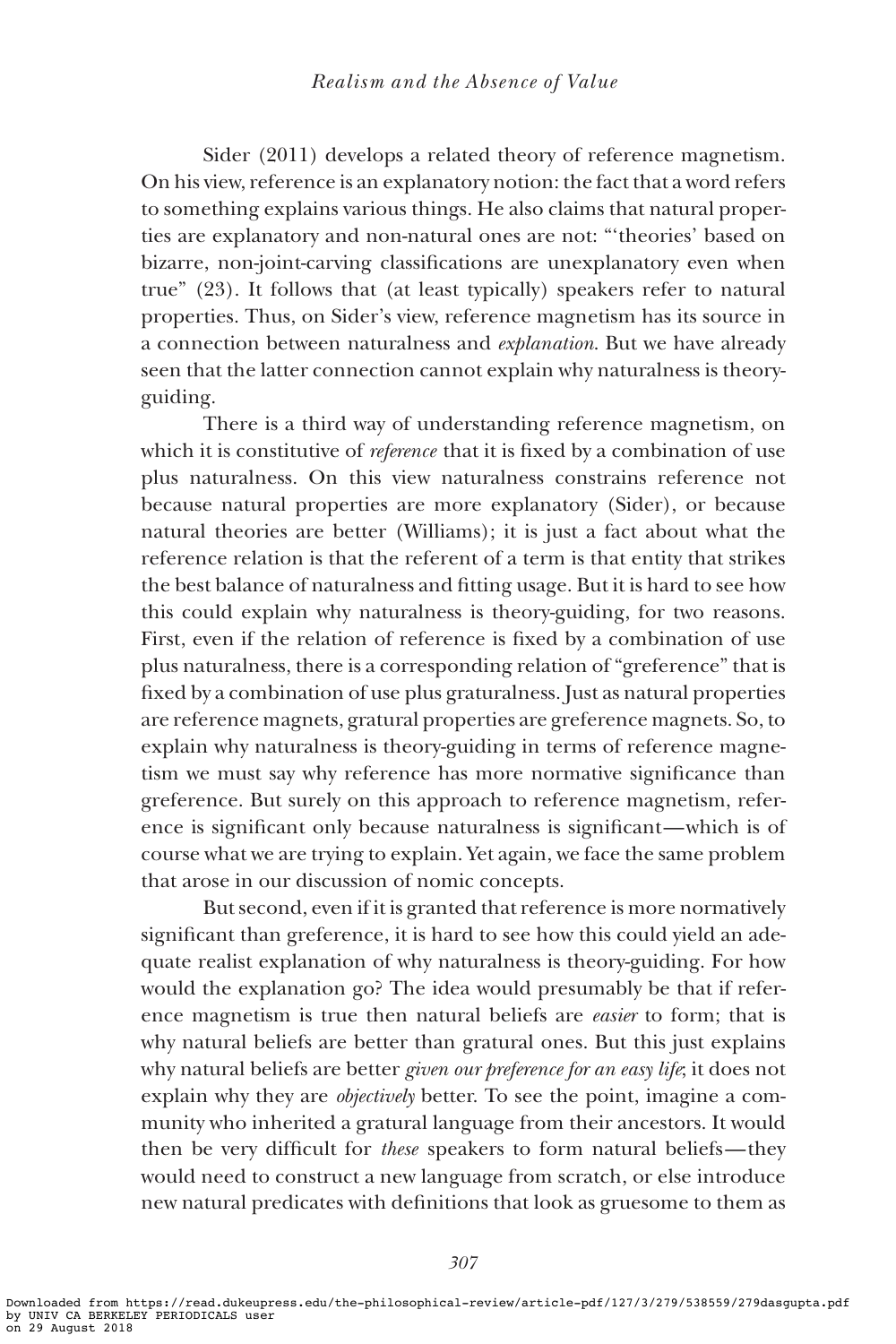grue does to us! For them, gratural beliefs are easier to form; hence on the current approach it follows that *for them* gruesome beliefs are better than natural beliefs. And that is contrary to realism.<sup>29</sup>

## 7. The Absence of Value

This then is the problem with realism about eliteness. The realist holds that eliteness is an objective matter: that in addition to which properties are singled out as special by certain languages, cultures, and other facets of human life, there is a further fact about which properties are "really" elite, a further fact about which properties are "really" better to theorize in terms of. Exactly what makes these properties special varies from realist to realist. Some say that they have a primitive second-order property of naturalness; others might characterize them in terms of a primitive relation of *grounding*, yet others in terms of primitive law-hood, and so on. But whichever whatnot is used to characterize the properties, it follows that those properties are "really" elite only with the value-theoretic claim that we ought to conform our theorizing around the whatnot in an objective sense. And the problem of missing value purports to show that this value-theoretic claim is baseless.

To be clear, this is not to deny pure metaphysical realism, the claim that whatnots like naturalness exist. There may be a primitive whatnot out there that green has and grue lacks; my claim is just that it lacks the valuetheoretic upshot. But without the value-theoretic upshot, the whatnot loses much of its import. For along with the set of natural properties, there is also the set of gratural properties and countless other sets besides. There are natural joints and gratural joints. Without the realist's valuetheoretic claim, there is nothing objectively better about carving the world at its natural joints rather than its gratural joints. Recall Lewis's analysis of laws, counterfactuals, causation, and explanation in terms of a base of natural properties, and the exactly parallel analysis of graws, grounterfactuals, grausation, and grexplanation in terms of a basis of gratural properties. Without the value-theoretic claim, there is nothing objectively better about organizing science around the aim of uncovering laws and explanations rather than graws and grexplanations. We may prefer

29. The general idea that naturalness plays a role in fixing meaning has been developed in a number of other ways too; see Weatherson 2013 and Schwarz 2014 for further discussion. But I believe that other approaches do no better in explaining why naturalness is theory-guiding, since they all lead to the same kinds of problems as I have been discussing in this section. Unfortunately there is no space to discuss all these approaches here.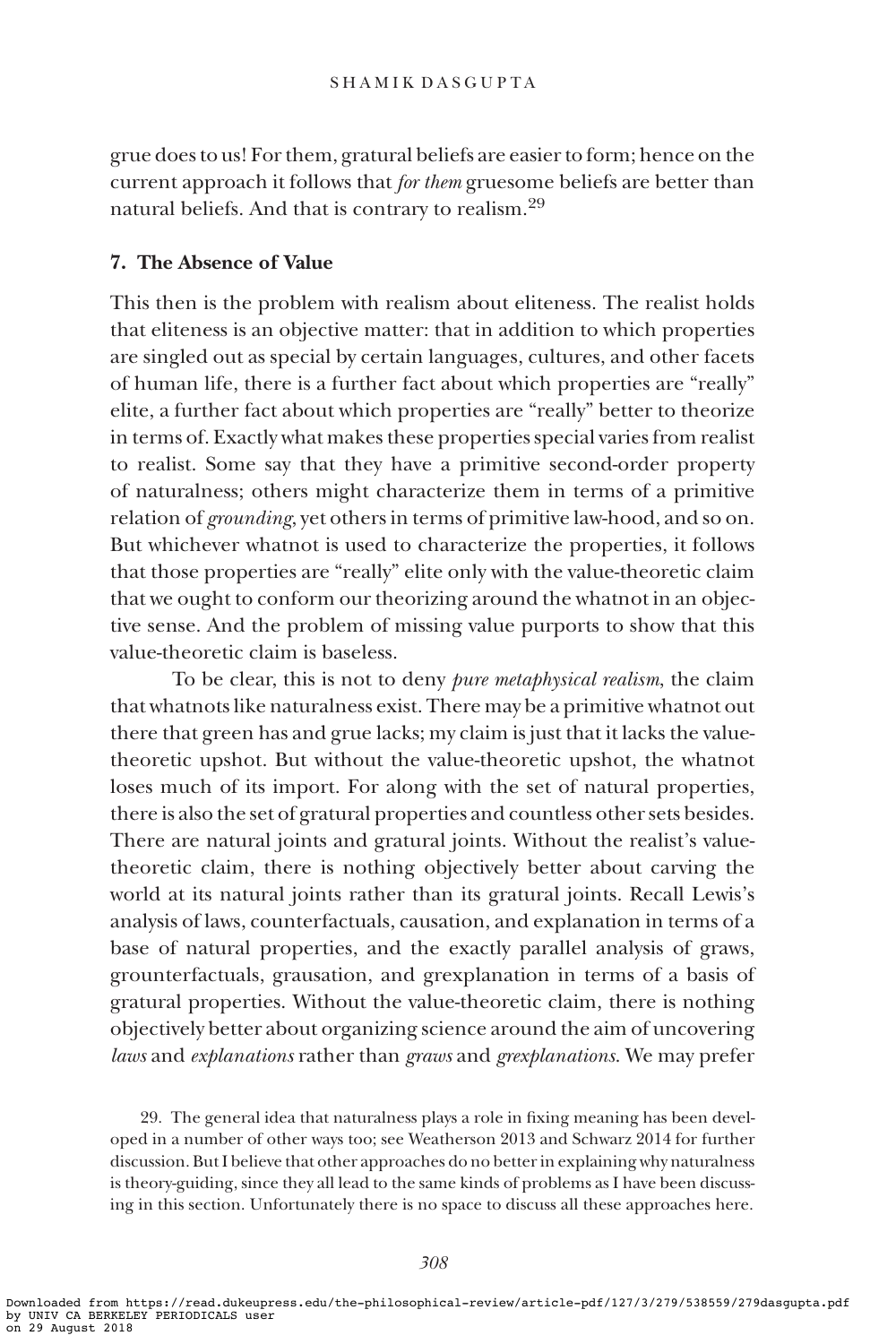thinking about natural joints; we may have collectively decided to pursue knowledge of laws and explanation. Still, without the value-theoretic claim this is just a preference: other communities may choose to carve at the gratural joints and pursue knowledge of the graws and grexplanations, and there is no further fact of the matter as to who is "really" carving the world at the right joints. But this is precisely what anti-realists like Goodman and Rorty said all along! Thus, while my argument only targets the value-theoretic claim, that target is significant enough.<sup>30</sup>

Admittedly, outside of Sider (2011) it is hard to find examples of pure metaphysical realists who explicitly endorse the value-theoretic claim. But it seems to me a pervasive undercurrent in the recent literature on naturalness, fundamentality, grounding, and the like. Consider the writings of David Lewis. If he wanted to reject the value-theoretic claim, he could have offered his account of notions like laws and explanation in terms of natural properties and then said "Of course there is nothing special about natural properties. Any suitable basis would yield an equally important system of notions; these are just the notions we happen to use.' But he never said anything remotely to that effect. To be sure, this does not mean that he accepted the value-theoretic claim: he might have omitted this kind of remark for other reasons. Still, the absence of such a remark makes it easy to read Lewis as offering a picture on which the laws and explanations and the natural properties they summarize are objectively more significant than the graws and grexplantions and the gratural properties they summarize. It's no surprise, then, to see interpreters of Lewis paint this picture more explicitly. For example, Hall (2016) writes that, for Lewis, natural properties are special in the sense that "it is their pattern of instantiation among the fundamental entities that constitutes the fundamental structure of reality— the 'joints' along which nature is to be ultimately carved" (10). This sure sounds like a whole-sale rejection of Goodman and Rorty's anti-realist view that there is no "one correct" way to carve the world. But without the value-theoretic claim there is no avoiding anti-realism, as we saw in the last paragraph.

30. Of course, one might now leverage the argument into an objection to the metaphysical posit itself. Compare Lewis's argument against anti-Humean conceptions of chance. Strictly speaking, all he argued was that the unHumean whatnot does not constrain rational credence, but he clearly took this to militate against the whatnot itself. (His argument was part of his case for Humean Supervenience, which would be false if there were an unHumean whatnot.) Likewise, if the metaphysical posit of naturalness does not constrain good theorizing, one might well suspect that the posit is, ultimately, unjustified. But I will not pursue this line of thought here.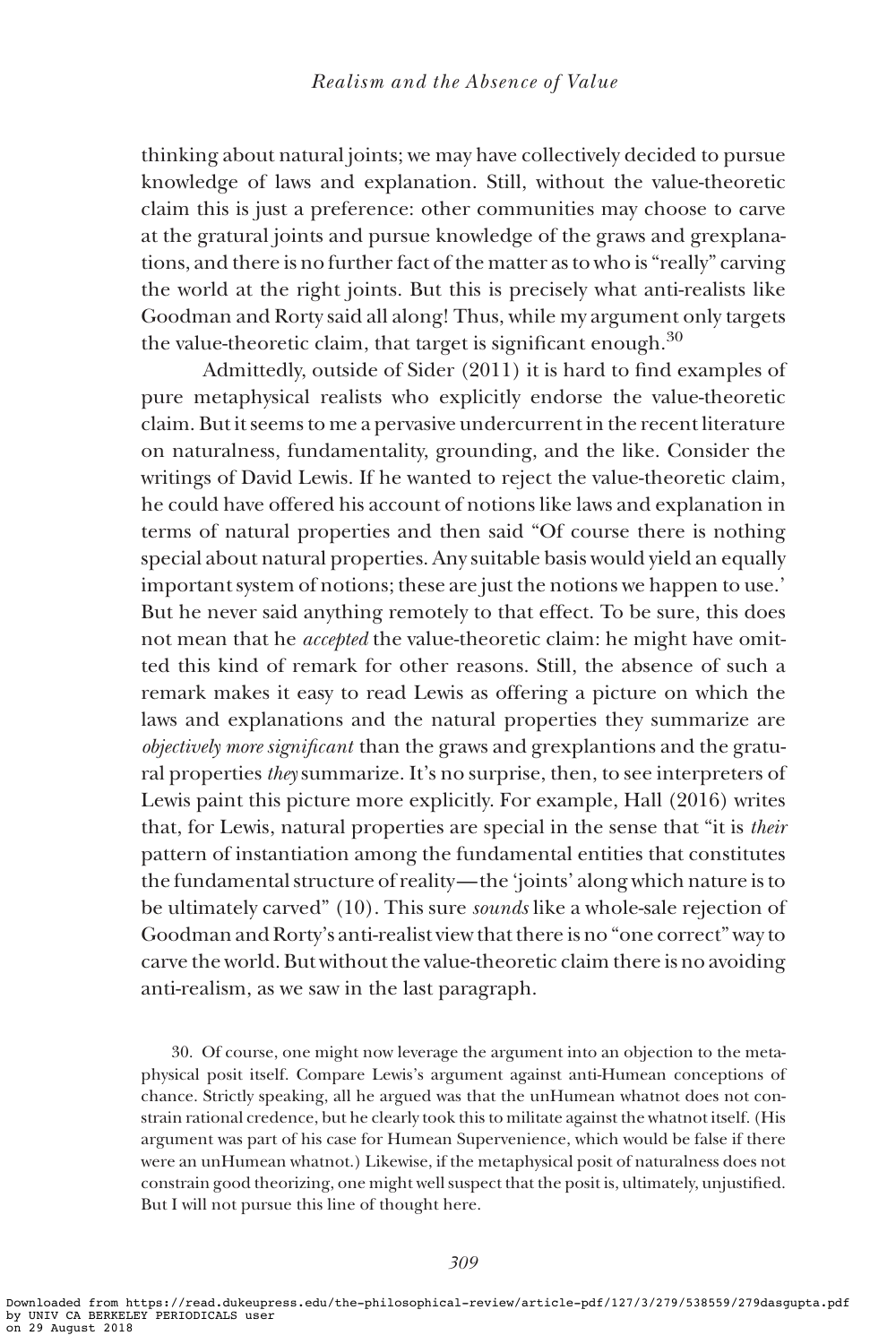The same goes for contemporary pure metaphysical realists who posit whatnots like grounding, fundamentality, and the like. If you do not endorse the value-theoretic claim, fine. But speak up! Let us know that there is nothing objectively more important about grounding and fundamentality than about schmounding and schmundamentality, that a different community of metaphysicians (schmetaphysicians?) might focus on the latter and there would be no further fact of the matter as to who is "really" getting things right. As it stands, the literature is replete with talk to the effect that grounding and fundamentality and the like get at the "structure of reality," or the "order of being," or reveal the world "as it really is." This sounds like an expression of the further fact that a community organizing their theorizing about schmounding and schmundamentality instead would be doing something wrong. But without the value-theoretic claim there is no further fact. Grounding and fundamentality may get at the world's *structure*, but schmounding and schmundamentality get at the world's schmucture!

Thus, there may be various metaphysical whatnots out there, but the problem of missing value suggests that they are normatively inert. We are misled into thinking otherwise, I think, by a subtle equivocation. The term 'naturalness' is sometimes used to denote a mere metaphysical whatnot, with no value-theoretic upshot. On this usage, I have no objection to the claim that there is a second-order property of naturalness, but as we have seen the claim is relatively impotent. But on another usage, the claim that certain properties are natural—or that the world has "natural joints"—licenses (or implies, or implicates, or connotes) the value-theoretic conclusion that our theories should reflect them. Given this usage, it is clear that *if there is such a thing as naturalness* then it is theory-guiding. But what is *not* clear on this second usage is whether there is any such thing as naturalness. By equivocating between these two uses, realism can appear far less problematic than it is. My aim in this article has been to dispel the equivocation and show that the question of whether the whatnot is theory-guiding is urgent.

Sider (2011) is one of the few realists who recognizes this crucial task of showing that the metaphysical whatnot is theory-guiding, but I think he still equivocates in much the same way. When arguing that naturalness is theory-guiding, he writes that "if belief aims to conform to the world, and if belief and the world are both structured, belief aims not just at truth, but also at the right structure— truth in joint-carving terms" (62). The idea seems to be that our beliefs should "conform to the world," and that there are two ways in which they can do this: they can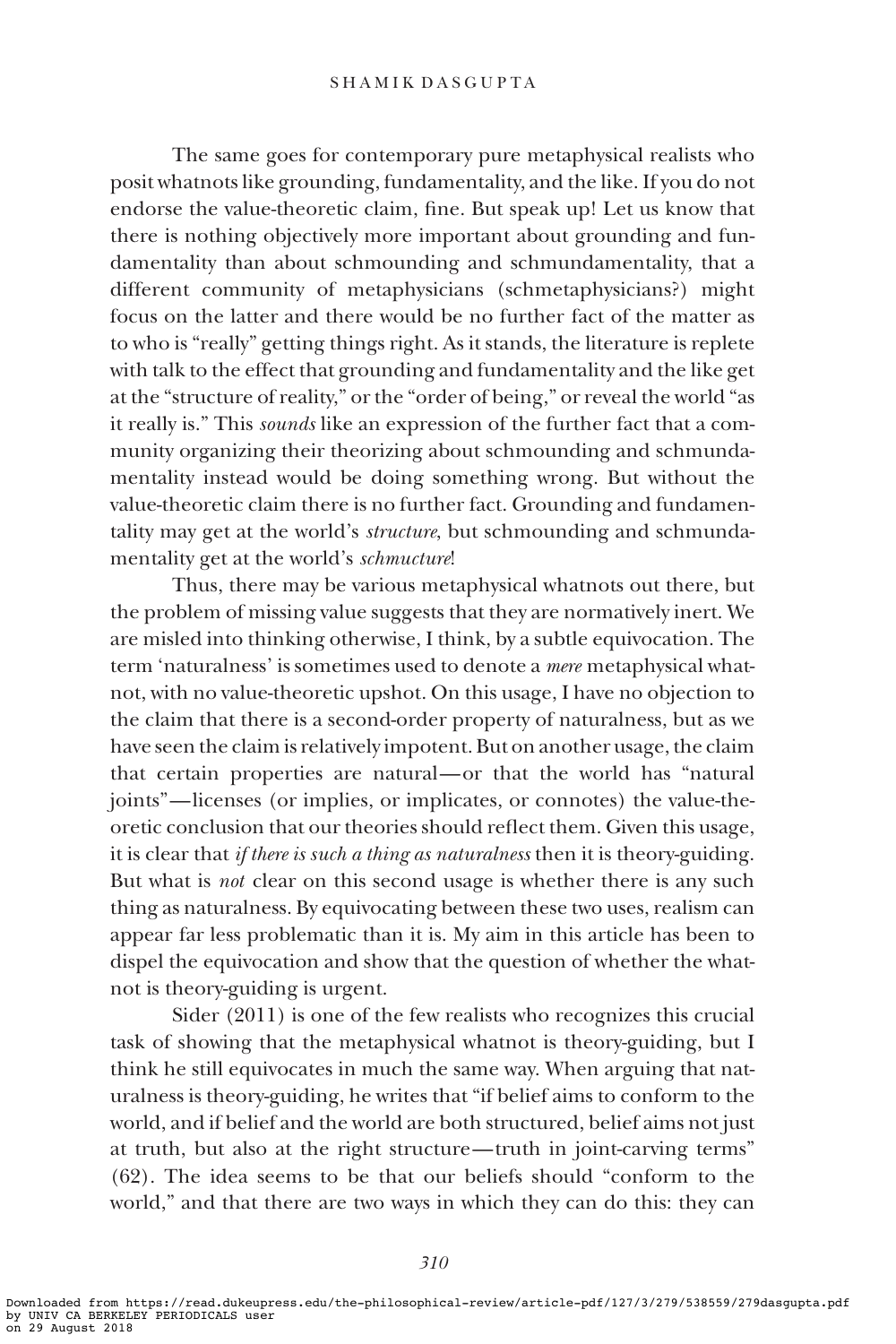be true, and they can match the world's structure. But the equivocation here is similar to the above. Suppose that by "the world is structured," Sider just means the metaphysical claim that some things (properties, quantifiers, operators) have the primitive property we have been calling 'naturalness'. Then the argument is invalid. For along with naturalness there is also graturalness; while natural beliefs match the natural structure, gratural beliefs match the gratural structure. Without the valuetheoretic claim already in place, there is no sense in which beliefs "conform to the world" better if they are natural than if they are gratural. Alternatively, suppose that by "the world is structured," Sider means in addition that this metaphysical posit of naturalness is theory-guiding. Then the argument is valid but trivial, since it assumes what it set out to show. Either way, the work of showing that the whatnot is theory-guiding has been left undone.

Another source of confusion lies in the tendency to forget that the anti-realist agrees that properties like green are elite. As I emphasized at the beginning, anti-realism is not the absurd view that I, SD, would make no mistake by theorizing in terms of grue at the expense of green; it is rather a view about what would make that a mistake (at least for me). Forgetting this leads to the false impression that realism is the only sensible view out there, so that naturalness *must* be theory-guiding even if we know not why. Thus, Sider (2011) argues that naturalness must be theory-guiding because that would explain two related phenomena: that "scientific discovery satisfies the aims of inquiry particularly well" and that "truths stated in extremely non-joint-carving terms... [are] comparatively worthless" (62). But the response is that the anti-realist does not contest these phenomena. Since our scientific discoveries are inevitably couched in our elite terms, that explains why our science satisfies our aims. Relatedly, we of course find truths couched in terms that are non-elite for us comparatively worthless. The anti-realist agrees with all this. Sider writes as if the anti-realist contests the phenomena, when in fact she takes them to be data to be explained just like the realist.

Still, can the realist claim to have the best explanation of the phenomenon? No, for what the problem of missing value purports to show is that the realist's "explanation" is a non-starter. Grant that green has this primitive property that the realist calls "naturalness"; the claim is that this does not explain why green is objectively elite. Compare Lewis's argument against anti-Humeanism about chance. Lewis can agree that if an unHumean whatnot rationally constrained credence, that would explain why those whatnots are action-guiding— they would guide action because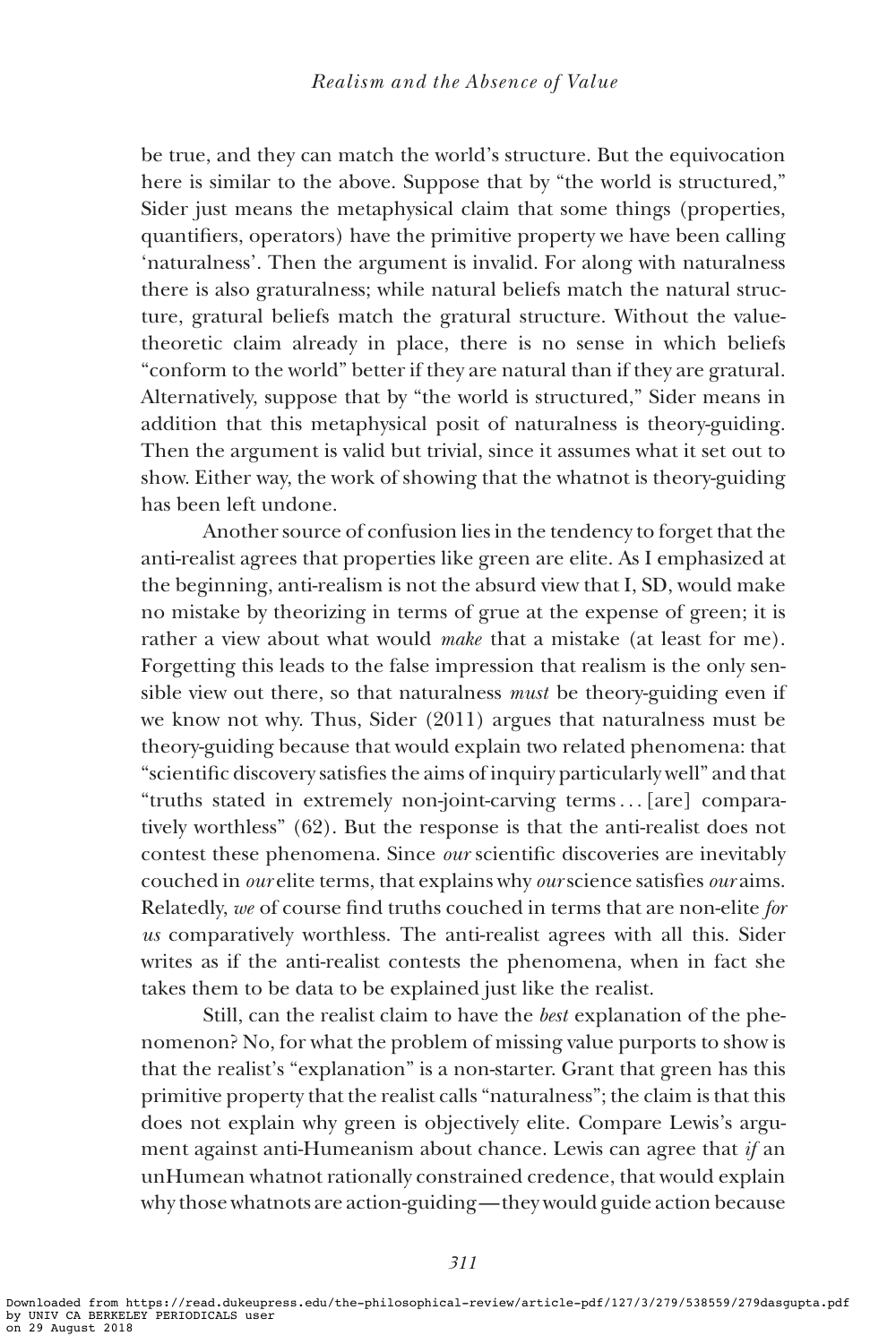they would guide one ingredient of decision-making, namely credence. But this is no rebuttal to Lewis's argument! His argument is that it is hard to make sense of the idea that an unHumean whatnot is credence-guiding in the first place; the proposed "explanation" does not get off the ground.

Clearly, the notion of explanation is central to my argument. But what is the notion of explanation in play? The issue here is that the notion of explanation is precisely the kind of notion that a realist and an antirealist will have different views about. So, does premise 3 state that there is no objective explanation, no explanation of the kind that the realist thinks is the proper aim of inquiry? Or does it state that there is no explanation as the anti-realist understands the term, that is, no explanation relative to our own interests or cultural history or what have you?

The argument could be formulated either way. On the first way, we read it as a *reductio ad absurdum*. We suppose for *reductio* that realism is true; hence there are objective (ahistorical, interest-independent) facts about what explains what. Premise 2 then claims that if naturalness is theory-guiding, there must be some explanation in that sense of why that is. And premise 3 then states that there is no such explanation. Hence naturalness is not theory-guiding, in contradiction with our initial supposition of realism. On the second way, we make the argument from the perspective of an anti-realist. We make no supposition that realism is true; we simply use the anti-realist conception of what explanation amounts to. Thus premise 2 amounts to the idea that if naturalness is theory-guiding, there must be some explanation for us of why that is so, and premise 3 states that there is no such explanation. This leaves open that for other communities with different histories or concerns, there might be an explanation for them of why naturalness is theory-guiding. Still, it follows that we should not be realists. It may be that one of these formulations of the argument is better than the other, but I will not discuss that question here.

### 8. Anti-realism

Suppose we accept the argument in one of its formulations and reject realism. Where does that leave us? Let me finish by remarking briefly on the kind of anti-realist view we are led to (though of course I cannot give it a serious defense here).

I said that the question that divides the realist from the anti-realist is not whether green is elite but what makes it so. For the anti-realist, what makes green elite is something about us—our interests or history or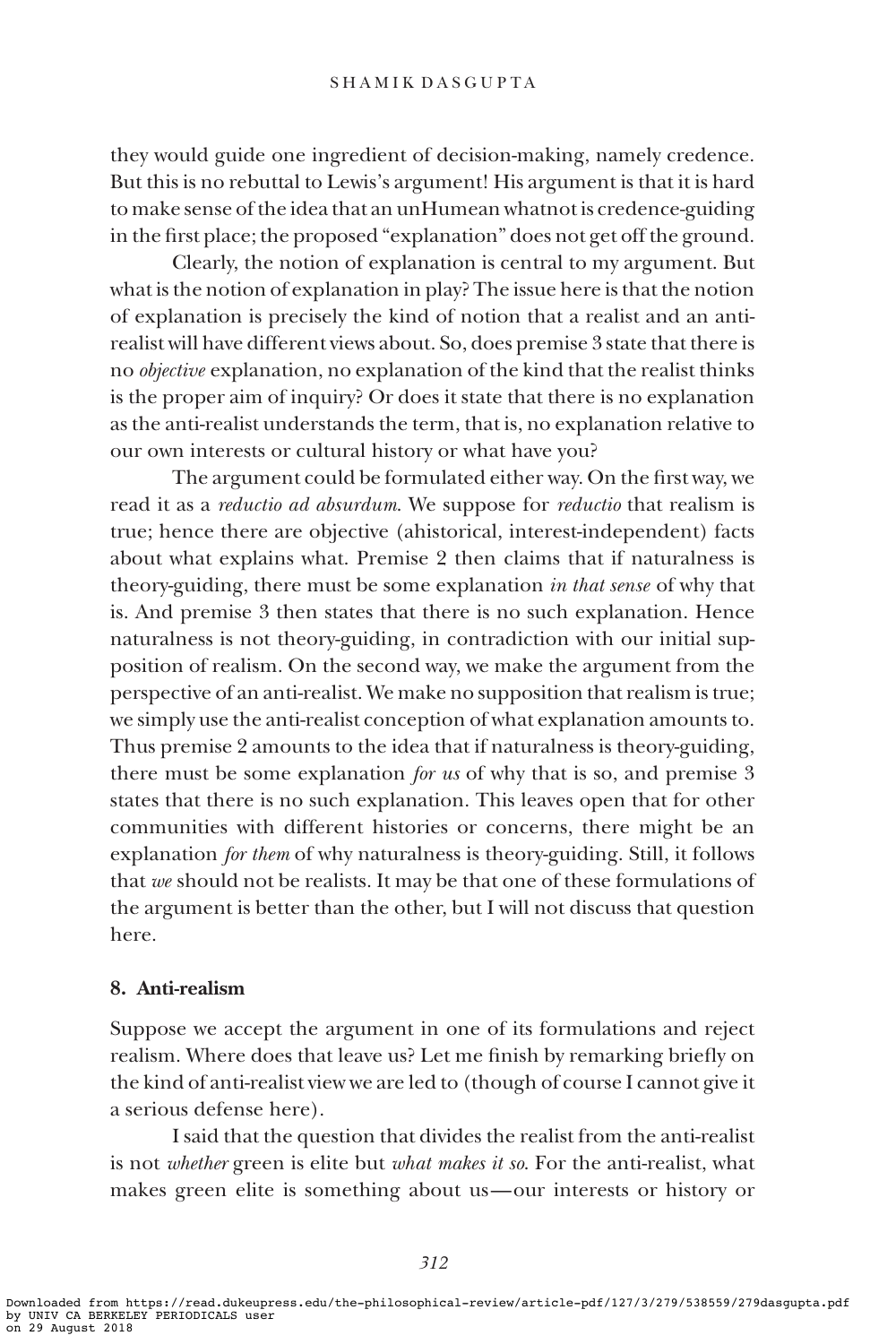culture, or perhaps our biological or cognitive makeup. In this sense the anti-realist thinks that eliteness is a relative matter: a property might be elite relative to one group of individuals (a community perhaps, or a species) but not another. This does not mean that *everything* is relative— this is not a global relativism. The anti-realist can agree that whether something is green holds independently of us. What is relative to us, on her view, is whether green is elite.

For specificity, let us focus on the kind of anti-realism on which eliteness depends on facts about our interests and history that may vary across human cultures. I intend this general characterization to be neutral on specific views about the semantics of an utterance of "x is elite." One might build the relativity into the semantics, so that its truth-value depends on the interests or history of the asserter or the assessor (or perhaps even someone else). Or one might say that the utterance expresses a non-cognitive attitude such as one's approval of interests relative to which x would count as elite. Alternatively, the semantics might leave the relativity out of the picture altogether: if S is the set of properties that happen to be special for us, one might say that our utterance of "x is elite" is true if and only if x is a member of S. On this view it's not strictly speaking a relative matter that  $x$  is elite; the anti-realism emerges only when you zoom out and see that we're talking about the properties in S just because of some fact about us, and other communities may not be "going wrong" by focusing on other properties instead. $31$ 

I will not try to decide between these specific semantic theories here; all are consistent with the general idea that what makes green elite is something about our interests and history. Generally speaking, then, the anti-realist under discussion will say things like

(\*) Green is elite (for us) because of facts about our interests and cultural history.

31. Thanks to Amie Thomasson for emphasizing the virtues of this approach. It resembles Sider's toy semantics of 'beauty' (2011, 58) on which there is some (perhaps very disjunctive) physical property P that causes a certain aesthetic reaction in us, and we thereby use 'beauty' to denote P, but there is nothing special about P other than it causing this reaction in us. This kind of semantics renders beauty objective in a sense—"x is beautiful" is true if and only if x has P—but as Sider emphasizes there is a clear sense in which it also counts as a subjectivist view of beauty. A community that has this aesthetic reaction to a different physical property Q and uses 'beauty' to denote Q instead isn't making a mistake or missing out on anything.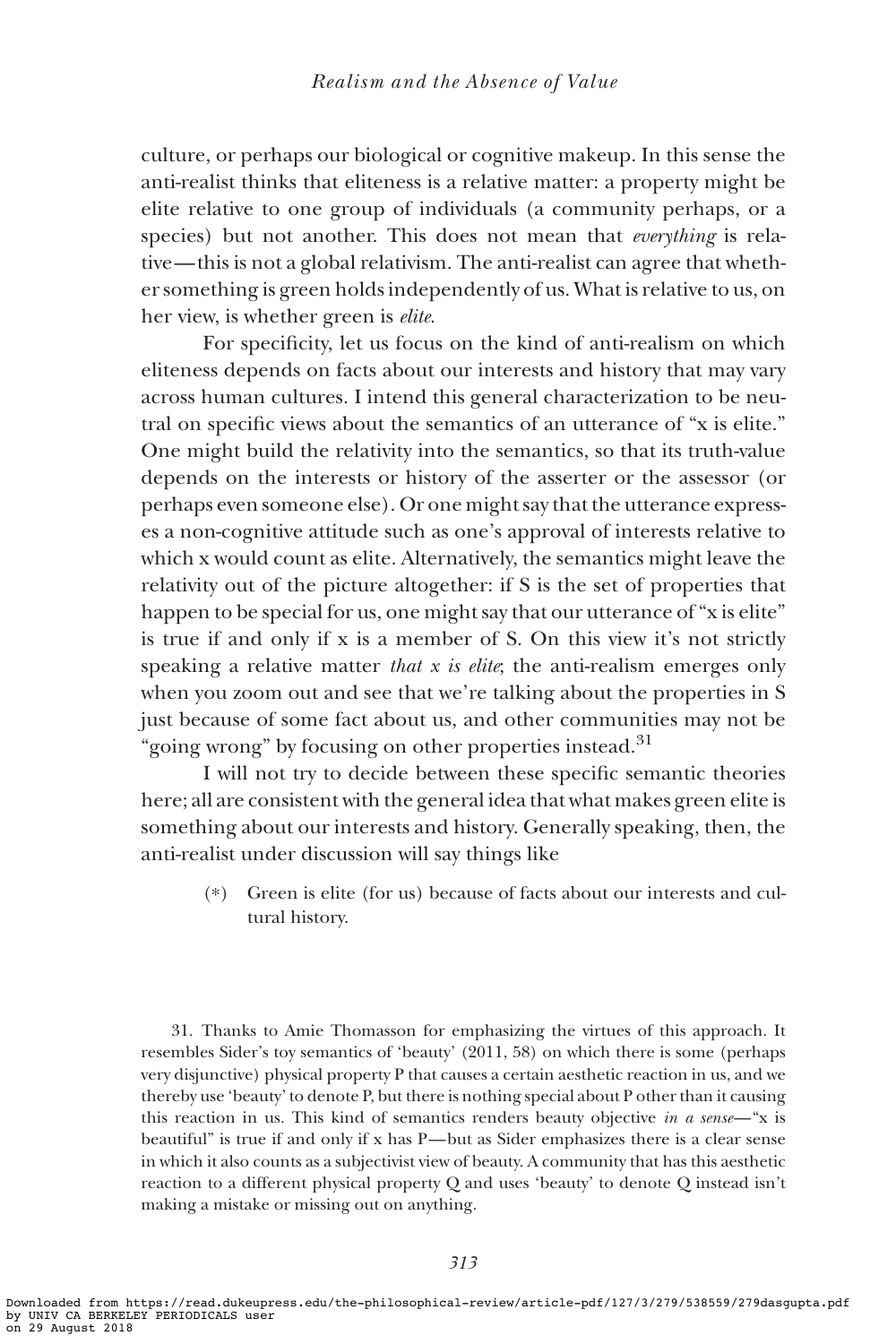But we must hear this in the right key. In uttering (\*), the anti-realist is not asserting something about the "objective explanatory order" of things, for the anti-realist does not recognize an objective explanatory order. No, in uttering (\*) the anti-realist is reflecting a fact about what explains what relative to her. Thus it would be a mistake to hear the anti-realist's expression of (\*) as an expression "from nowhere," to use Nagel's memorable phrase. It is rather her expression, correct, if at all, for her.

But notice that (\*), so understood, does not contradict the realist's claim that green's being elite is explained in the objective sense by the fact that green is natural. Strictly speaking, it is consistent to think that the realist is right about what explains what in the objective sense, and that the anti-realist is also right about what explains what in the relative sense! This shows that anti-realism cannot just be a collection of positive claims like (\*). It must also include a negative claim that rejects the realist's account of eliteness. Thus, if the realist says that green's being elite is explained (in the objective sense) by green's being natural, the antirealist will reject this explanation (either because she denies there is such thing as naturalness, or because she denies it has value-theoretic upshots). It is only then that she offers a positive account like (\*) in its place.<sup>32</sup>

As we have seen, this positive account must be understood as holding relative to the anti-realist in question. One might then worry whether the positive account loses its force. After all, even if eliteness is explained by interests for us, it may be explained otherwise for someone else. Indeed the possibility looms that the anti-realist account might be correct for us and yet the realist account is correct for someone else! Does that not render anti-realism objectionably parochial?<sup>33</sup>

Not necessarily, for two reasons. First, even if the positive account is relative, the negative claim need not be. Recall that we can understand the argument against realism as a *reductio*: we assume realism for the sake of argument and ask whether there is an explanation in the realist's sense of what makes naturalness theory-guiding, and we answer 'no'. So understood, the argument is that realism fails *on its own terms*, that it is wrong for

32. In saying that the anti-realist "rejects" the realist's account of eliteness, I don't mean to imply that she accepts its negation. That is one way to reject it, but if the antirealist rejects the intelligibility of the realist's terms she might reject the realist's account and its negation.

33. This mirrors the classic objection to the view that everything is relative. For that view implies that it itself is relative, and does that not render it uninteresting?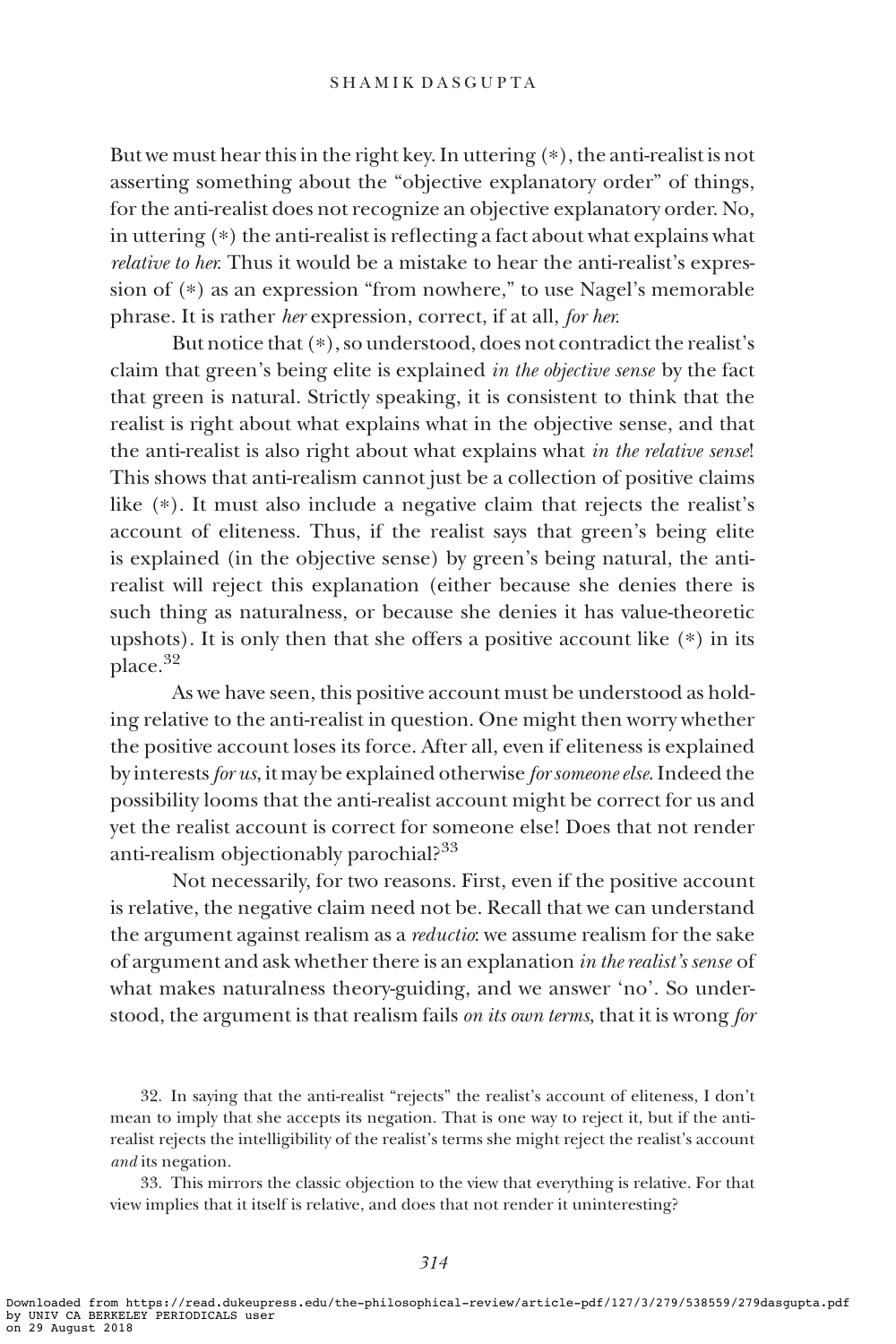everyone! Second, even if the anti-realist's positive account is a relative matter, I do not think it loses its force for that. If my interests (history, whatever) make green elite for me, it is likely that your interests (history, whatever) also make green elite for you. You and I are similar enough to share a large stock of elite predicates! And we are likely similar enough that our (relativized) explanations of what makes those predicates elite will be similar too. True, anti-realism allows that different accounts may be correct for agents vastly different from us, but it is hard to see why an account that covers me and you would be lacking in interest!

Suppose we say that green is elite because of our interests and history. I said that the explanation is relative to us, but even that might be understating the relativity involved. For along with our interests and histories, we also have "grinterests" and "gristories." While our interests and histories single out green as special, our grinterests and gristories are gruesome features of us that single out grue as special instead.34 As antirealists, we should not think that interests or histories are objectively more important than *grinterests* and *gristories*. Sure, we have interests and histories, and they single out green as special. But equally, we have grinterests and gristories, and they single out grue as special! So we must not make the mistake of thinking that there are certain objectively important facts about us, our interests and history, that make green special. Rather, we say things like "Green is elite because of our interests and history," but only because we talk a language that revolves around those terms in the first place. Thus, when an anti-realist is pushed further and further to say why green is elite, all she can ultimately say is "This is just the language I speak. This is just how I roll. Get off my back."<sup>35</sup>

This point here applies equally to anti-realists who say that green is elite in virtue of deep facts about our shared biology or psychological constitution that don't vary from culture to culture. One might hope that this kind of view avoids the cultural relativism of the view just discussed: if eliteness consists in facts about us that cannot vary across human cultures, then it is no longer the case that two cultures carving up the world with very different concepts can both be "getting things right." Still, a kind of

34. You might object that I am the kind of entity that necessarily has interests and not grinterests. Perhaps I am an agent, and agents essentially have interests not grinterest. But then the point can be put thus: there is another entity coincident with me, call it a gragent, that has grinterests and a gristory. I will not decide how best to put the point here.

35. This is the conclusion Goodman (1955) ultimately reaches when discussing the justification of induction.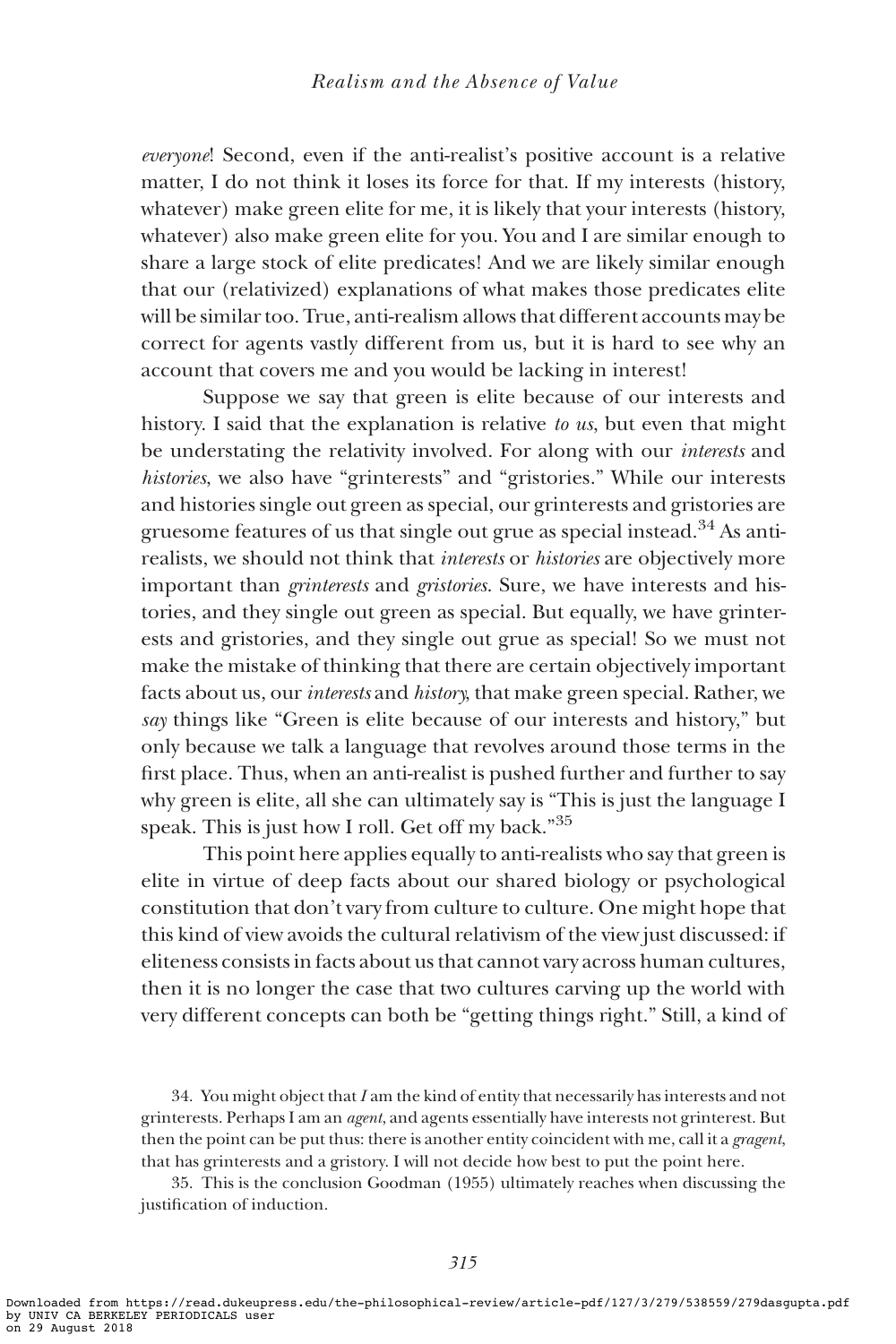cultural relativism emerges even on this view. For along with our biological and psychological constitution that makes green special, there is also our griological and grychological constitution that makes grue special. Without assuming realism, we cannot say that there are objectively important facts about our biology or psychology, over and above our griology and grychology, that make green objectively any more special than grue. Once again, then, this anti-realist would say "Green is elite because of our biology," but only because she already talks a language that revolves around those terms. Her counterpart in a different community could truly say "Grue is elite because of our griology" because she already speaks a language that revolves around those terms, and there would be no further fact of the matter regarding who is "really" getting things right. Thus, even on this biologically based view, each anti-realist offers their respective explanations only because of the language they already speak. That is just how they roll.

Incidentally, this point also shows why a reductionist form of realism is not available. For suppose one tried saying that green is elite because of some fact F that is independent of us, but does not involve any primitive whatnot like naturalness or grounding or law-hood. Without assuming realism, we cannot say that the notions involved in F are objectively more special than their gruesome variants. Thus, if the notions in F single out green as special, the gruesome variants will equally single out grue as special. Once again, the reductionist would say "Green is elite because of F," but only because she already speaks a language that revolves around the terms involved in F.

If this is what the anti-realist's view amounts to, does she deny that green is elite after all? No. She will say "We should theorize in terms of green and not grue"; that is all I meant when I said she agrees that green is elite. All we have seen is that the "should" here is thin. We could instead have reserved the term "elite" for the thicker sense of "should" that the realist aims to capture, and on that usage the anti-realist would deny that green is elite (see note 5). But that is just a matter of semantic decision; the substantive disagreement between the realist and anti-realist remains the same.

The anti-realist picture we are left with, then, looks like this. At its core is the negative claim that the metaphysical whatnots posited by the realist—primitive naturalness, grounding, laws, essences, and so on either are a myth or are normatively inert and so do nothing to explain objective eliteness. This is not to reject a distinction between elite proper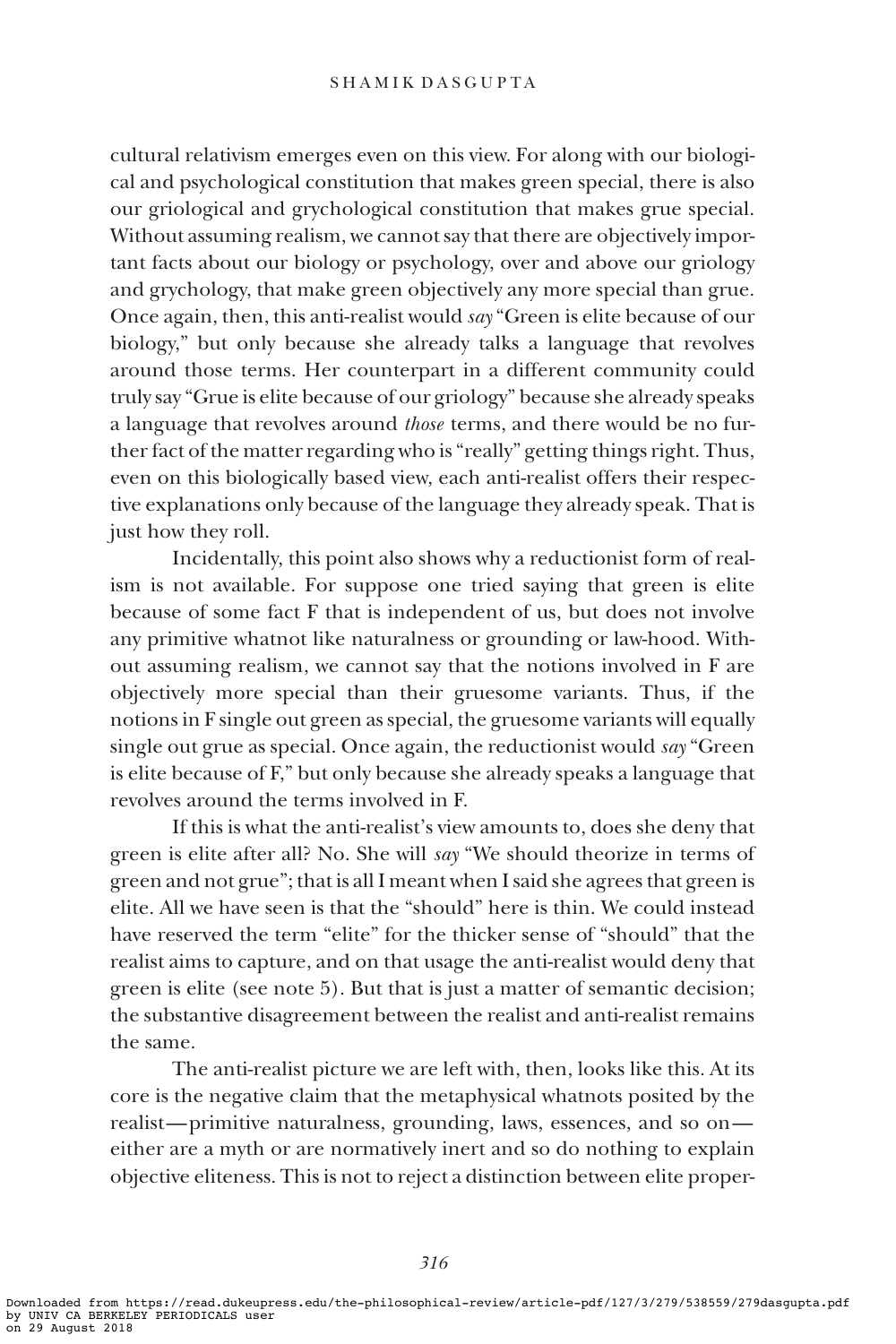ties and the rest: she says that which properties count as elite is determined by facts about us, our interests or history or whatever. But we must take her account for the thin account that it is, nothing more.

Note that the anti-realist, so characterized, need not be vocally critical of science—at least, no more critical than her realist counterpart. She recognizes that "electron" is elite and "electron or cow" is not, so she agrees that our scientists are right to theorize about electrons at the expense of other gerrymandered collections. Like any realist, she can praise the scientist's methodological standards and criticize those who shortcut them, for they are her standards. Moreover, from her point of view other cultures may get things wrong by theorizing about other properties, so she may vocalize the kind of criticism of alternative sciences one normally associates with realism—after all, whose point of view is she to use in day-to-day investigations but her own? The difference is just her interpretation of this practice. The realist claims that to get things right is to get it right "from God's point of view," or, in more secular terms, to reflect some objective metaphysical whatnot. It is only this particular interpretation of "getting things right" that the anti-realist rejects. Hence the anti-realist is not necessarily "anti-scientific" in anything except the weakest of senses.

Nor, we may note, must she be "anti-metaphysical" or "anti-philosophical" either. Philosophers discuss the nature of mind and persons, space and time, while ignoring various gruesome alternative topics. As in the case of science, the anti-realist can agree that philosophers are right to focus on what they do; she can agree that these topics are "elite." Moreover, she need not adopt the Carnapian line that metaphysics is "trivial." Unlike Thomasson (2015), the anti-realist described above need not claim that the answers to metaphysical questions are analytic or can be uncovered by rudimentary conceptual analysis and everyday observation. She might, for example, conceive of many philosophical questions as asking for "metaphysical explanations" of a certain sort, in which case answering them may involve the difficult business of assessing rival explanations for plausibility, simplicity, generalizability, and other virtues. She can coherently engage in this practice, arguing in favor of some explanations at the expense of others, and she may even charge other philosophical communities with "getting things wrong." Thus in her day-to-day engagement with philosophy she may sound just like a realist. What differs is her interpretation of the practice: she rejects the realist view that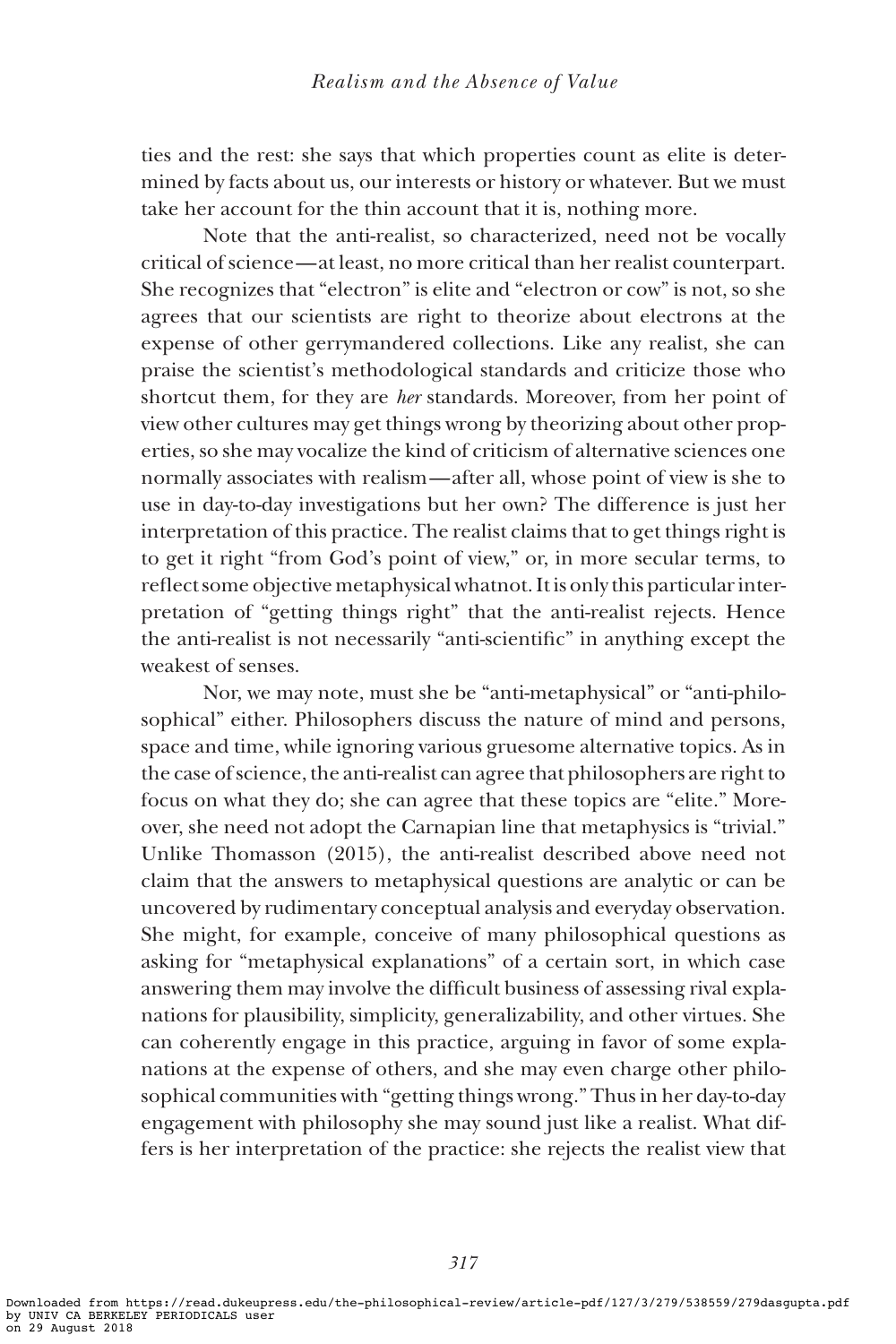"getting this right" consists in reflecting some objective metaphysical whatnot 36

## 9. Conclusion

I have argued that we are led to anti-realism by the problem of missing value. Let me conclude by gesturing at one way in which that problem might be avoided.

Suppose that pain is action-guiding in the sense that one should minimize the amount of pain in the world. What explains this? What is it about pain in virtue of which it ought be minimized? One tempting answer is that it is, well, pain. For anyone who knows how it feels, there is no mystery why it should be minimized. This idea could be packaged in a number of ways. Perhaps the idea is that pain's being action-guiding is explained by its phenomenal nature. Or perhaps the idea is that our phenomenal acquaintance with pain reveals why there need be no explanation of why it is action-guiding, so that we can accept it as "primitively" action-guiding. Either way, the idea is that our acquaintance with pain removes the mystery.

Could we say, analogously, that our phenomenal acquaintance with naturalness removes any mystery as to why it is theory-guiding? No: we are not acquainted with naturalness in anything like the way we are acquainted with pain. But perhaps we are acquainted with colors. Just as a painful experience is said to reveal the "essential nature" of pain, some think that "the intrinsic nature of canary yellow is fully revealed by a standard visual experience as of a canary yellow thing," as Johnston puts it (1992, 223). This suggests the following possibility: just as anyone familiar with pain will understand why it should be minimized, so anyone familiar with green will understand why we should theorize in terms of it and not grue. This would give philosophical voice to a naive reaction to Goodman's (1955) question of why green is privileged over grue, namely that it is green—of course it is privileged over grue! The same would go for other "acquaintables" such as sounds, smells, tastes, and feels. The result would be a realist view on which it is an objective fact about these acquaintables that they are theory-guiding, and that this is no mystery thanks to our phenomenal acquaintance with them. One might then call these

<sup>36.</sup> I say more about this anti-realist conception of metaphysical explanation in Dasgupta 2017b. Thompson (n.d.) also develops a picture of metaphysical explanation that fits well with this anti-realist picture.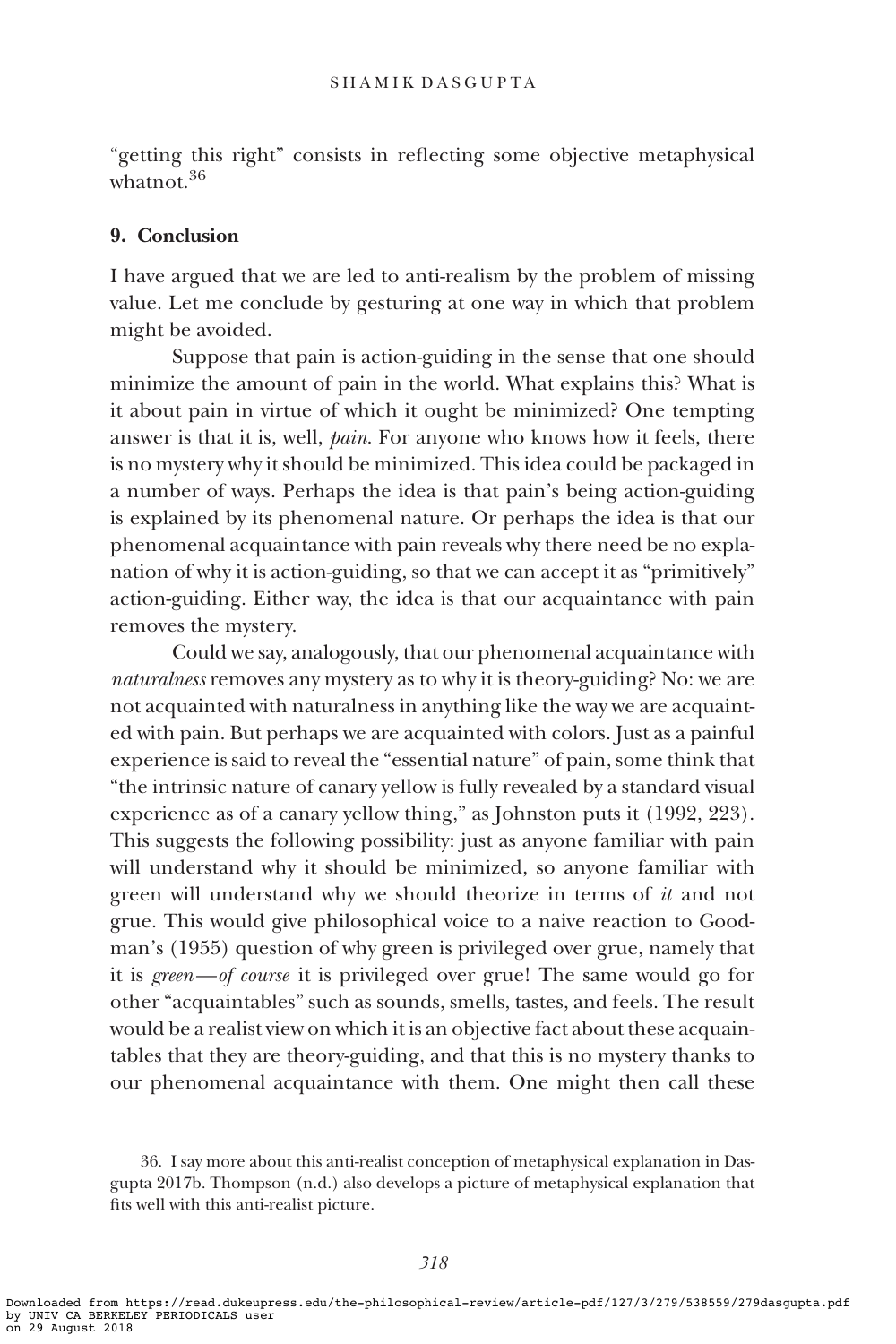acquaintable properties "natural," but that would be loose talk. For this is not the view that naturalness in David Lewis's sense is theory-guiding and turns out to be instantiated by acquaintables; that view remains subject to the problem of missing value. It is rather a view that claims  $de\ re$ , of each acquaintable property in turn, that it is theory-guiding.

To count as an alternative to anti-realism, the fact that green is acquaintable must hold independently of us—it must not depend on our biological makeup, for example. That we happen to be acquainted with it is, of course, a contingent fact about our circumstances, but the fact that it is acquaintable, and that anyone acquainted with it will appreciate why it is theory-guiding, must be independent of us. For if this depended on facts about our particular biology, then organisms with a different biological makeup would make no mistake by theorizing in terms of properties that are acquaintable for them. Thus the view must be that there is an objective relation of acquaintance that only some properties can stand in. Clearly, this is not for everyone.

Moreover, the resulting realism will likely lead to a kind of idealism. For on this view the privileged properties, the ones on which one's metaphysics is built, are not the properties of fundamental physics but rather those revealed in perception. Perception reveals the maximally "elite" properties; other properties like those of physics are derivative upon these.

I do not know how popular this kind of view would be among contemporary realists. But it is the only realist view I can think of that might avoid the problem of missing value. Whether it does so I leave for another time.

# References

- Armstrong, David. 1978. A Theory of Universals. Vol. 1. Cambridge: Cambridge University Press.
- Boghossian, Paul. 2006. Fear of Knowledge: Against Relativism and Constructivism. Oxford: Oxford University Press.
- Carnap, Rudolf. 1950. "Empiricism, Semantics, and Ontology." Revue Internationale de Philosophie 4, no. 11: 20–40.
- Cohen, Jonathan, and Craig Callender. 2009. "A Better Best System Account of Lawhood." Philosophical Studies 145: 1–34.

Dasgupta, Shamik. 2017a. "Normative Non-Naturalism and the Problem of Authority." Proceedings of the Aristotelian Society 117: 297 –319.

——. 2017b. "Constitutive Explanation." *Philosophical Issues* 27: 74–97.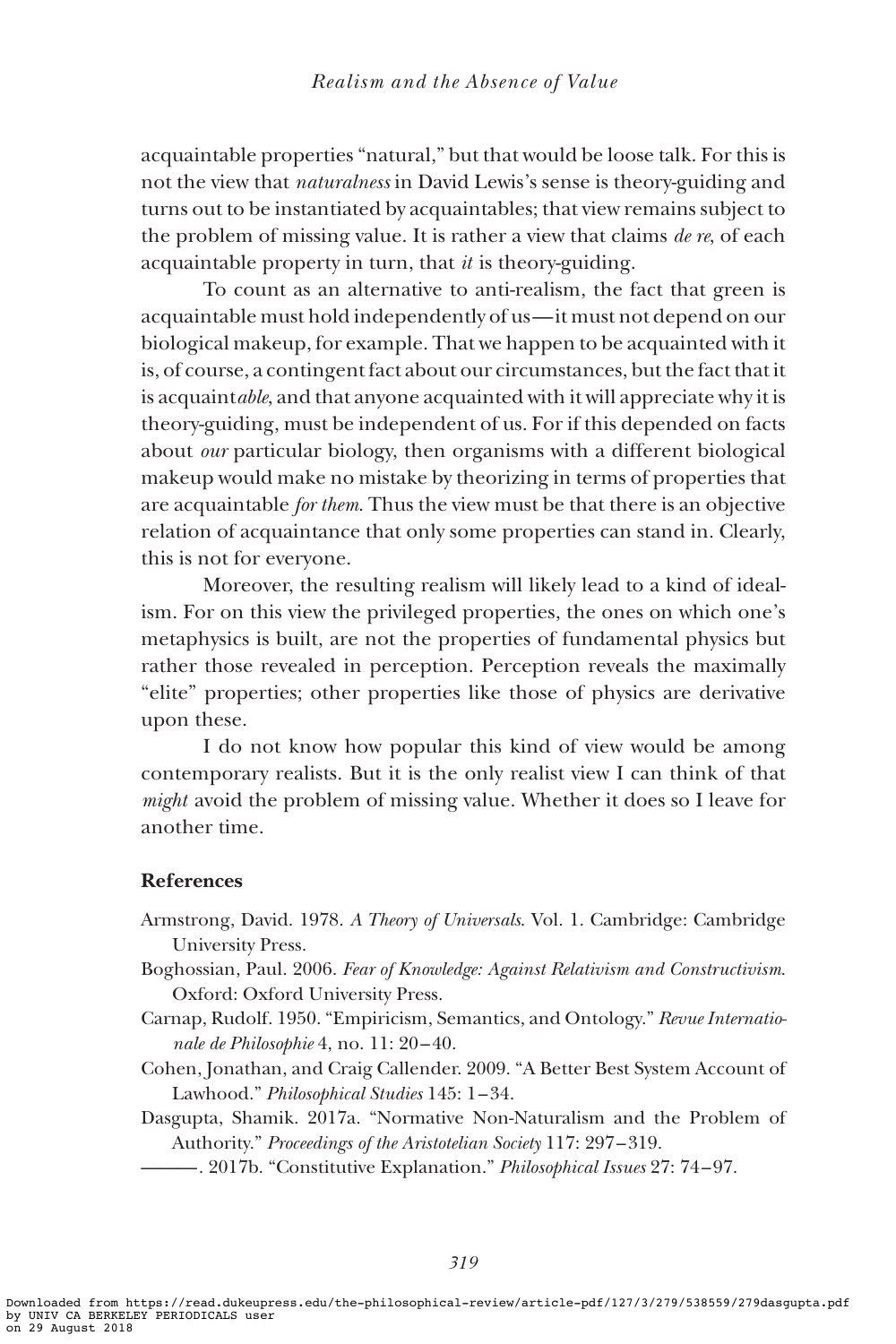- Davidson, Donald. 1979. "The Inscrutability of Reference." Southwestern Journal of Philosophy 10, no. 2: 7–19.
- Dorr, Cian, and John Hawthorne. 2013. "Naturalness." In Oxford Studies in Metaphysics, vol. 8, ed. Karen Bennett and Dean Zimmerman, 3-78. Oxford: Oxford University Press.
- Dreier, Jamie. 2015. "Can Reasons Fundamentalism Answer the Normative Question?" In Motivational Internalism, ed. Gunnar Bjornsson, Caj Strandberg, Ragnar Francen Olinder, John Eriksson, and Fredrik Bjorklund, 167–81. Oxford: Oxford University Press.
- Eklund, Matti. 2017. Choosing Normative Concepts. Oxford: Oxford University Press.
- Enoch, David. 2006. "Agency, Shmagency: Why Normativity Won't Come from What Is Constitutive of Action." Philosophical Review 155: 169–98.
- Fine, Kit. 2012. "Guide to Ground." In Metaphysical Grounding, ed. Fabrice Correia and Benjamin Schnieder, 37 –80. Cambridge: Cambridge University Press.
- Goodman, Nelson. 1955. Fact, Fiction, and Forecast. Cambridge, MA: Harvard University Press.
	- ——. 1966. "Comments." *Journal of Philosophy* 63: 328-31.
- Hall, Ned. 2004. "Two Mistakes about Credence and Chance." Australasian Journal of Philosophy 82: 93-111.

———. 2016. "David Lewis's Metaphysics." In Stanford Encyclopedia of Philosophy, ed. E. Zalta. Stanford, CA: Metaphysics Research Lab, Stanford University. https://plato.stanford.edu/archives/win2016/entries/lewis-metaphysics.

Hazlett, Allan. 2018. "Understanding and Structure." In Making Sense of the World: New Essays on the Philosophy of Understanding, ed. S. Grimm, 135 –58. Oxford: Oxford University Press.

Hirsch, Eli. 1993. Dividing Reality. Oxford: Oxford University Press.

Hofweber, Thomas. 2009. "Ambitious, Yet Modest, Metaphysics." In Metametaphysics: New Essays in the Foundations of Ontology, ed. David Chalmers, David Manley, and Rya Wasserman, 77 –129. Oxford: Oxford University Press.

---------------. 2016. Ontology and the Ambitions of Metaphysics. Oxford: Oxford University Press.

James, William. 1904. "Humanism and Truth." Mind 13, no. 52: 457–75.

- Johnston, Mark. 1992. "How to Speak of the Colors." Philosophical Studies 68: 221–63.
- Kraut, Robert. 2010. "Universals, Metaphysical Explanations, and Pragmatism." Journal of Philosophy 107, no. 11: 590 –609.
	- ———. 2016. "Norm and Object: How Sellars Saves Metaphysics from the Pragmatist Onslaught." In Sellars and His Legacy, ed. James R. O'Shea, 60-80. Oxford: Oxford University Press.
- Lewis, David. 1983. "New Work for a Theory of Universals." Australasian Journal of Philosophy 61: 343–77.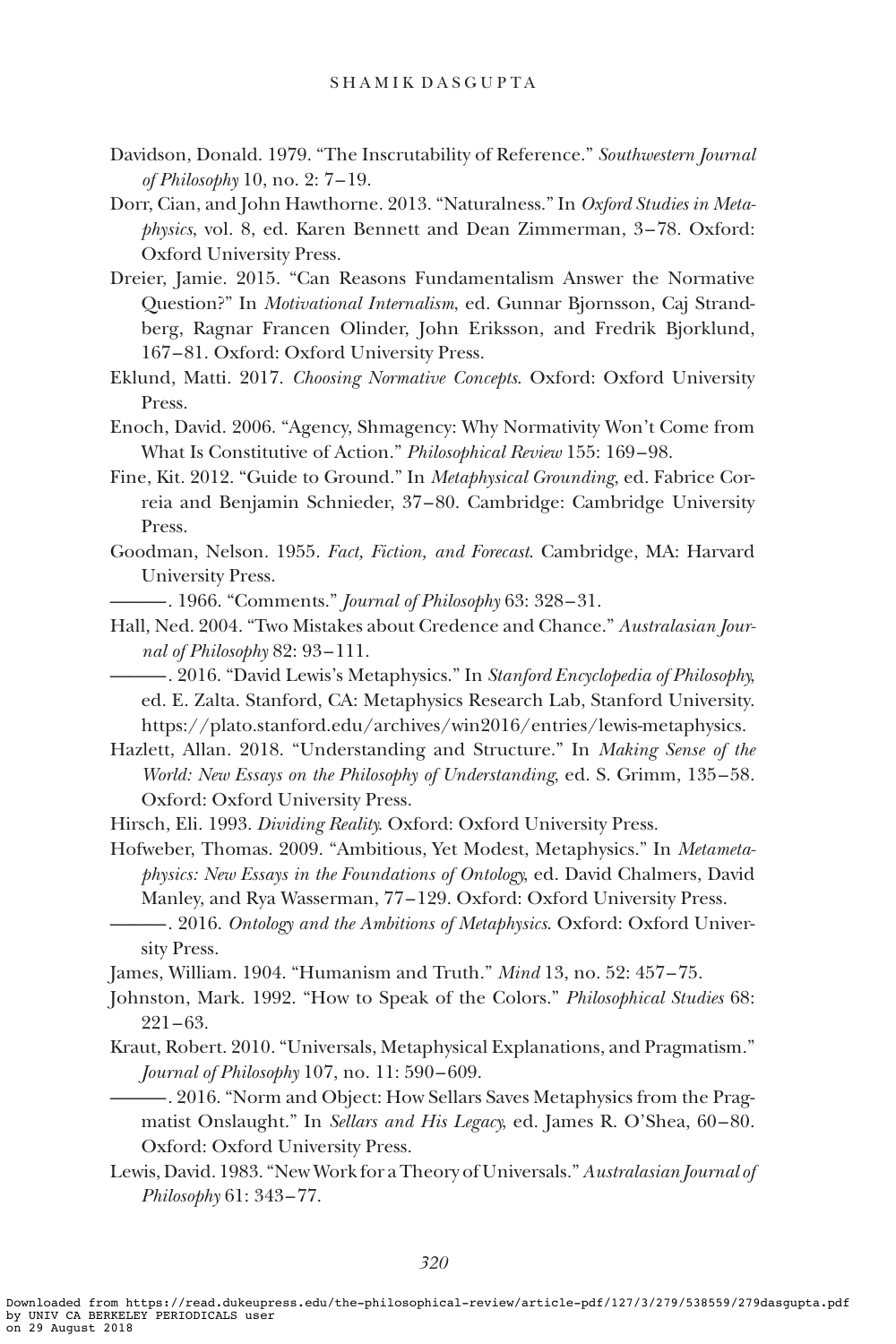- **-------** 1986. *Philosophical Papers*. Vol. 2. Oxford: Oxford University Press.
- -- 1994. "Humean Supervenience Debugged." Mind 103: 473-90.

Loewer, Barry. 1996. "Humean Supervenience." Philosophical Topics 24: 101–27. -. 2007. "Laws and Natural Properties." Philosophical Topics 35: 313-28.

- Maudlin, Tim. 2007. "A Modest Proposal Concerning Laws, Counterfactuals, and Explanations." In The Metaphysics within Physics. Oxford: Oxford University Press.
- McDaniel, Kris. 2017. "Normative Accounts of Fundamentality." Philosophical Issues 27: 167–83.
- Price, Huw. 2011. Naturalism without Mirrors. Oxford: Oxford University Press.
- Putnam, Hilary. 1980. "Models and Reality." Journal of Symbolic Logic 45: 464-82.
- **-** 1990. Realism with a Human Face. Cambridge, MA: Harvard University Press.

Quine, W. V. O. 1964. "Ontological Reduction and the World of Numbers." Journal of Philosophy 61, no. 7: 209–16.

Rorty, Richard. 2000. Philosophy and Social Hope. New York: Penguin.

Rosen, Gideon. 2010. "Metaphysical Dependence: Grounding and Reduction." In Modality: Logic, Metaphysics, and Epistemology, ed. Bob Hale and Aviv Hoffman, 109–36. Oxford: Oxford University Press.

- Schaffer, Jonathan. 2016a. "Grounding in the Image of Causation." Philosophical Studies 173: 49 –100.
- ——. 2016b. "It Is the Business of Laws to Govern." Dialectica 70: 577–88.
- ———. 2017. "The Ground between the Gaps." Philosophers' Imprint 17: 1–26.
- Schwarz, Wolfgang. 2014. "Against Magnetism." Australasian Journal of Philosophy 92: 17 –36.
- Sider, Ted. 2011. Writing the Book of the World. Oxford: Oxford University Press. Strawson, Peter. 1952. Introduction to Logical Theory. London: Methuen.
- Taylor, Barry. 1993. "Natural Properties in Metaphysics." Mind 102: 81–100.
- Taylor, Elanor. 2015. "Naturalness in Context." Inquiry 59, no. 4: 1 –24.

Thomasson, Amie. 2015. Ontology Made Easy. Oxford: Oxford University Press.

-. 2017. "Metaphysics and Conceptual Negotiation." Philosophical Issues 27: 364–82.

- 2017b. "What Can We Do, When We Do Metaphysics?" In Cambridge Companion to Philosophical Methodology, ed. Giuseppina d'Oro Soren Overgaard, 101–21. Cambridge: Cambridge University Press.

- Thompson, Naomi. n.d. "Grounding, Metaphysical Explanation, and the Structure of Reality." Unpublished manuscript.
- Weatherson, Brian. 2013. "The Role of Naturalness in Lewis' Theory of Meaning." Journal for the History of Analytic Philosophy 1, no. 10.

Williams, Bernard. 1973. "Deciding to Believe." In Problems of the Self. Cambridge: Cambridge University Press.